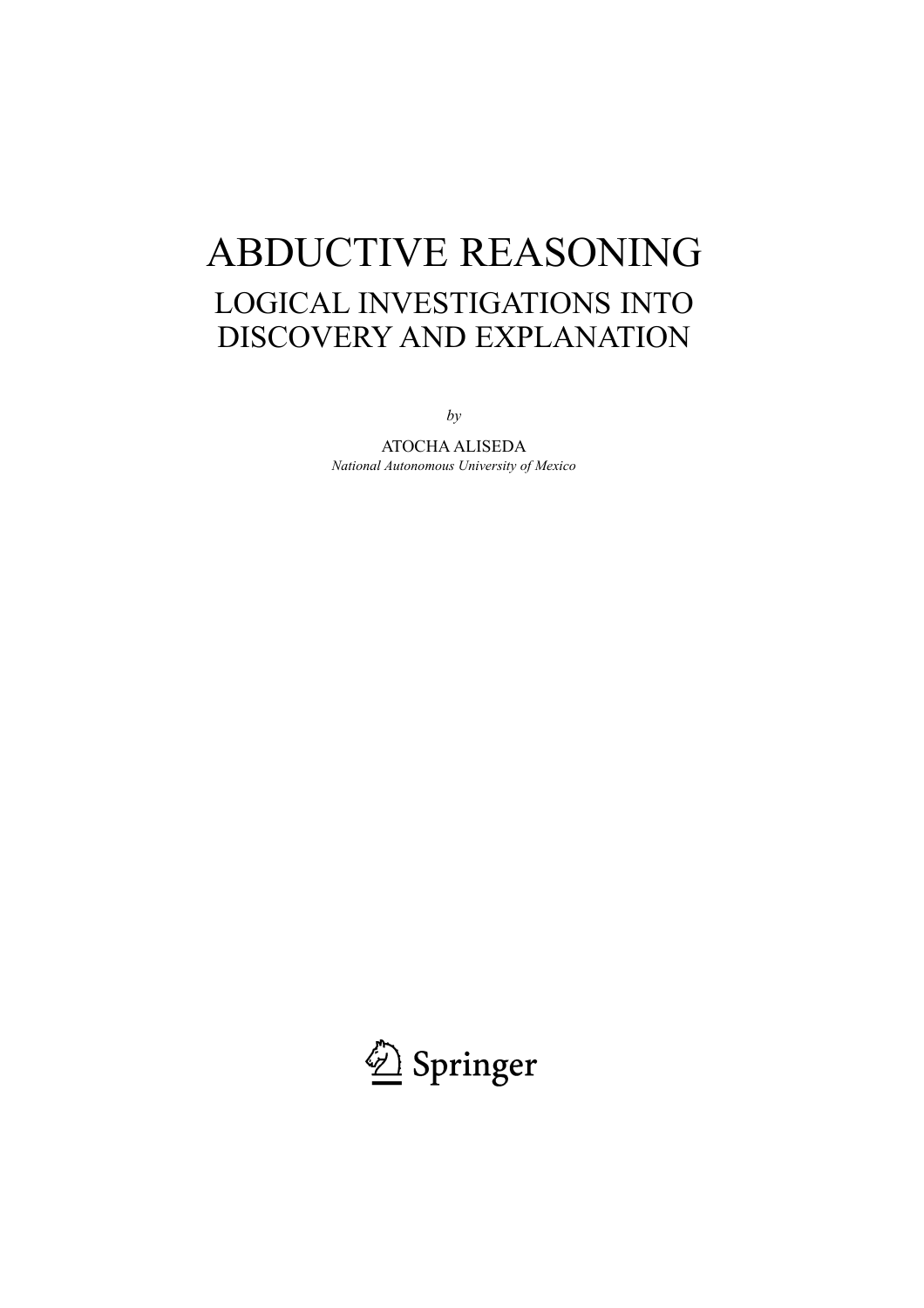# Chapter 3

# **ABDUCTION AS LOGICAL INFERENCE**

# **1. Introduction**

In the preceding overview chapter, we have seen how the notion of abduction arose in the last century out of philosophical reflection on the nature of human reasoning, as it interacts with patterns of explanation and discovery. Our analysis brought out a number of salient aspects to the abductive process, which we shall elaborate in a number of successive chapters. For a start, abduction may be viewed as a kind of logical inference and that is how we will approach it in the analysis to follow here. Evidently, though, as we have already pointed out, it is not standard logical inference, and that for a number of reasons. Intuitively, abduction runs in a *backward* direction, rather than the *forward* one of standard inference, andmoreover, being subject to revision, it exhibits non-standard nonmonotonic features (abductive conclusions may have to be retracted in the light of further evidence), that are more familiar from the literature on non-standard forms of reasoning in artificial intelligence. Therefore, we will discuss abduction as a broader notion of consequence in the latter sense, using some general methods that have been developed already for non-monotonic and dynamic logics, such as systematic classification in terms of structural rules. This is not a mere technical convenience. Describing abduction in an abstract general way makes it comparable to better-studied styles of inference, thereby increasing our understanding of its contribution to the wider area of what may be called 'natural reasoning'. To be sure, in this chapter we propose a logical characterization of what we have called an *(abductive) explanatory argument*, in order to make explicit that the inference is explanatory (and thus forward chained), while keeping in mind it aims to characterize the conditions for an abductive explanation to be part of this inference (cf. chapter 2).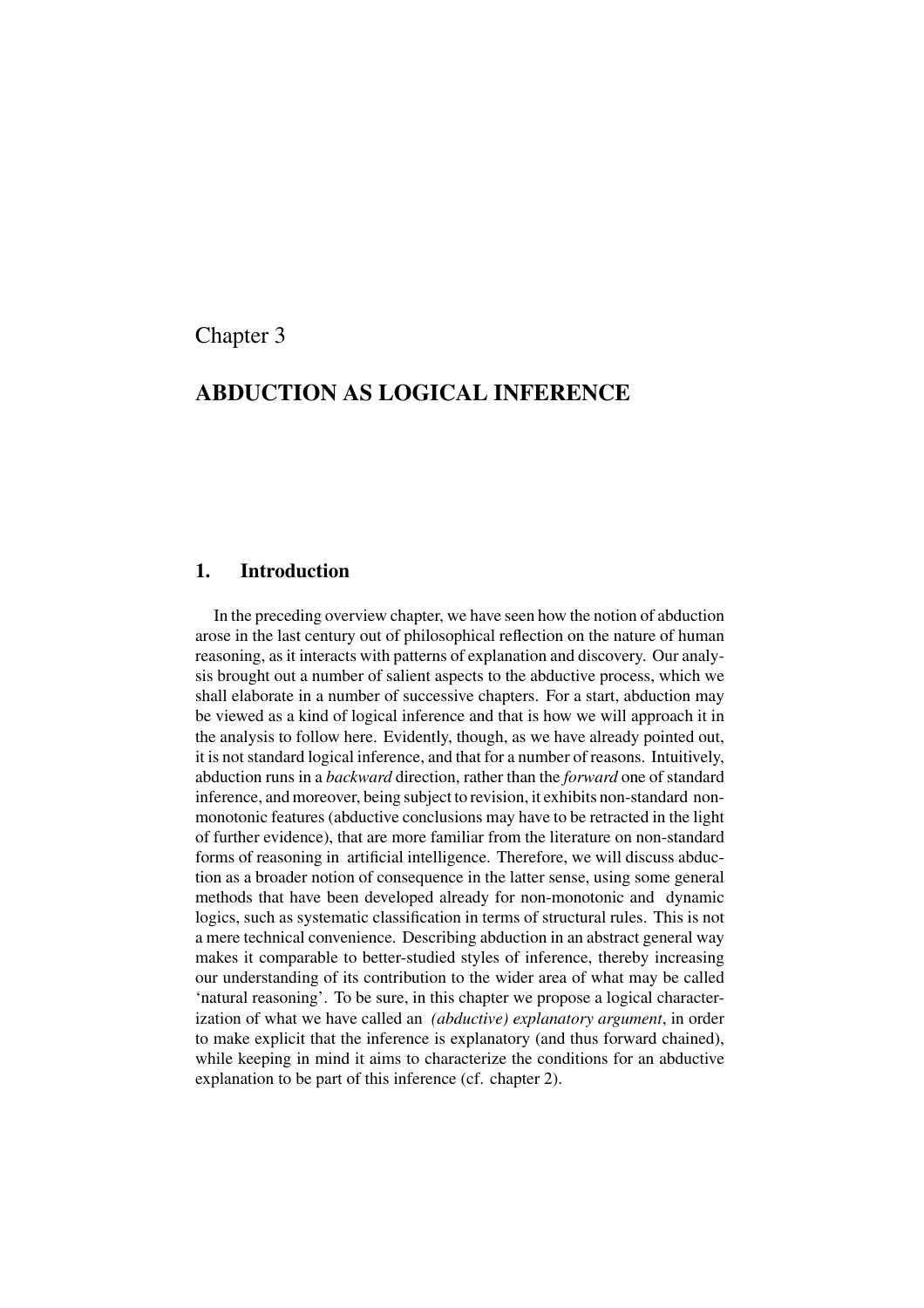The outcomes that we obtain in this first systematic chapter, naturally divided into five parts, are as follows. After this introduction, in the second part (section 2), we discuss the problem of demarcation in logic, in order to set the ground for our analysis of abduction as a logical inference. Placing abduction in a broader universe of logics and stances, make natural to consider it as a logical inference of its own kind. In the third part (section 3), we discuss in detail some aspects of abductive inference, such as its direction, format of premisses and conclusion as well as its inferential strength. We propose a general logical format for abduction, involving more parameters than in standard inference, allowing for genuinely different roles of premisses. We find a number of natural styles of abductive explanatory inference, rather than one single candidate. These (abductive) explanatory versions are classified by different *structural rules* of inference, and this issue occupies the fourth part (section 4). As a contribution to the logical literature in the field, we give a complete characterization of one simple style of abductive explanatory inference, which may also be viewed as the first structural characterization of a natural style of explanation in the philosophy of science. We then analyze some other abductive explanatory versions (explanatory, minimal and preferential) with respect to their structural behaviour, giving place to more sophisticated structural rules with interest of their own. Finally, we turn to discuss further logical issues such as how those representations are related to more familiar completeness theorems, and finally, we show how abduction tends to involve higher complexity than classical logic: we stand to gain more explanatory power than what is provided by standard inference, but this surplus comes at a price. In the fifth and final part of this chapter (section 5),we offer an analysis of previous sections centering the discussion on abduction as an enriched form of logical inference with an structure of its own. We then put forward our conclusions and present related work within the study of non-monotonic reasoning.

Despite these useful insights, pure logical analysis does not exhaust all there isto abduction. In particular, it's more dynamic process aspects, and itsinteraction with broader conceptual change must be left for subsequent chapters, that will deal with computational aspects, as well as further connections with the philosophy of science and artificial intelligence. What we do claim, however, is that our logical analysis provides a systematic framework for studying the intuitive notion of abductive explanatory inference, which gives us a view of its variety and complexity, and which allows us to raise some interesting new questions.

# **2. Logic: The Problem of Demarcation**

One of the main questions for logic is the problem of demarcation, that is, to distinguish between logical and non-logical systems. This question is at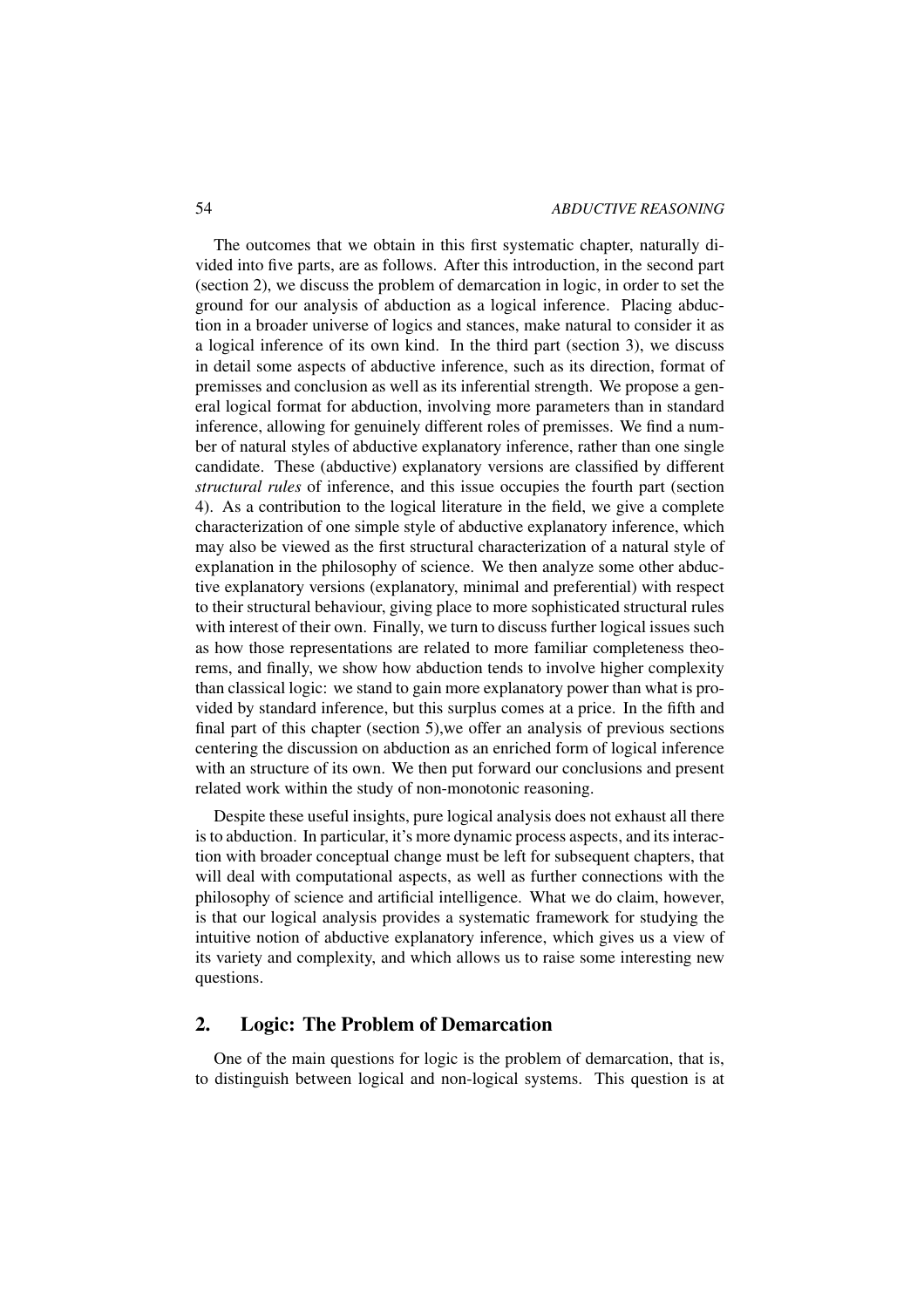the core of the philosophy of logic, and has a central place in the philosophy of mathematics, in the philosophy of science as well as in the foundations of artificial intelligence.

Some questions in need for an answer for this problem concern the following ones: what is a logic?, which is the scope of logic?, which formal systems qualify as logics?, all of these leading to metaphysical questions concerning the notion of correctness of a logical system: does it make sense to speak of a logical system as correct or incorrect?, could there be several logical systems which are equally correct?, is there just one correct logical system? These questions in turn lead to epistemological questions of the following kind: how does one recognise a truth of logic? could one be mistaken in what one takes to be such truths?

There are however, several proposals and positions in the literature in regard to all these questions. Our strategy to describe the problem of demarcation of logic will be the following. Our point of departure is Peirce's distinction of three types of reasoning, namely deduction, induction, and abduction. We will compare them according to their certainty level, something that in turn gives place to different areas of application, mainly in mathematics, philosophy of science and artificial intelligence. Next, we will introduce an standard approach in philosophy of logic based on the relationship between informal arguments and their counterparts in formal logic, namely the view endorsed by Haack [Haa78]. Her classification of kinds of logics will be presented, that is, the well-known distinction amongst extensions and deviations of classical logics, and inductive logics. Moreover, we take up on Haack's discussion on the several positions with respect to the legitimization (and proliferation) of logics, namely instrumentalism, monism and pluralism. Finally, we will introduce a much less-known approach –but still standard within its field – coming from artificial intelligence, namely the logical structural approach devised for the study of non-monotonic reasoning.

Our overall discussion in this section will serve two purposes. On the one hand, it aims to show that even under a broad view of logic, there is neither a unique nor a definite answer to the problem of demarcation, not to mention to each of the former questions. On the other hand, it will set the ground for the main purpose of this chapter, that is, an analysis of abduction as a specific kind of logical inference, in order to show, that abduction holds a natural place to be considered a logical inference of its own kind.

# **Types of Reasoning: Deduction, Induction, Abduction**

From a logical perspective, mathematical reasoning may be identified with classical, deductive inference. Two aspects are characteristic of this type of reasoning, namely its *certainty* and its *monotonicity*. The first of these is exemplified by the fact that the relationship between premisses and conclusion isthat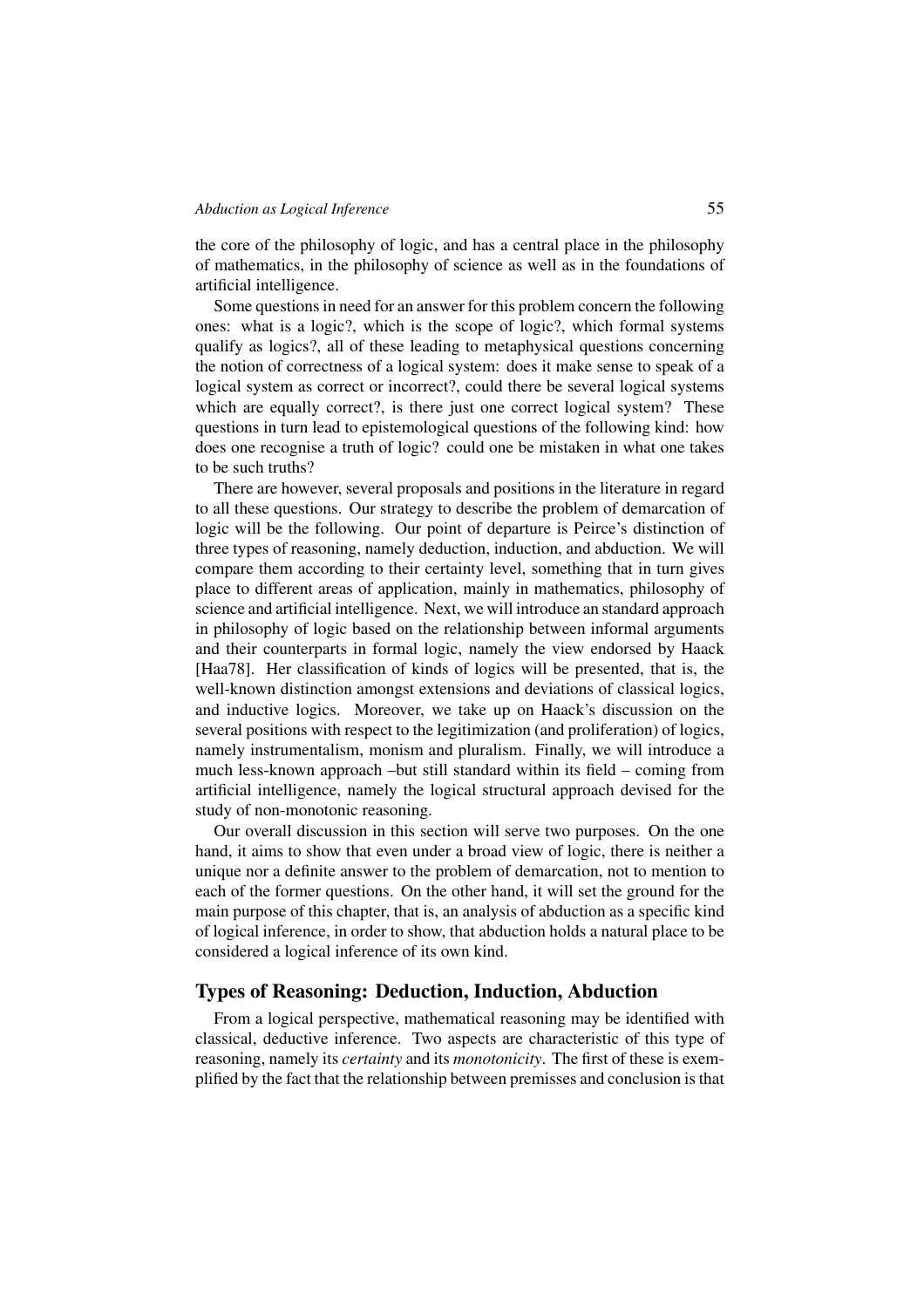of necessity; a conclusion drawn from a set of premisses, necessarily follows from them. The second aspect states that conclusions reached via deductive reasoning are non-defeasible. That is, once a theorem has been proved, there is no doubt of its validity regardless of further addition of axioms and theorems to the system.

There are however, several other types of formal non-classical reasoning, which albeit their lack of complete certainty and monotonicity, are nevertheless rigorous forms of reasoning with logical properties of their own. Such is the case of inductive and abductive reasoning. As a first approximation, Charles S. Peirce distinction seems useful. According to him, there are three basic types of logical reasoning: *deduction*, *induction* and *abduction*. Concerning their certainty level: *'Deduction provesthatsomething must be; Induction showsthat something actually is operative; Abduction merely suggeststhatsomething may be'* [CP, 5.171]. Therefore, while deductive reasoning is completely certain, inductive and abductive reasoning are not. *'Deduction is the only necessary reasoning. It is the reasoning of mathematics'* [CP, 4.145]. Induction must be validated empirically with tests and experiments, therefore it is defeasible; and abductive reasoning can only offer hypotheses that may be refuted with additional information. For example, a generalization reached by induction (e.g. all birds fly), remains no longer valid after the addition of a premisse, which refutes the conclusion (e.g. penguins are birds). As for abduction, a hypothesis (e.g. it rained last night) which explains an observation (e.g. the lawn is wet), may be refuted when additional information is incorporated into our knowledge base (e.g. it is a drought period).

Deductive reasoning has been the paradigm of mathematical reasoning, and its logic is clearly identified with Tarski's notion of logical inference. In contrast, inductive and abductive types of reasoning are paradigmatic types of reasoning in areas like philosophy of science, and more recently, artificial intelligence. Regarding the former, contemporary research indicates that many questions regarding their logic remain controversial. As it is well known, Carnap's proposal for an inductive logic[Car55] found ample criticisms. As for abduction, while some scholars argue that the process of forming an explanatory hypothesis (our abductive process) cannot be logically reconstructed [Pop59, Hem65], and have instead proposed each a logical characterization of explanation (our (abductive) explanatory argument)<sup>1</sup>; others have tried to formally characterize

<sup>&</sup>lt;sup>1</sup>As for the roots and similarities of these two models of explanation, Niiniluoto[Nii00, p. 140] rightly observes: *"After Hempel's (1942) paper about the deductive–nomological pattern of historical explanation, Karl Popper complained that Hempel had only reproduce his theory of causal explanation, originally* presented in 'Logik der Forschung' (1935, see Popper 1945, chap 25, n. 7; Popper 1957, p. 144). With *his charming politeness, Hempel pointed out that his account of D–N explanation is 'by no means novel' but 'merely summarizes and states explicitly some fundamental points which have been recognized by many scientists and methodologists".*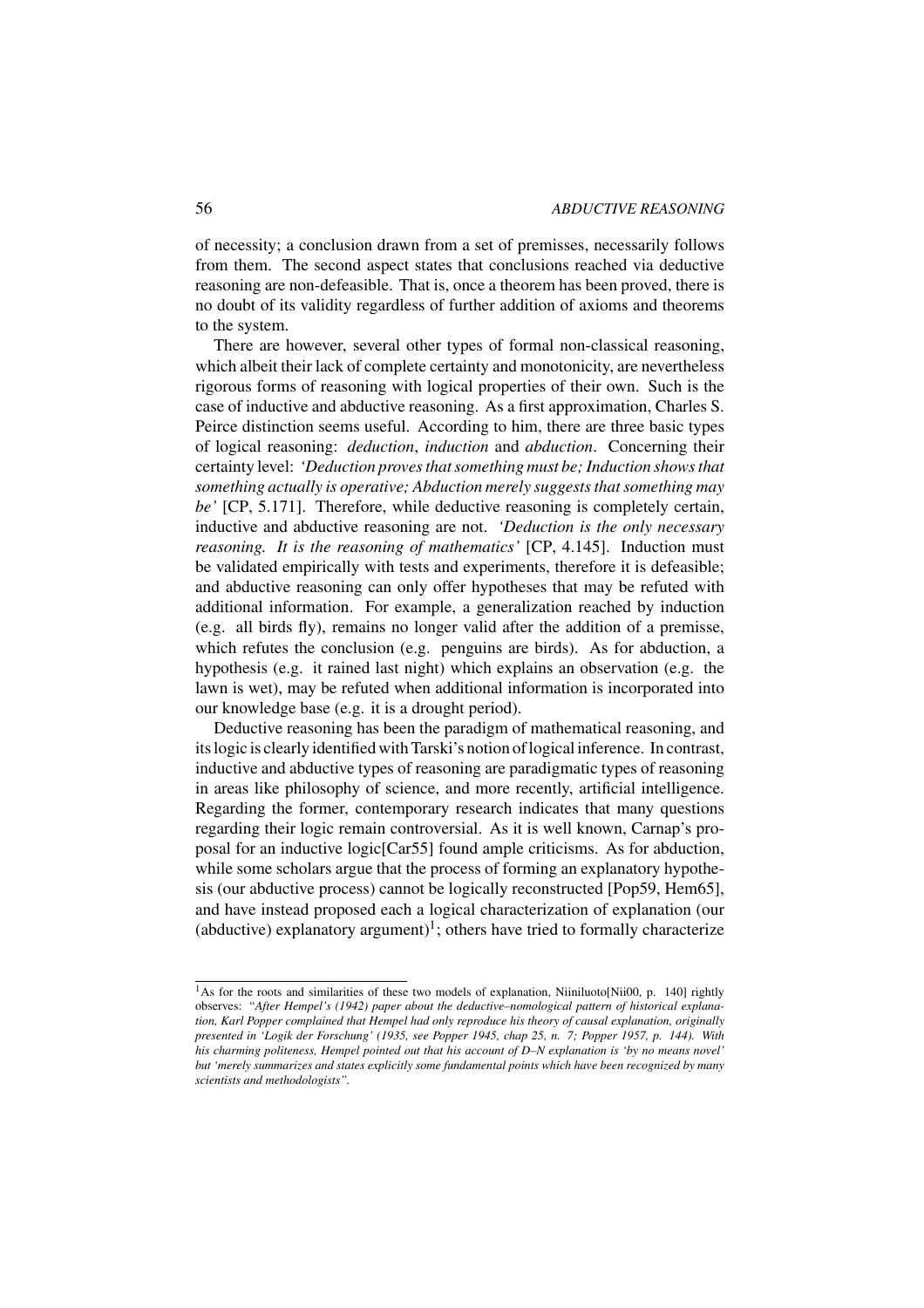'retroduction' (another term for abduction), as a form of inversed deduction [Han61], but no acceptable formulation has been found. Regarding the latter, recent logico-computational oriented research hasfocus on studying non-standard forms of reasoning, in order to build computer programs modeling human reasoning, which being subject to revision, is uncertain and exhibits non-standard non-monotonic features. Several contemporary authors propose a more finely structured algorithmic description of logics. This concern is found both in the logical tradition ([Gab94a, vBe90]), as well as in work in philosophy ([Gil96]).

# **Logics: Extensions, Deviations, Inductive**

Haack[Haa78] takes as primitive an intuitive notion of a formal system, and from there it hints at the characterization of what is to be a logical system, as follows:

*"The claim for a formal system to be a logic depends, I think, upon its having an interpretation according to which it can be seen as aspiring to embody canons of valid argument."* [Haa78, page 3].

The next problem to face is that of deciding what counts as valid argumentation. But before we get into her own answer to this question, here are other criteria aiming to characterize what counts as a logical system. On the one hand, according to Kneale, logical systems are those that are purely formal, for him, those that are *complete* (in which all universal valid formula are theorems). According to Dummet, on the other hand, logical systems are those which characterize *precise* notions. Following the first characterization, many formal systems are left out, such as second order logic. If we follow the second one, then proposals such as Hintikka's system of epistemic logic is left out as well, for the notions of knowledge and belief characterize pretty vague epistemic concepts [Haa78, page 7]. Both these characterizations provide purely formal criteria for logical demarcation. For Haack, however *'the prospects for a well-motivated formal criterion are not very promising'*[Haa78, page 7], for it has the drawback of limiting the scope of logic to the point of even discarding well accepted formal systems (e.g. predicate logic) on the basis of being in absence of other metalogical properties (e.g. decidability). Moreover, many logical systems are indeed undecidable, incomplete, but nevertheless have interesting applications and have proved useful in areas like computer science and linguistics.

Haack takes a broad view of logic, considering that *'the demarcation is not based on any very profound ideas about 'the essential nature of logic'*[Haa78, page 4], and follows 'the benefit of the doubt policy', according to which, arguments may be assessed by different standards of validity, and thus accepts several formal systems as logical. For her, the question we should be asking is whether a system is good and useful rather than 'logical', which after all is not a well-defined concept. Her approach however, is not wholly arbitrary, for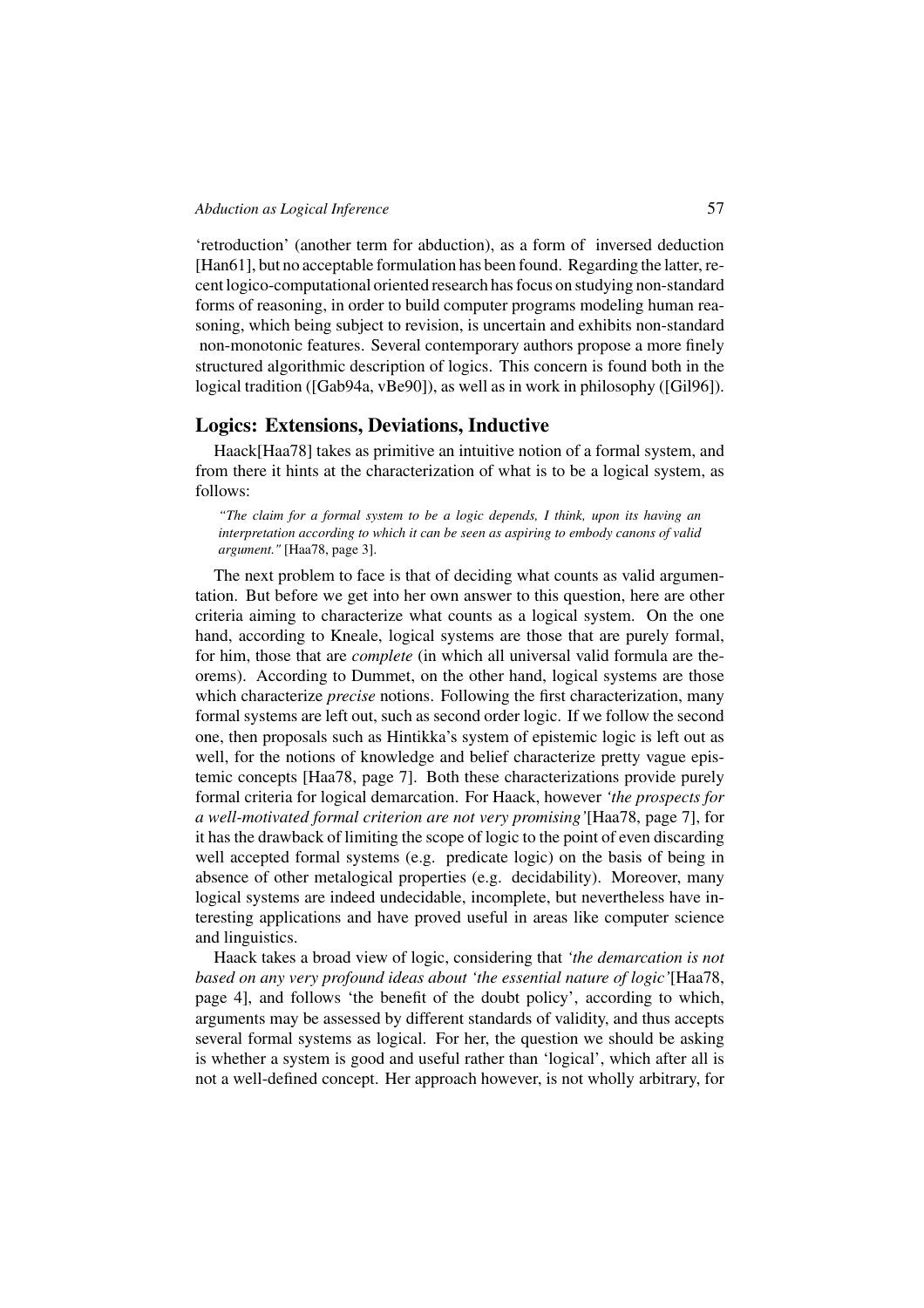it does not give up the requirement of being rigorous, and takes classical logic as its reference point, building up a classification of systems of logic based on analogies to the classical system, as follows:

Extensions  $(e)$ 

Modal, Epistemic, Eroretic, . . .

- Deviations (*d*) Intuitionistic, Quantum, Many-valued, . . .
- Inductive  $(i)$

Inductive probability logic

Extensions (*e*) are formal logical systems, which extend the system of classical logic  $(\mathcal{L}_c)$  in three respects: their language, axioms and rules of inference  $(\mathcal{L}_c \subseteq \mathcal{L}_e, \mathcal{A}_c \subseteq \mathcal{A}_e, \mathcal{R}_c \subseteq \mathcal{R}_e)$ . These systems preserve all valid formula of the classical system, and therefore all previous valid formula remain valid as well  $(\forall \varphi(\Sigma \models_c \varphi \Rightarrow \Sigma \models_e \varphi); \varphi \in \mathcal{L}_c)$ . So, for instance, modal logic extends classical system by the modal operators of necessity and possibility together with axioms and rules for them.

Deviations (*d*) are formal systems that share the language with the system of classical logic ( $\mathcal{L}_c$ ) but that deviate in axioms and rules ( $\mathcal{L}_c = \mathcal{L}_d$ ,  $\mathcal{A}_c \neq$  $\mathcal{A}_d, \mathcal{R}_c \neq \mathcal{R}_d$ . Therefore, some formulae, which are valid in the classical system, are no longer valid in the deviant one ( $\exists \varphi(\Sigma \models_c \varphi \land \Sigma \not\models_d \varphi); \varphi \in \mathcal{L}_c$ ). Such is the case of intuitionistic logic, in which the classical axiom  $A \vee \neg A$  is no longer valid.

Inductive systems (*i*) are formal systems that share the language with the system of classical logic ( $\mathcal{L}_c = \mathcal{L}_i$ ), but in which no formula which is valid by means of the inductive system is valid in the classical one ( $\forall \varphi(\Sigma \models_i \varphi \Rightarrow$  $\Sigma \not\models_{c} \varphi$ ;  $\varphi \in \mathcal{L}_{i}$ ). Here the basis is the notion of 'inductive strength', and the idea is that 'an argument is inductively strong if its premisses give a certain degree of support, even if less than conclusive support, to its conclusion: if, that is, it is *improbable* that its premisses  $(\Sigma)$  should be true and its conclusion ( $\varphi$ ) false' (NOT PROB( $\Sigma \wedge \neg \varphi$ )) [Haa78, page 17].

In each of these logical systems there is an underlying notion of logical consequence (or of derivability), which settles the validity of an argument within the system. While the first two categories pertain to formal systems which are deductive in nature, the third one concernsinductive ones. Butstill there may be several characterizations for both deductive and inductive kinds. For example, one deviant system, that of relevance logic renders the notion of classical consequence insufficient and asks for more: an argument in relevance logic must meet the requirement that the premisses be 'relevant' to its conclusion. As for inductive systems, another way of characterizing them is that for which 'it is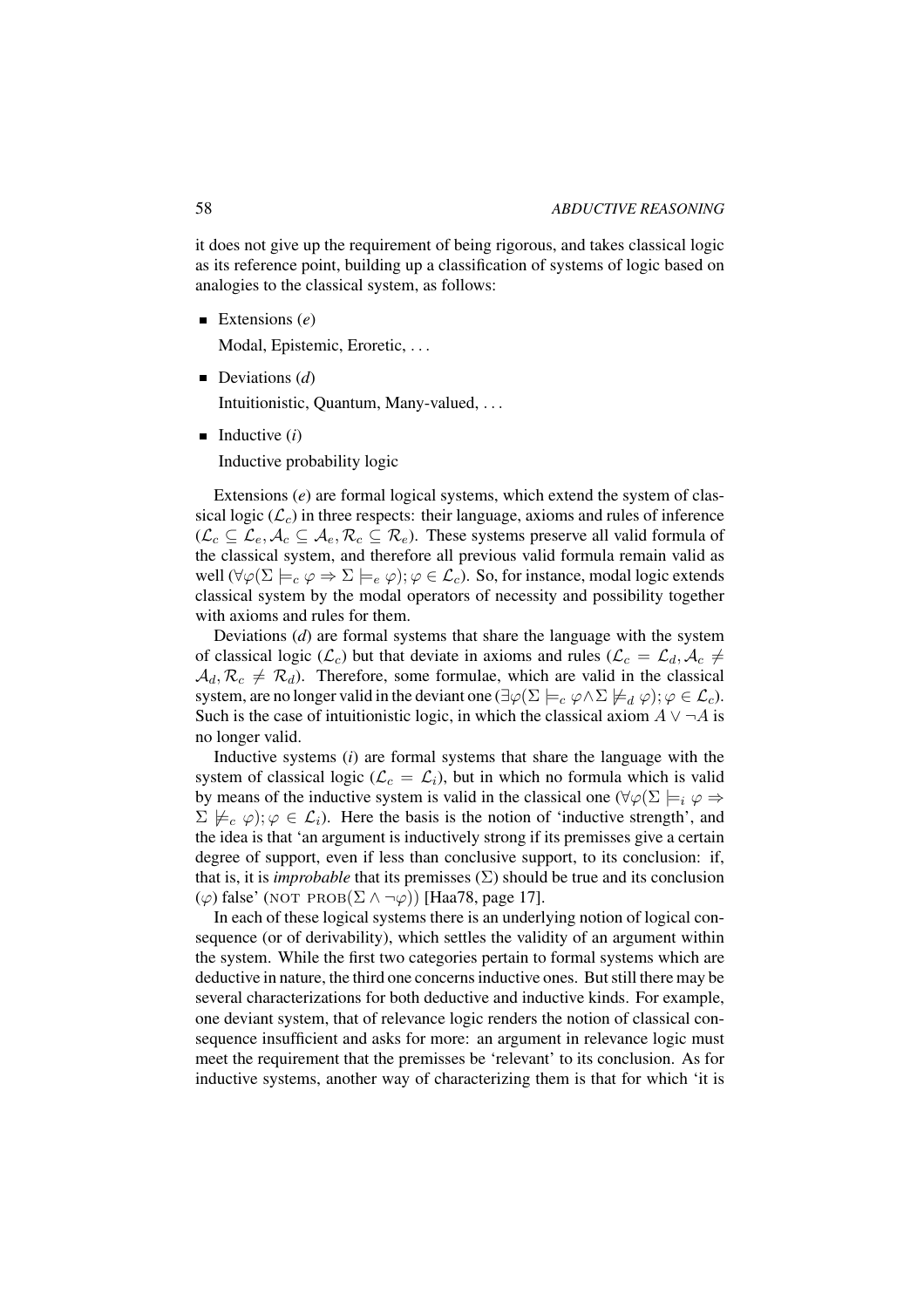improbable, *given that* the premisses  $(\Sigma)$  are true, that the conclusion is false  $(\neg \varphi)$ ' [Haa78, page 17]. We may interpret this statement in terms of conditional probability as follows<sup>2</sup>: (NOT PROB( $\Sigma/\neg\varphi$ )). Notice that deductive validity is a limiting case of inductive strength, where the probability of the premisses being true and the conclusion false is cero, for the first characterization, and where it is certain that the conclusion is true when the premisses are, for this second one.

In the overall, under this approach arguments may be assessed by deductive or inductive standards, and thus there may be deductively valid, inductively strong or neither. As we shall see later in this chapter (cf. section 5.1), this classification does not explicitly take into account abductive logic, but it can nevertheless be accommodated within.

### **Positions: Instrumentalism, Monism, Pluralism**

The position taken with respect to the demarcation of logic largely depends upon the answers given to metaphysical questions concerning the notion of correctness of a logical system, which in turn depend on the distinction between system-relative and extra-systematic validity/logical truth. Roughly speaking, a logical system is correct if the formal arguments (and formula) which are valid (logically true) in that system correspond to informal arguments (statements), which are valid (logically true) in the extra-systematic sense([Haa78, page 222]). Three positions are characterized by Haack, each of which is characterized by the answers (affirmative or negative) given to the following questions:

Questions:

- A: Does it make sense to speak of a logical system as correct or incorrect?
- B: Are there extra-systematic conceptions of validity/logical truth by means of which to characterize what is it for a logic to be correct?
- C: Is there one correct system?
- D: Must a logical system aspire to global application, i.e. to represent reasoning irrespective of subject-matter, or may a logic be locally correct. i.e. correct within a limited area of discourse?

<sup>&</sup>lt;sup>2</sup>I thank the anonymous referee for this particular suggestion.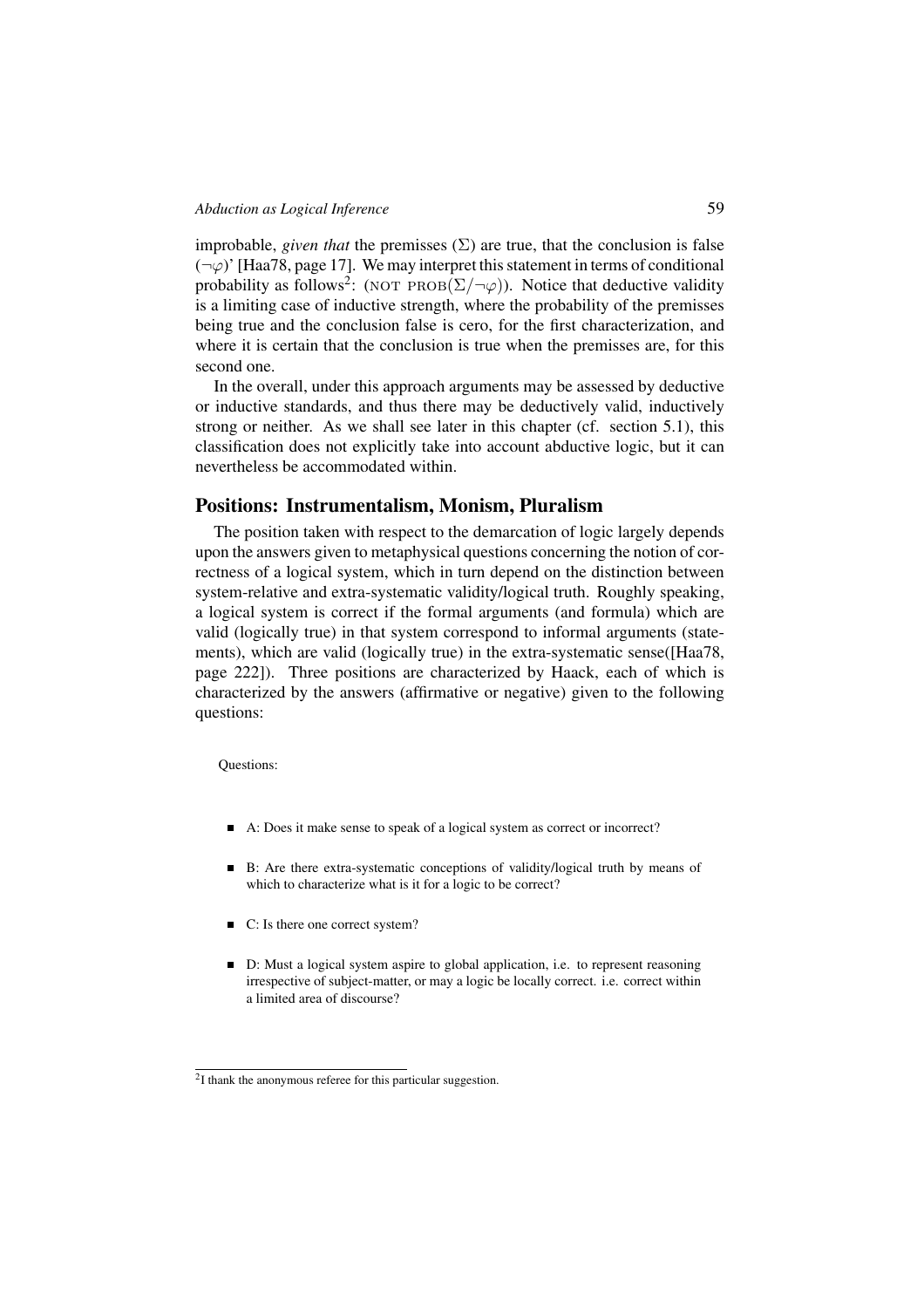

Thus, on the one hand, the instrumentalist position answers the first two questions negatively. It is based on the idea that the notion of 'correctness' for a system is inappropriate, and that one should rather be asking for its being more fruitful, useful, convenient... etc than another one. 'An instrumentalist will only allow the 'internal' question, whether a logical system is *sound*, whether, that is, all and only the theorems/syntactically valid arguments *of the system* are logically true/valid *in the system*'[Haa78, page 224]. On the other hand, both the monist and the pluralist answer these questions in the affirmative, the difference being that while the monist recognizes one and only one system of logic, the pluralist accepts a variety of them. Thus, they answer the third question opposite. Note that the distinction in these questions is only relevant for the classical logic vs. deviant logic dichotomy. The reason being that for a monist classical logic and its extensions are fragments of a 'correct system', and for a pluralist classical logic and its extensions are both 'correct'.

Likewise, while for an instrumentalist there are not extra-systematic conceptions of validity/logical truth by means of which to characterize what is to be a logic to be correct, for the monist as well as for the pluralist there are, either in the unitary fashion or in the pluralistic one. A further distinction made by the pluralist concerns the scope of application for a certain logical system. While a global pluralist endorses the view that a logical system must aspire to represent reasoning irrespective of subject-matter, a local pluralist supports the view that a logical system is only locally correct within a limited area of discourse.

The next question to analyze is the position taken by each of these stances with regard to whether deviant logics rival classical logic. In order to answer this question we have the following diagram: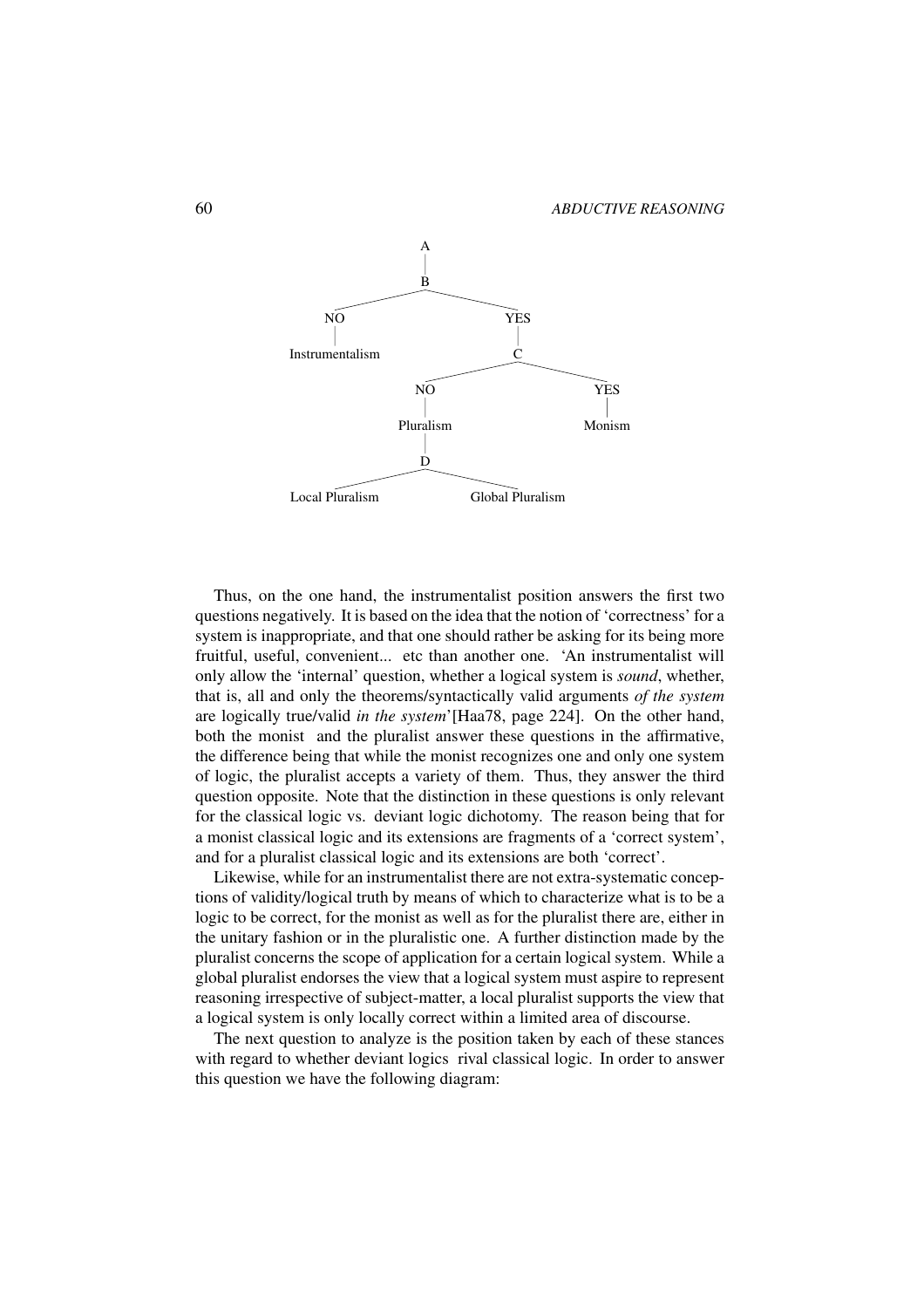

On the one hand, the monist answers this question in the affirmative and supports the view that (i) aspires to represent (iii) in such a way that (ii) and (iv) do correspond in the 'correct logic'. On the other hand, the local pluralist answers this question in the negative by relativizing (iv) to specific areas of discourse and the global pluralist either fragments the relation between (i) and (iii) (that is, denies that the formal arguments of a deviant system represent the same informal arguments as those of classical logic) or fragments the relationship between (ii) and (iv) (denies that validity in the deviant logic is intended to correspond to extra-systematic validity as that to which validity in classical logic is intended to correspond). Finally, the instrumentalist rejects (iv) altogether.

# **Structural Logical Approach**

This type of analysis (started in [Sco71]) was inspired in the works of logical consequence by Tarski [Tar83] and those of natural deduction by Gentzen [SD93, Pao02]. It describes a style of inference at a very abstract structural level, giving its pure combinatorics. It has proved very successful in artificial intelligence for studying different types of plausible reasoning ([KLM90]), and indeed as a general framework for non-monotonic consequence relations ( [Gab85]). Another area where it has proved itself is dynamic semantics, where not one but many new notions of dynamic consequences are to be analyzed ( [vBe96a]). The basic idea of logical structural analysis is the following:

A notion of logical inference can be completely characterized by its basic combinatorial properties, expressed by structural rules.

Structural rules are instructions which tell us, e.g., that a valid inference remains valid when we insert additional premisses ('monotonicity'), or that we may safely chain valid inferences ('transitivity' or 'cut'). To understand this perspective in more detail, one must understand how it characterizes classical inference. In what follows we use logical sequents with a finite sequence of premisses to the left, and one conclusion to the right of the sequent arrow  $(\Sigma \Rightarrow C)$ . While X, Y and Z are finite sets of formulae, A, B and C are single formula.

#### **Classical Inference**

The structural rules for classical inference are the following: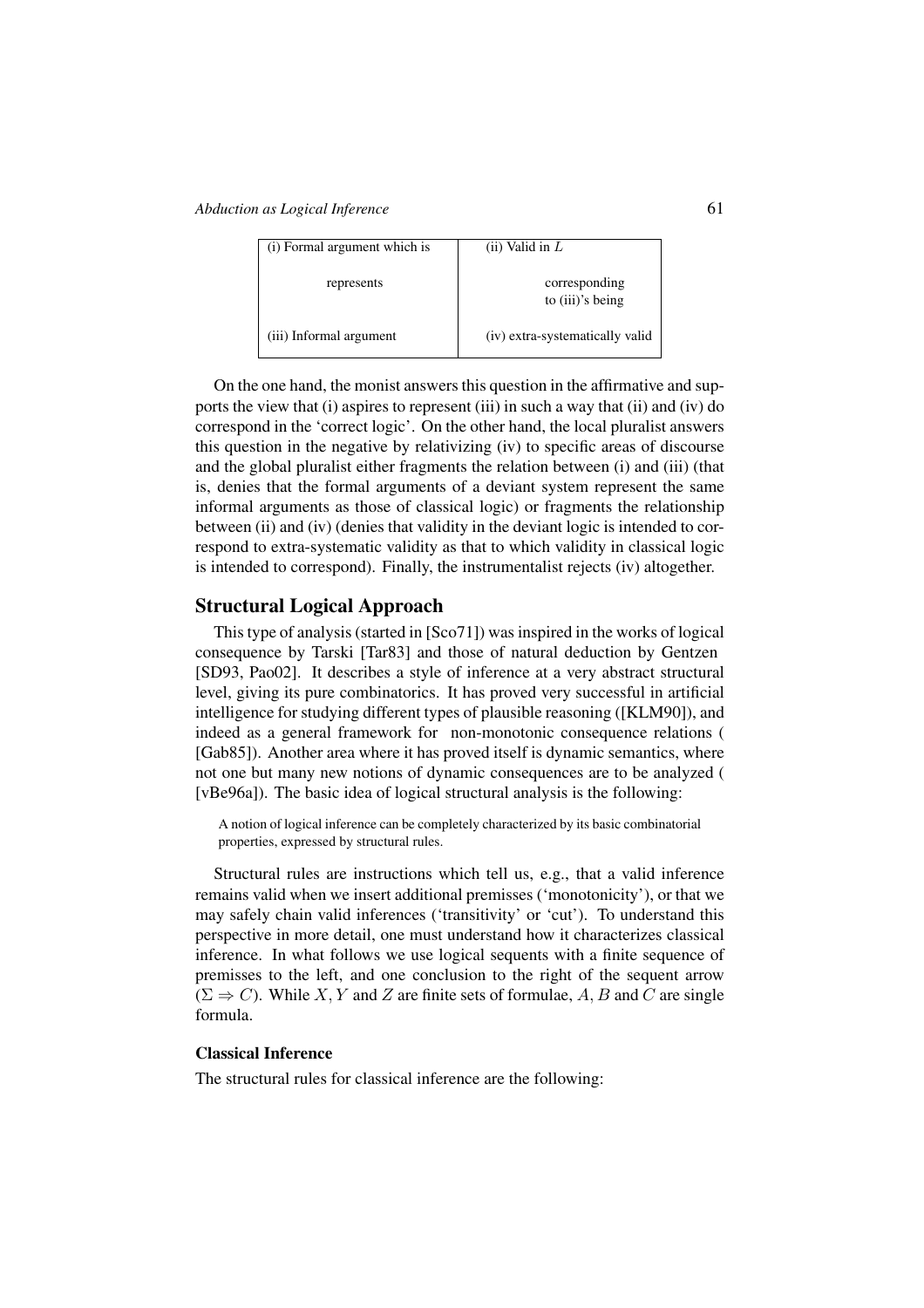**Reflexivity:**  $C \Rightarrow C$ **Contraction:**  $X, A, Y, A, Z \Rightarrow C$  $X, A, Y, Z \Rightarrow C$ **Permutation:**  $X, A, B, Y \Rightarrow C$  $X, B, A, Y \Rightarrow C$ **Monotonicity:** 

$$
X, Y \Rightarrow C
$$
  

$$
X, A, Y \Rightarrow C
$$

**Cut Rule:**

$$
\frac{X, A, Y \Rightarrow C \quad Z \Rightarrow A}{X, Z, Y \Rightarrow C}
$$

These rules state the following properties of classical consequence. Any premisse implies itself (reflexivity), deleting repeated premisses causes no trouble (contraction); premisses may be permuted without altering validity (permutation), adding new information does not invalidate previous conclusions (monotonicity), and premisses may be replaced by sequences of premisses implying them (cut). In all, these rules allow us to treat the premisses as a mere set of data without further relevant structure. This plays an important role in classical logic, witness what introductory textbooks have to say about "simple properties of the notion of consequence"3. Structural rules are also used extensively in completeness proofs<sup>4</sup>.

These rules are structural in that they mention no specific symbols of the logical language. In particular, no connectives or quantifiers are involved. This makes the structural rules different from inference rules like, say, Conjunction of Consequents or Disjunction of Antecedents, which also fix the meaning of

<sup>&</sup>lt;sup>3</sup>In [Men64, Page 30] the following simple properties of classical logic are introduced:

If Γ  $\subseteq$   $\Delta$  and Γ  $\vdash$   $\phi$ , then  $\Delta \vdash \phi$ .

**<sup>■</sup>**  $\Gamma \vdash \phi$  iff there is a finite subset  $\Delta$  of  $\Gamma$  such that  $\Delta \vdash \phi$ .

If  $\Gamma \vdash x_i$  (for all i) and  $x_1, \ldots, x_n \vdash \phi$  then  $\Gamma \vdash \phi$ .

Notice that the first is a form of Monotonicity, and the third one of Cut.

<sup>4</sup>As noted in [Gro95, page46]: "In the Henkin construction for first-order logic, or propositional modal logic, the notion of maximal consistent set plays a major part, but it needs the classical structural rules. For example, Permutation, Contraction and Expansion enable you to think of the premisses of an argument as a set; Reflexivity is needed to show that for maximal consistent sets, membership and derivability coincide".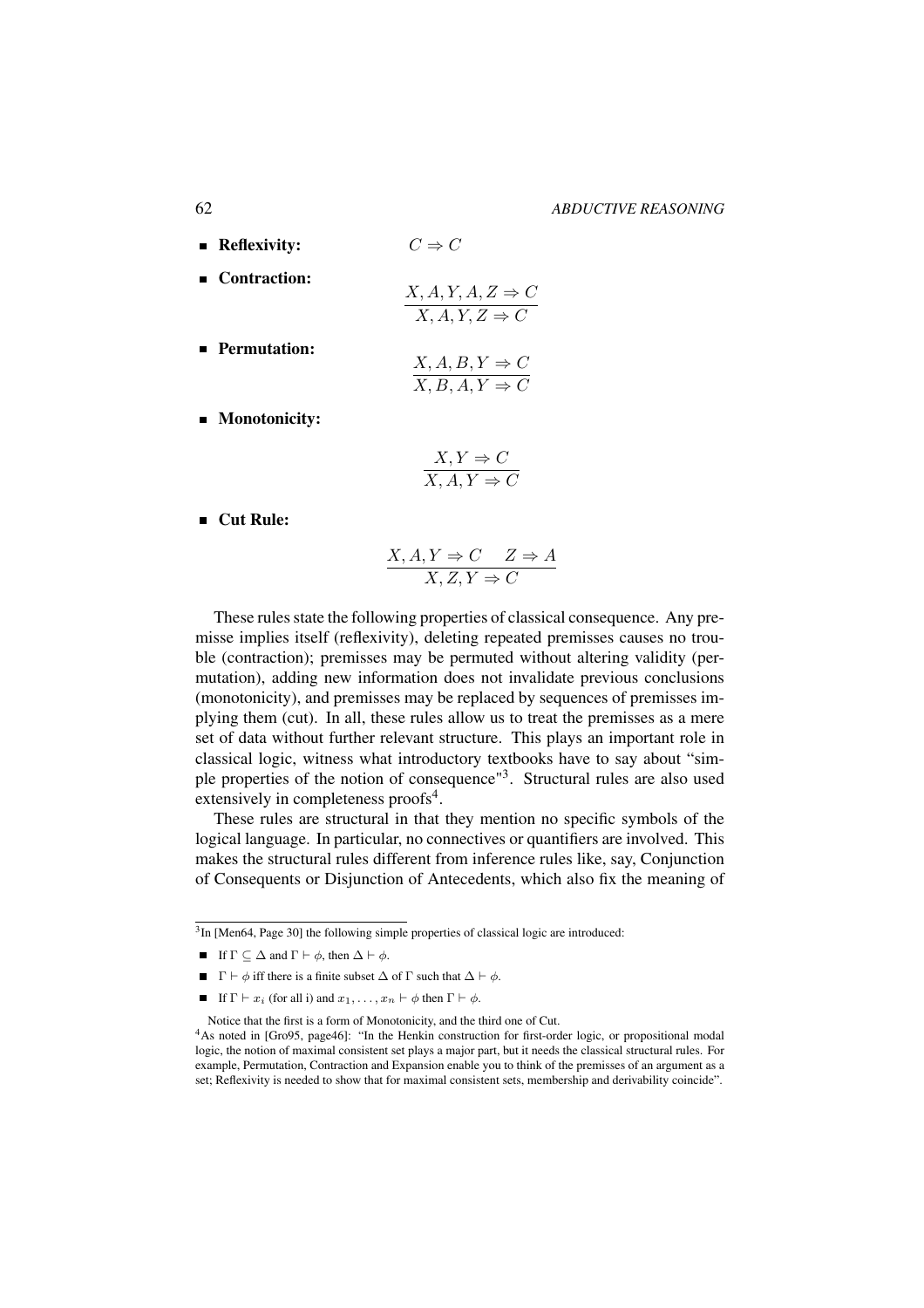conjunction and disjunction. Under this approach, Haack's previous classification of extensions of logics is subsumed, for one rule may fit classical logic as well as extensions: propositional, first-order, modal, type-theoretic, etc. Each rule in the above list reflects a property of the set-theoretic definition of classical consequence ([Gro95]), which – with some abuse of notation – calls for inclusion of the intersection of the (models for the) premisses in the (models for the) conclusion:

 $P_1, \ldots, P_n \Rightarrow C$  iff  $P_1 \cap \ldots \cap P_n \subseteq C$ .

Now, in order to prove that a set of structural rules *completely* characterizes a style of reasoning, representation theorems exist. For classical logic, one version was proved by van Benthem in [vBe91]:

Proposition 1 *Monotonicity, Contraction, Reflexivity, and Cut completely determine the structural properties of classical consequence.*

*Proof.* Let R be any abstract relation between finite sequences of objects and single objects satisfying the classical structural rules. Now, define:

 $a^* = \{A \mid A \text{ is a finite sequence of objects such that } ARa\}.$ 

Then, it is easy to show the following two assertions:

- 1 If  $a_1, \ldots, a_k R b$ , then  $a_1^* \cap \ldots \cap a_k^* \subseteq b^*$ , using Cut and Contraction.
- 2 If  $a_1^* \cap \ldots \cap a_k^* \subseteq b^*$ , then  $a_1, \ldots, a_k R b$ , using Reflexivity and Monotonicity. \$

Permutation is omitted in this theorem. And indeed, it turns out to be derivable from Monotonicity and Contraction.

We have thus shown that classical deductive inference, observes easy forms of reflexivity, contraction, permutation, monotonicity and cut. The representation theorem shows that these rules completely characterize this type of reasoning.

### **Non-Classical Inference**

For non-classical consequences, classical structural rules may fail. Well-known examples are the ubiquitous 'non-monotonic logics'. However, this is not to say that no structural rules hold for them. The point is rather to find appropriate reformulations of classical principles(or even entirely new structural rules) that fit other styles of consequence. For example, many non-monotonic types of inference do satisfy a weaker form of monotonicity. Additions to the premisses are allowed only when these premisses imply them:

Cautious Monotonicity:

$$
\frac{X \Rightarrow C \qquad X \Rightarrow A}{X, A \Rightarrow C}
$$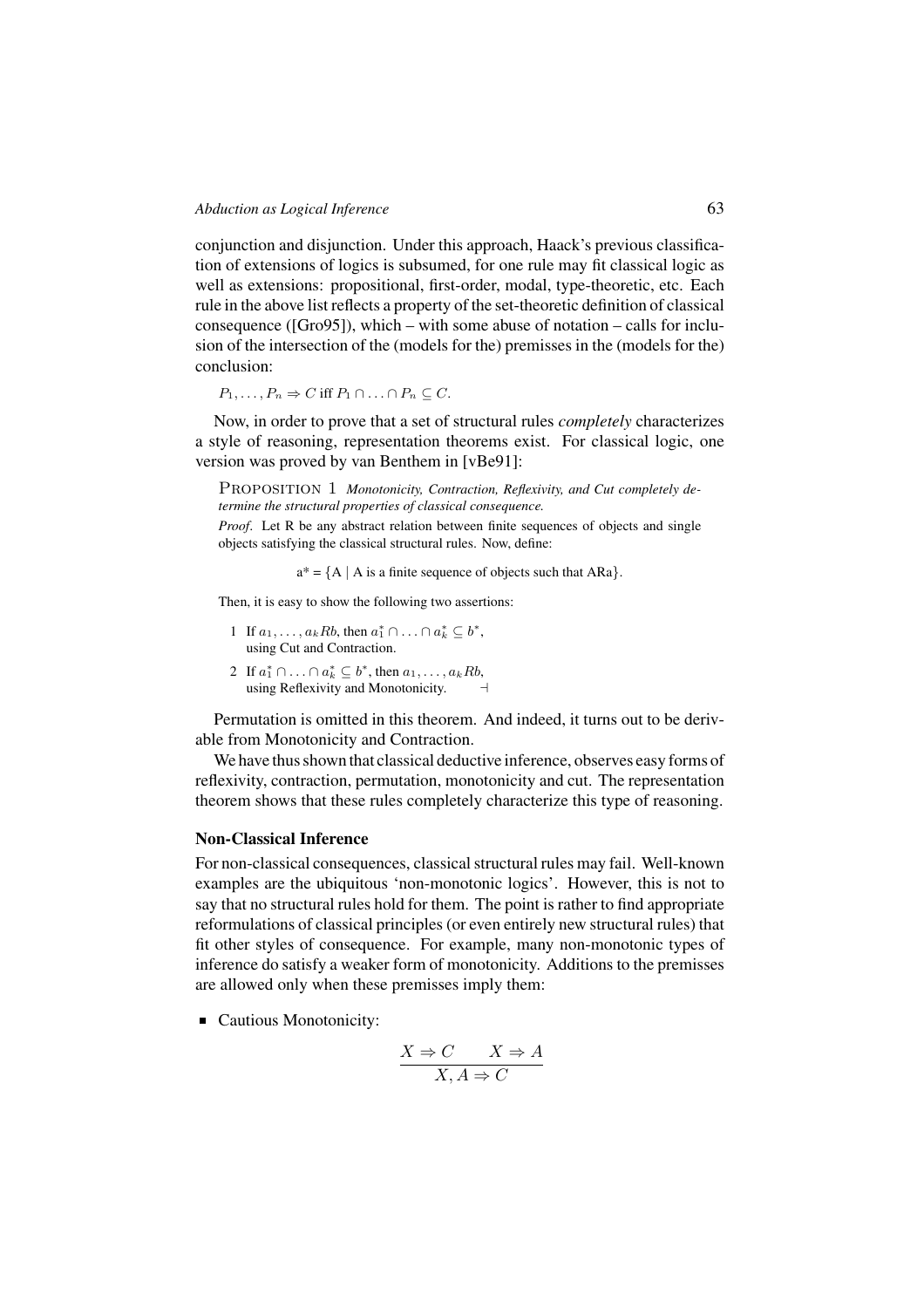Dynamic inference is non-monotonic (inserting arbitrary new processes into a premisse sequence can disrupt earlier effects). But it also quarrels with other classical structural rules, such as Cut. But again, representation theorems exist. Thus, the 'update-to-test' dynamic style (once in which a process cannot be disrupted) and is characterized by the following restricted forms of monotonicity and cut, in which additions and omissions are licensed only to the left side:

**Left Monotonicity:** 

$$
\frac{X \Rightarrow C}{A, X \Rightarrow C}
$$

 $\blacksquare$  Left Cut:

$$
\frac{X \Rightarrow C \qquad X, C, Y \Rightarrow D}{X, Y \Rightarrow D}
$$

For a broader survey and analysis of dynamic styles, see [Gro95, vBe96a]. For sophisticated representation theorems in the broader field of non-classical inference in artificial intelligence see [Mak93, KLM90]. Yet other uses of nonclassical structural rules occur in relevance logic, linear logic, and categorial logics (cf. [DH93, vBe91]. [Gab94b]).

Characterizing a notion of inference in this way, determines its basic repertoire for handling arguments. Although this does not provide a more ambitious semantics, or even a full proof theory, it can at least provide valuable hints. The suggestive Gentzen style format of the structural rules turns into a sequent calculus, if appropriately extended with introduction rules for connectives. However, it is not always clear how to do so in a natural manner, as we will discuss later in connection with abduction.

The structural analysis of a logical inference is a metalevel explication which is based on structural rules and not on language, as it does not take into account logical connectives or constants, and in this respect differs from Haack's approach.

# **3. Abductive Explanatory Argument: A Logical Inference**

Here are some preliminary remarks about the logical nature of abductive inference, which set the scene for our subsequent discussion. The standard textbook pattern of logical inference is this: *Conclusion* C *follows from a set of premisses* P. This format has its roots in the axiomatic tradition in mathematics that follows the deductive method, inherited from Euclid's *Elements*, in which from a certain set of basic axioms, all geometrical truths of elementary geometry are derived. This work is not only the first logical system of its kind, but it has been the model to follow in mathematics as well as in other formal scientific enterprises. Each proposition is linked, via proofs, to previous axioms, definitions and propositions. This method is forward chained, picturing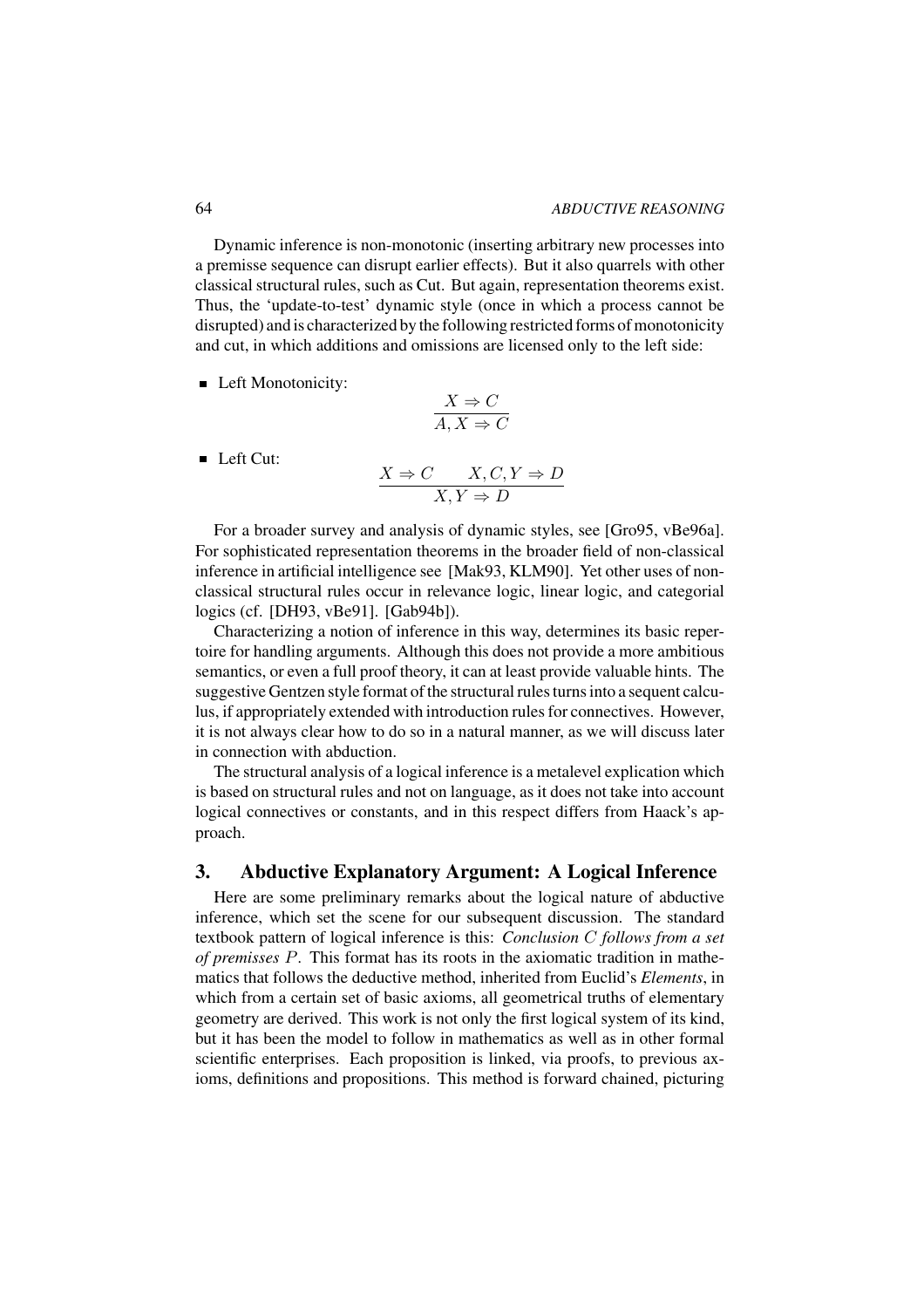a reasoning from a finite set of premisses to a conclusion, and it is completely certain and monotonic<sup>5</sup>.

Moreover, there are at least two ways of thinking about validity in this setting, one semantic, based on the notions of model and interpretation (every model in which  $P$  is true makes  $C$  true), the other syntactic, based on a proof-theoretic derivation of C from P. Both explications suggest forward chaining from premisses to conclusions:  $P \Rightarrow C$  and the conclusions generated are undefeasible. We briefly recall some features that make abduction a form of inference that does not fit easily into thisformat. All of them emerged in the course of our preceding chapter. Most prominently, in abduction, the conclusion isthe given and the premisses (or part of them) are the output of the inferential process:  $P \leftarrow C$ . Moreover, the *abduced* premisse has to be *consistent* with the background theory of the inference, as it has to be *explanatory*. And such explanations may undergo change as we modify our background theory. Finally, when different sets of premisses can be abduced as explanations, we need a notion of preference between them, allowing us to choose a *best* or *minimal* one. These various features, though non-standard when compared with classical logic, are familiar from neighbouring areas. For instance, there are links with classical accounts of explanation in the philosophy of science [Car55, Hem65], as well as recent research in artificial intelligence on various notions of common sense reasoning [McC80, Sho88, Gab96]. It has been claimed that this is an appropriate broader setting for general logic as well [vBe90], gaping back to the original program by Bernard Bolzano (1781–1848), in his "Wissenschaftslehre" [Bol73]. Indeed, our discussion of abduction in Peirce in the preceding chapter reflected a typical feature of pre-Fregean logic: boundaries between logic and general methodology were still rather fluid. In our view, current post-Fregean logical research is slowly moving back towards this same broader agenda. More concretely, we shall review the mentioned features of abduction in some further detail now, making a few strategic references to this broader literature.

# **Directions in Reasoning: Forward and Backward**

Intuitively, a valid inference from, say, premisses  $P_1$ ,  $P_2$  to a conclusion  $C$ allows for various directions of thought. In a forward direction, given the premisses, we may want to draw some strongest, or rather, some most appropriate conclusion. (Notice incidentally, that the latter notion already introduces a certain dependence on context, and good sense: the strongest conclusion is simply

 $5$ This is not say however –as Hilbert would have liked to claim– that all mathematical reasoning may be reduced to axiomatics. As it is well know by the incompleteness results of Gödel, there are clear limitations to reasoning in mathematics through the axiomatic method. Moreover, the view of mathematics as an experimental, empirical science, found in philosophy[Lak76] as well as in recent work in computer science [Cha97], shows that axiomatics cannot exhaust all there is to mathematical reasoning.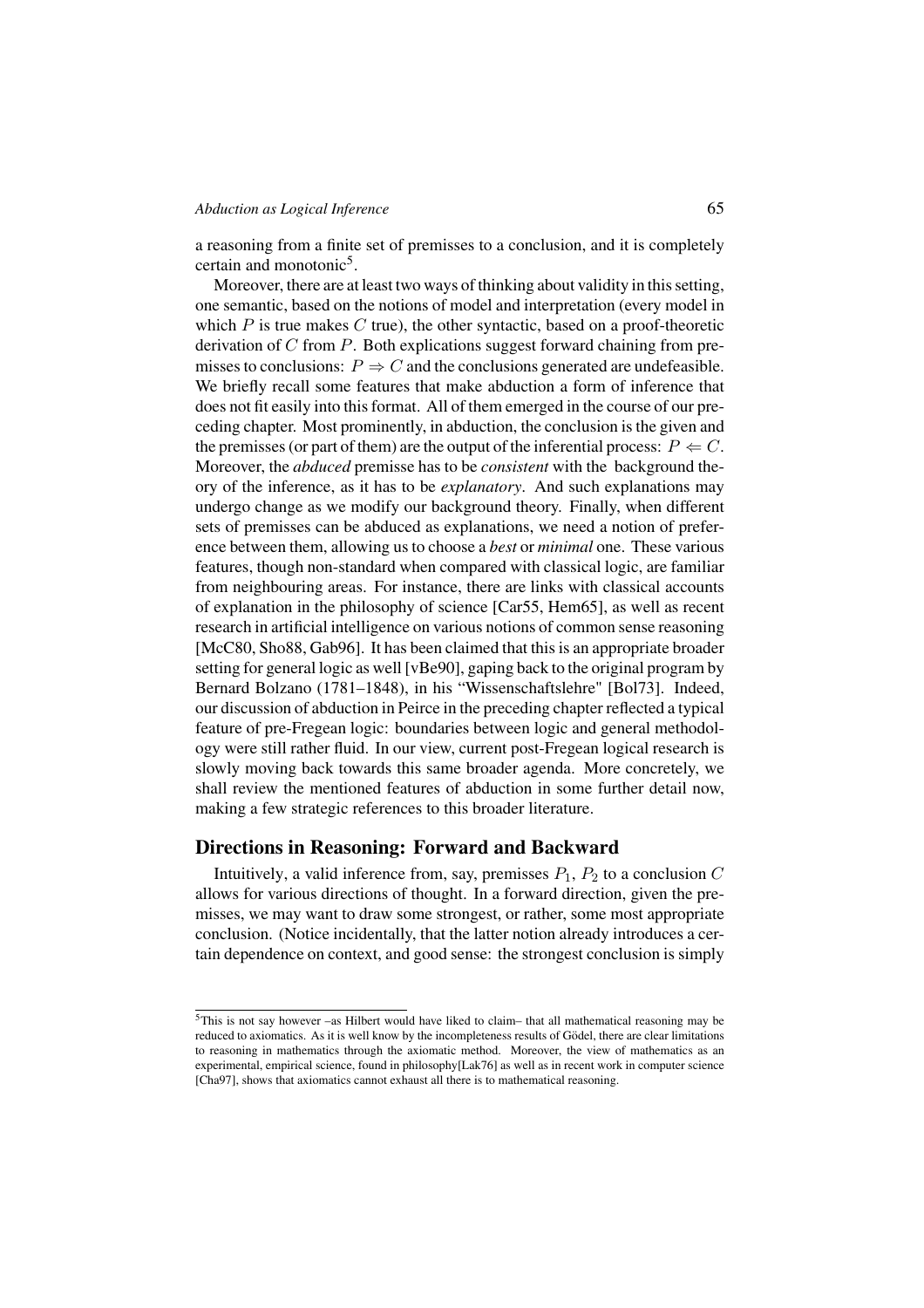$P_1 \wedge P_2$ , but this will often be unsuited.) Classical logic also has a backward direction of thought, when engaged in refutation. If we know that  $C$  is false, then at least one of the premisses must be false. And if we know more, say the truth of  $P_1$  and the falsity of the conclusion, we may even refute the specific premisse  $P_2$ . Thus, in classical logic, there is a duality between forward proof and backward refutation. This duality has been noted by many authors. It has even been exploited systematically by Beth when developing his refutation method of semantic tableaux [Bet69]. Read in one direction, closed tableaux are eventually failed analyses of possible counterexamplesto an inference, read in another they can be arranged to generate a Gentzen-style sequent derivations of the inference (we shall be using tableaux in our next chapter, on computing abduction.) Beth's tableaux can be taken as a formal model of the historical opposition between methods of 'analysis' and 'synthesis' in the development of scientific argument (cf. chapter 1). Methodologically, the directions are different sides of the same coin, namely, some appropriate notion of inference.

Likewise, in abduction, we see an interplay of different directions. Thistime, though, the backward direction is not meant to provide refutations, but rather confirmations. We are looking for suitable premisses that would support the conclusion<sup>6</sup>.

Our view of the matter is the following. In the final analysis, the distinction between directions is a relative one. What matters is not the direction of abduction, but rather an interplay of two things. As we have argued in chapter 2, one should distinguish between the choice of an underlying *notion of inference* ⇒, and the independent issue as to the *search strategy* that we use over this. Forward reasoning is a bottom up use of  $\Rightarrow$ , while backward reasoning is a top-down use of  $\Rightarrow$ . In line with this, in this chapter, we shall concentrate on notions of inference  $\Rightarrow$  leaving further search procedures to the next, more computational chapter 4. In this chapter the intuitively backward direction of abduction is not crucial to us, except as a pleasant manner of speaking. Instead, we concentrate on appropriate underlying notions of consequence for abduction.

# **Formats of Inference: Premisses and Background Theory**

The standard format of logical inference is essentially binary, giving a transition from premisses to a conclusion:

$$
\frac{P_1,\ldots,P_n}{C}
$$

 ${}^{6}$  In this case, a corresponding refutation would rather be a forward process: if the abduced premisse turns out false, it is discarded and an alternative hypothesis must be proposed. Interestingly, [Tij97] (a recent practical account of abduction in diagnostic reasoning) mixes both 'positive' confirmation of the observation to be explained with 'refutation' of alternatives.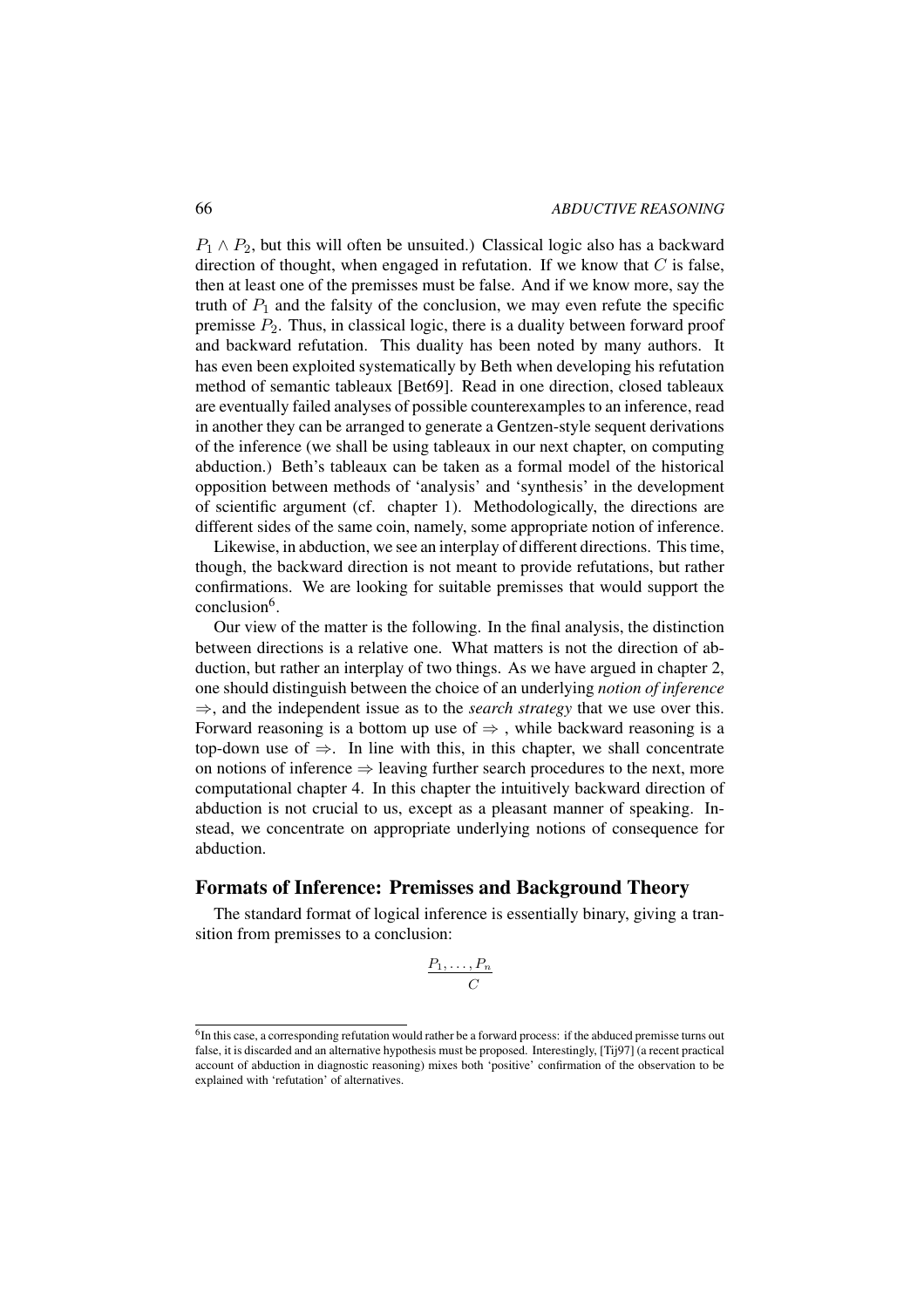These are 'local steps', which take place in the context of some, implicit or explicit, background theory (as we have seen in chapter 2). In this standard format, the background theory is either omitted, or lumped together with the other premisses. Often this is quite appropriate, especially when the background theory is understood. But sometimes, we do want to distinguish between different roles for different types of premisse, and then a richer format becomes appropriate. The latter have been proposed, not so much in classical logic, but in the philosophy of science, artificial intelligence, and informal studies on argumentation theory. These often make a distinction between explicit premisses and implicit *background assumptions*. More drastically, premisse sets, and even background theories themselves often have a hierarchical structure, which results in different 'access' for propositions in inference. This is a realistic picture, witness the work of cognitive psychologists like [Joh83].

In Hempel's account of scientific explanation (cf. chapter 5) premisses play the role of either scientific laws, or of initial conditions, or of specific explanatory items, suggesting the following format:

#### Scientific laws + initial conditions + explanatory facts

 $\overline{\mathbf{u}}$ 

#### Observation

Further examples are found on the borderline of the philosophy of science and philosophical logic, in the study of conditionals. The famous 'Ramsey Test' presupposes revision of explicit beliefs in the background assumptions [Sos75, vBe94], which again have to be suitably structured. More elaborate hierarchical views of theories have been proposed in artificial intelligence and computer science. [Rya92] defines 'ordered theory presentations', which can be arbitrary rankings of principles involved in some reasoning practice. (Other implementations of similar ideas use labels for formulas, as in the labelled deductive systems of [Gab96].) While in Hempel's account, structuring the premisses makes sure that scientific explanation involves an interplay of laws and facts, Ryan's motivation is resolution of conflicts between premisses in reasoning, where some sentences are more resistant than others to revision. (This motivation is close to that of the Gärdenfors theory, to be discussed in chapter 8. A working version of these ideas is found in a study of abduction in diagnosis ([Tij97], which can be viewed as a version of our later account in this chapter with some preference structure added.) More structured views of premisses and theories can also be found in situation semantics, with its different types of 'constraints' that govern inference (cf. [PB83]).

In all these proposals, the theory over which inference takes place is not just a bag into which formulas are thrown indiscriminately, but an organized structure in which premisses have a place in a hierarchy, and play specific different roles. These additional features need to be captured in richer inferential formats for more complicated reasoning tasks. Intuitive 'validity' may be partly based on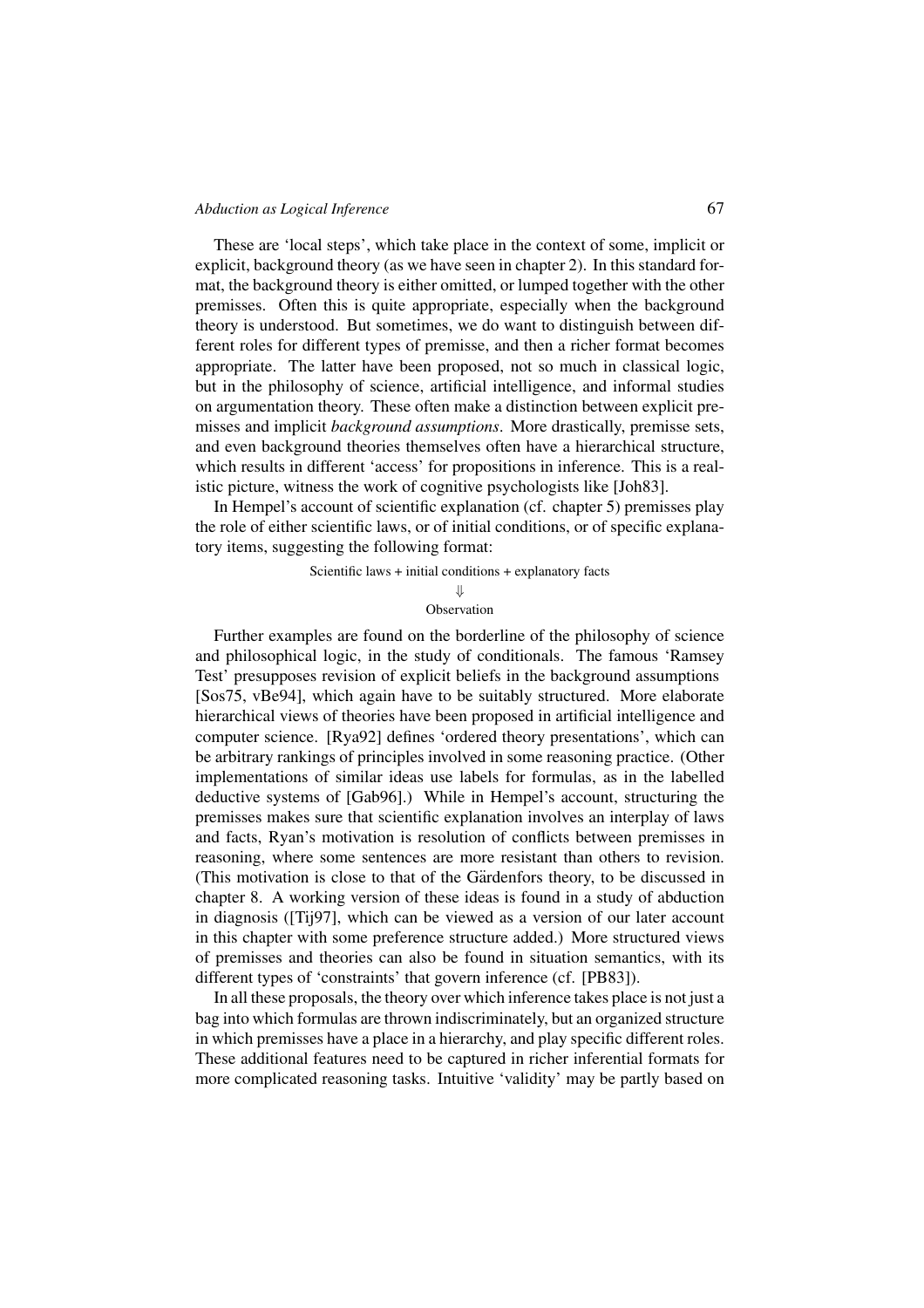the type and status of the premisses that occur. We cite one more example, to elaborate what we have in mind.

In argumentation theory, an interesting proposal was made in [Tou58]. Toulmin's general notion of consequence was inspired on the kind of reasoning done by lawyers, whose claims need to be defended according to juridical procedures, which are richer than pure mathematical proof. Toulmin's format of reasoning contains the necessary tags for these procedures:



Every claim is defended from certain relevant data, by citing (if pressed) the background assumptions (one's 'warrant') that support this transition. (There is a dynamic process here. If the warrant itself is questioned, then one has to produce one's further 'backing'.) Moreover, indicating the purported strength of the inference is part of making any claim (whence the 'qualifier'), with a 'rebuttal' listing some main types of possible exception (rebuttal) that would invalidate the claim. [vBe94] relates this format to issues in artificial intelligence, as it seems to describe common sense reasoning rather well. Toulmin's model has also been proposed as a mechanism for intelligent systems performing explanation ([Ant89]).

Thus, once again, to model reasoning outside of mathematics, a richer format is needed. Notice that the above proposals are syntactic. It may be much harder to find purely semantic correlates to some of the above distinctions: as they seem to involve a reasoning procedure rather than propositional content. (For instance, even the distinction between individual facts and universal laws is not as straightforward as it might seem.) Various aspects of the Toulmin schema will return in what follows. For Toulmin, inferential strength is a parameter, to be set in accordance with the subject matter under discussion. (Interestingly, content-dependence of reasoning is also a recurrent finding of cognitive psychologists: cf. the earlier-mentioned [Joh83].) In chapter 2, we have already defended exactly the same strategy for abduction. Moreover, the procedural flavor of the Toulmin schema fits well with our product-process distinction.

As for the basic building blocks of abductive explanatory inference, in the remainder of this book, we will confine ourselves to a ternary format:

 $\Theta \mid \alpha \Rightarrow \varphi$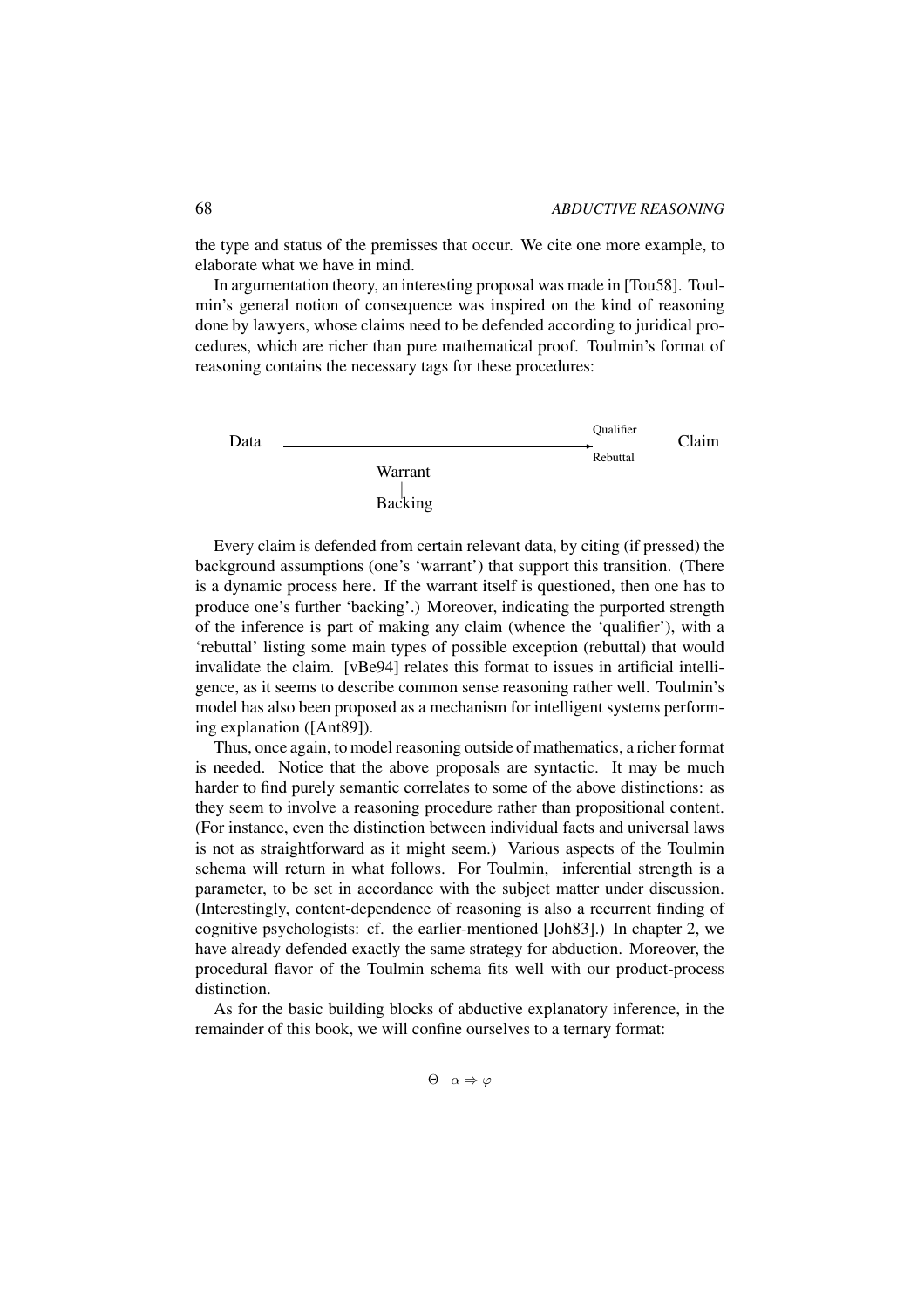This modest step already enables us to demonstrate a number of interesting departures from standard logical systems. Let us recall some considerations from chapter 2 motivating this move. The theory  $\Theta$  needs to be explicit for a number of reasons. Validity of an abductive inference is closely related to the background theory, as the presence of some other explanation  $\beta$  in  $\Theta$  may actually disqualify  $\alpha$  as an explanation. Moreover, what we called 'triggers' of explanation are specific conditions on a theory  $\Theta$  and an observation  $\varphi$ . A fact may need explanation with respect to one theory, but not with respect to another. Making a distinction between  $\Theta$  and  $\alpha$  allows us to highlight the specific explanation (which we did not have before), and control different forms of explanation (facts, rules, or even new theories). But certainly, our accounts would become yet more sensitive if we worked with some of the above richer formats.

# **Inferential Strength: A Parameter**

At first glance, once we have Tarski's notion of truth, logical consequence seems an obvious defined notion. A conclusion followsif it istrue in all models where the premisses are true. But the contemporary philosophical and computational traditions have shown that natural notions of inference may need more than truth in the above sense, or may even hinge on different properties altogether. For example, among the candidates that revolve around truth, statistical inference requires not total inclusion of premisse models in conclusion models, but only a significant overlap, resulting in a high degree of certainty. Other approaches introduce new semantic primitives. Notably, Shoham's notion of causal and default reasoning ([Sho88]) introduces a preference order on models, requiring only that the *most preferred models* of  $\Sigma$  be included in the models of  $\varphi$ .

More radically, dynamic semantics replaces the notion of truth by that of *information change*, aiming to model the flow of information. This move leads to a redesign for Tarski semantics, with e.g. quantifiers becoming actions on assignments ([vBC94]). This logical paradigm has room for many different inferential notions ([Gro95, vBe96a]). An example is the earlier mentioned update-to-test-consequence:

*"process the successive premisses in* Σ*, thereby absorbing their informational content into the initial information state. At the end, check if the resulting state is rich enough to satisfy the conclusion*  $\varphi$ ".

Informational content rather than truth is also the key semantic property in situation theory ([PB83]). In addition to truth-based and information-based approaches, there are, of course, also various proof-theoretic variations on stan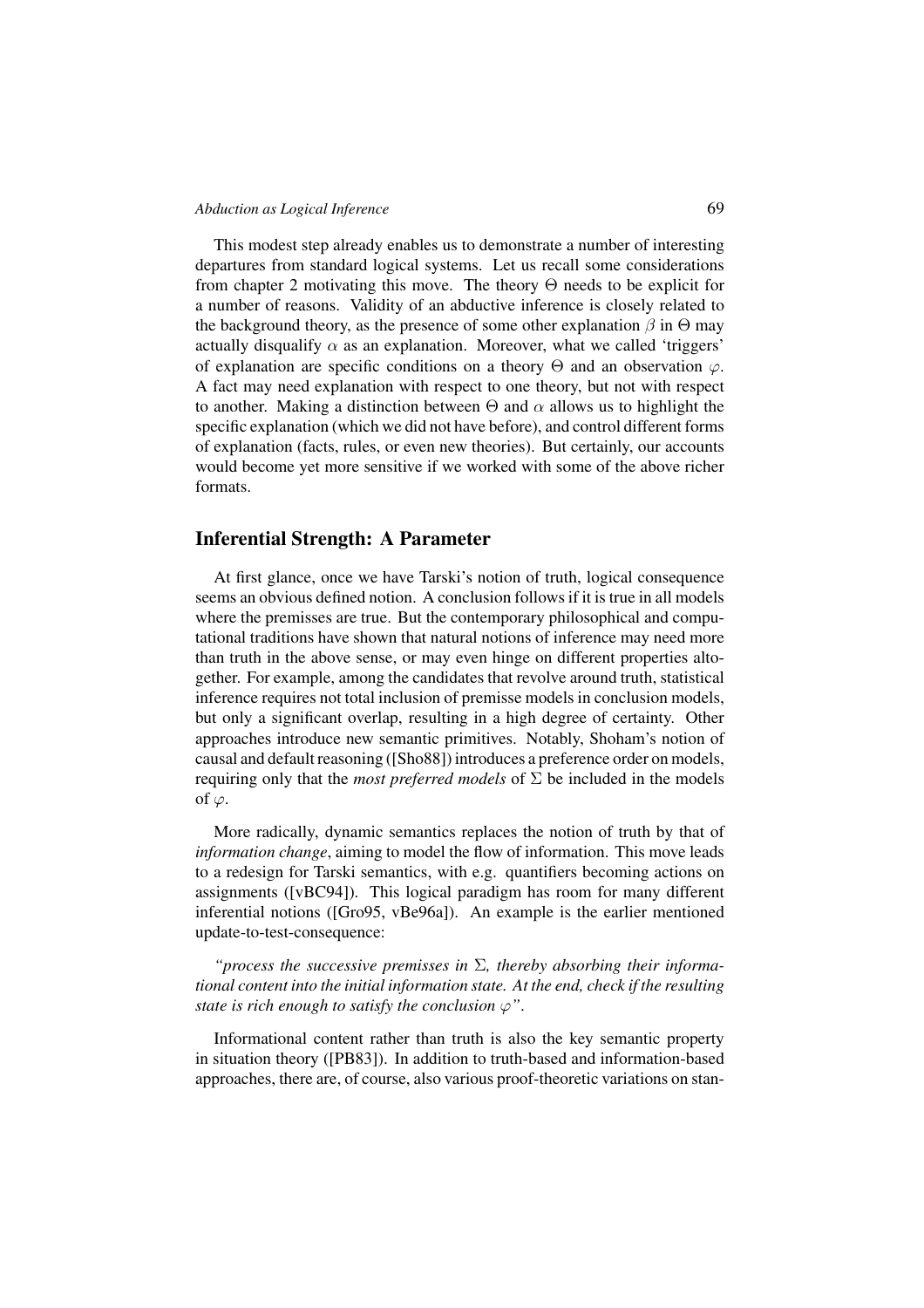dard consequence. Examples are default reasoning: " $\varphi$  is provable unless and until  $\varphi$  is disproved" ([Rei80]), and indeed Hempel's hypothetico-deductive model of scientific inference itself.

All these alternatives agree with our analysis of abductive explanatory inference. On our view, abduction is not a new notion of inference. It is rather a topic-dependent practice of scientific reasoning, which can be supported by various members of the above family. In fact, it is appealing to think of abductive inference in several respects, as inference involving preservation of both truth and *explanatory power*. In fact, appropriately defined, both might turn out equivalent. It has also been argued that since abduction is a form of reversed deduction, just as deduction is truth-preserving, abduction must be falsity-preserving ([Mic94]). However, [Fla95] gives convincing arguments against this particularmove. Moreover, as we have already discussed intuitively, abduction is not just deduction in reverse.

Our choice here is to study abductive inference in more depth as a strengthened form of classical inference. This is relevant, it offers nice connections with artificial intelligence and the philosophy of science, and it gives a useful simple start for a broader systematic study of abductive inference. One can place this choice in a historical context, namely the work of Bernard Bolzano, a nineteenth century philosopher and mathematician (and theologian) engaged in the study of different varieties of inference. We provide a brief excursion, providing some perspective for our later technical considerations.

#### **Bolzanos's Program**

Bolzano's notion of deducibility (*Ableitbarkeit*) has long been recognized as a predecessor of Tarski's notion of logical consequence ([Cor75]). However, the two differ in several respects, and in our broader view of logic, they even appear radically different. These differences have been studied both from a philosophical ([Tho81]) and from a logical point of view ([vBe84a]).

One of Bolzano's goals in his theory of science ([Bol73]), was to show why the claims of science form a theory as opposed to an arbitrary set of propositions. For this purpose, he defines his notion of deducibility as a logical relationship extracting conclusions from premisses forming *compatible propositions*, those for which some set of ideas make all propositions true when uniformly substituted throughout. In addition, compatible propositions must share *common ideas*. Bolzano's use of 'substitutions' is of interest by itself, but for our purposes here, we will identify these (somewhat roughly) with the standard use of 'models'. Thompson attributes the difference between Bolzano's consequence and Tarski's to the fact that the former notion is epistemic while the latter is ontological. These differences have strong technical effects. With Bolzano, the premisses must be consistent (sharing at least one model), with Tarski, they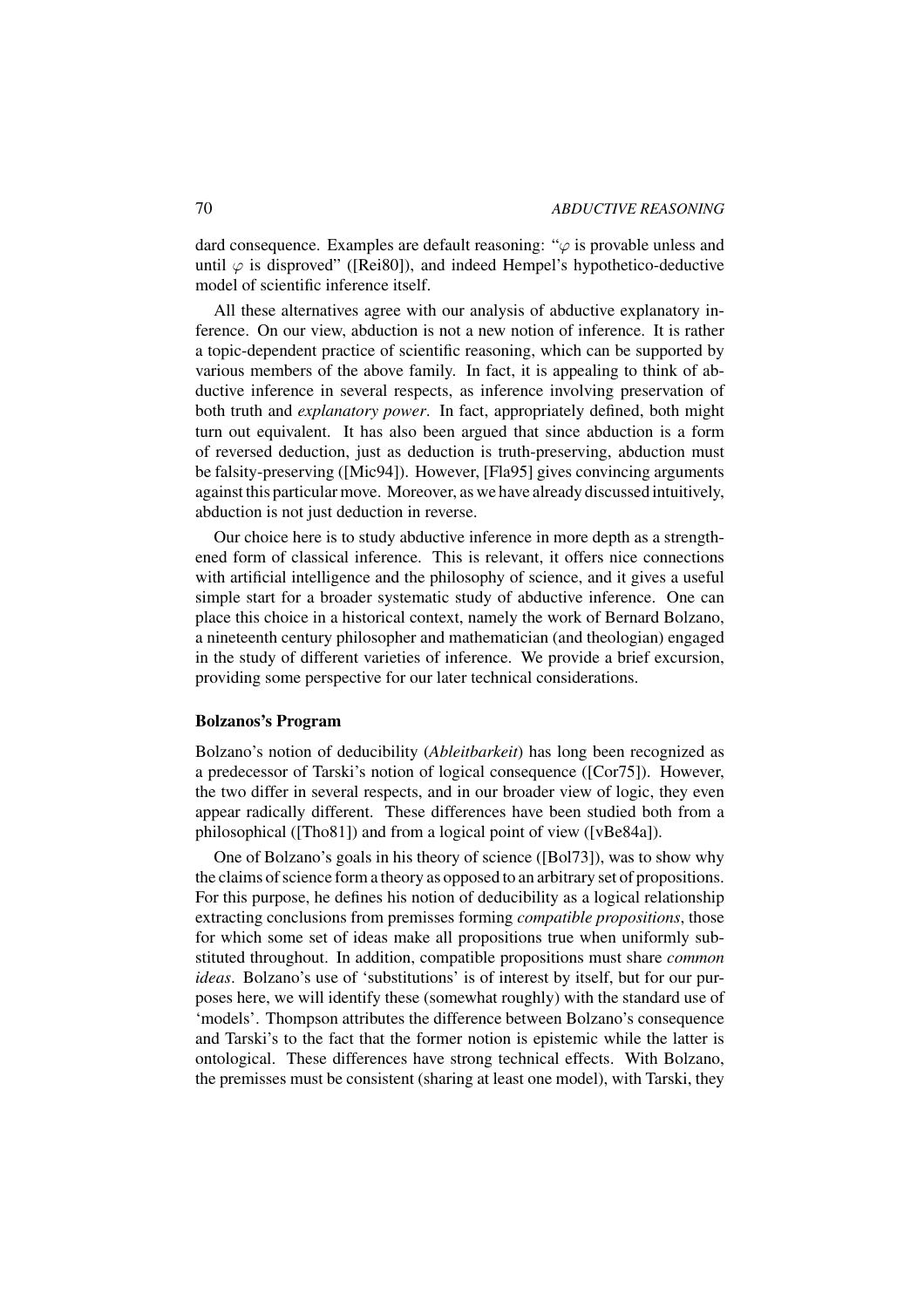need not. Therefore, from a contradiction, everything follows for Tarski, and nothing for Bolzano.

Restated for our ternary format, then, Bolzano's notion of deducibility reads as follows (cf. [vBe84a]):

 $\Theta \mid \alpha \Rightarrow \varphi$  if

(1) The conjunction of  $\Theta$  and  $\alpha$  is consistent.

(2) Every model for  $\Theta$  plus  $\alpha$  verifies  $\varphi$ .

Therefore, Bolzano's notion may be seen (anachronistically) as Tarski's consequence plus the additional condition of consistency. Bolzano does not stop here. A finer grain to deducibility occurs in his notion of *exact deducibility*, which imposes greater requirements of 'relevance'. A modern version, involving inclusion-minimality forsets of abducibles, may be transcribed (again, with some historical injustice) as:

 $\Theta \mid \alpha \Rightarrow^+ \varphi$  if (1)  $\Theta \mid \alpha \Rightarrow \varphi$ (2) There is no proper subset of  $\alpha$ ,  $\alpha'$ , such that  $\Theta | \alpha' \Rightarrow \varphi$ .

That is, in addition to consistency with the background theory, the premisse set  $\alpha$  must be 'fully explanatory' in that no subpart of it would do the derivation. Notice that this leads to non-monotonicity. Here is an example:

 $\Theta \mid a \rightarrow b, a \Rightarrow^+ b$  $\Theta \mid a \rightarrow b, a, b \rightarrow c \not\Rightarrow^+ b$ 

Bolzano's agenda for logic is relevant to our study of abductive reasoning (and the study of general non-monotonic consequence relations) for several reasons. It suggests the methodological point that what we need is not so much proliferation of different logics as a better grasp of different styles of consequence. Moreover, his work reinforces an earlier claim, that truth is not all there is to understanding explanatory reasoning. More specifically, his notions still have interest. For example, exact deducibility has striking similarities to explanation in philosophy of science (cf. chapter 5).

# **Abductive Explanatory Inference as Deduction in Reverse**

In this section we define abductive explanatory inference as a strengthened form of classical inference. Our proposal will be in line with abduction in artificial intelligence, as well as with the Hempelian account of explanation. We will motivate our requirements with our very simple rain example, presented here in classical propositional logic:

```
\Theta: r \to w, s \to w\varphi:w
```
The first condition for a formula  $\alpha$  to count as an explanation for  $\varphi$  with respect to  $\Theta$  is the inference requirement. Many formulas would satisfy this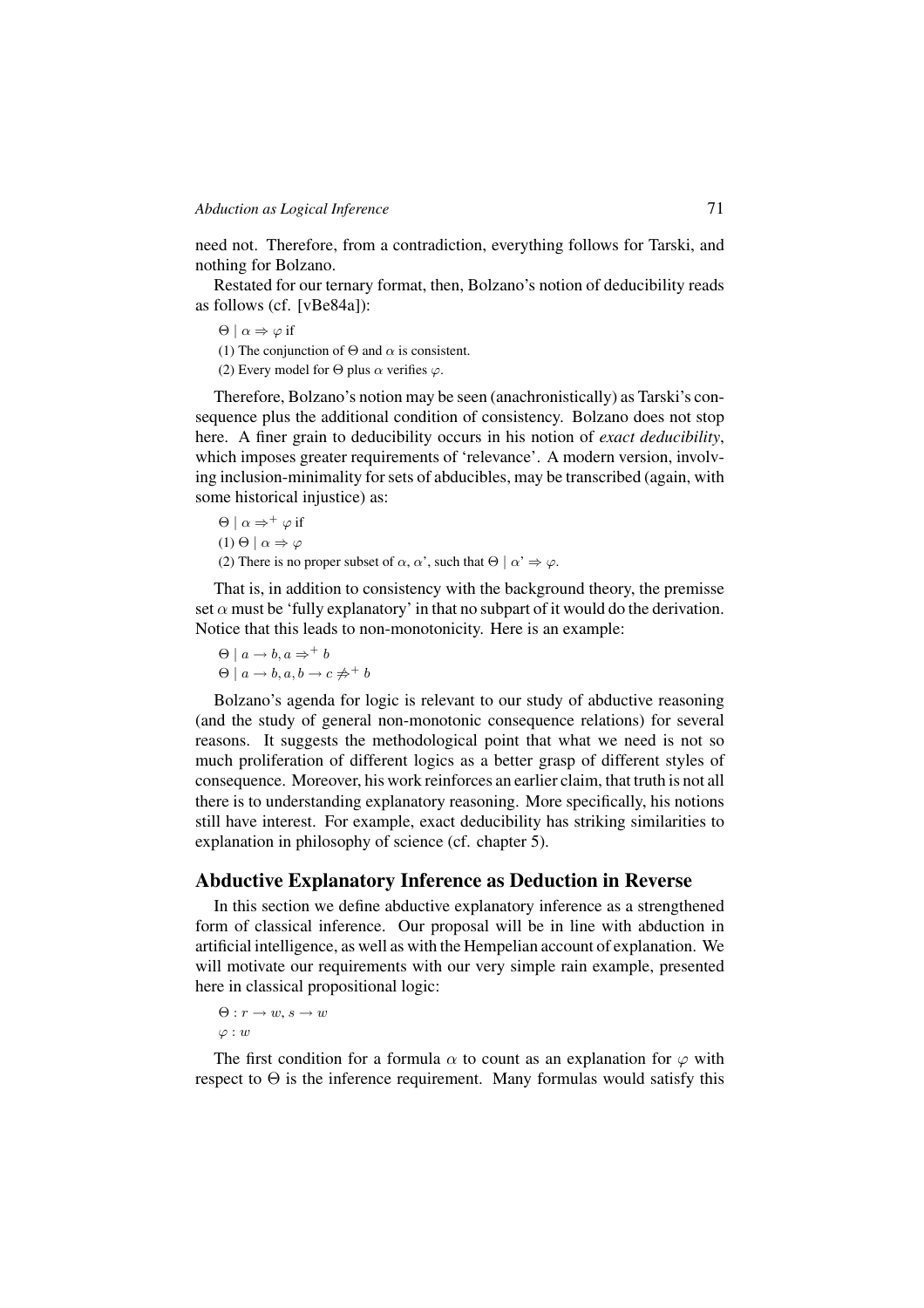condition. In addition to earlier-mentioned obvious explanations (r: rain, s: sprinklers-on), one might take their conjunction with any other formula, even if the latter is inconsistent with  $\Theta$  (e.g.  $r \wedge \neg w$ ). One can take the fact itself (w), or, one can introduce entirely new facts and rules (say, there are children playing with water, and this causes the lawn to get wet).

```
Inference: \Theta, \alpha \models \varphi\alpha's: r, s, r \land s, r \land z, r \land \neg w, s \land \neg w, w, [c, c \rightarrow w], \Theta \rightarrow w.
```
Some of these 'abductive explanations' must be ruled out from the start. We therefore impose a consistency requirement on the left hand side, leaving only the following as possible abductive explanations:

```
Consistency: \Theta, \alpha is consistent.
\alpha's: r, s, r \land s, r \land z, w, [c, c \rightarrow w], \Theta \rightarrow w.
```
An abductive explanation  $\alpha$  is only *necessary*, if  $\varphi$  is not already entailed by Θ. Otherwise, any consistent formula will count as an abductive explanation. Thus we repeat an earlier trigger for abduction:  $\Theta \not\models \varphi$ . By itself, this does not rule out any potential abducibles on the above list (as it does not involve the argument α.) But also, in order to avoid what we may call *external explanations* –those that do not use the background theory at all (like the explanation involving children in our example) –, it must be required that  $\alpha$  be insufficient for explaining  $\varphi$  by itself ( $\alpha \not\models \varphi$ ). In particular this condition avoids the trivial reflexive explanation  $\varphi \not\Rightarrow \varphi$ . Then only the following explanations are left in our list of examples:

**Explanation**  $\Theta \not\models \varphi, \alpha \not\models \varphi$  $\alpha$ 's: *r*, *s*, *r*  $\land$  *s*, *r*  $\land$  *z*,  $\Theta \rightarrow w$ .

Now both  $\Theta$  and  $\alpha$  contribute to explaining  $\varphi$ . However, we are still left with some formulas that do not seem to be genuine explanations ( $r \wedge z$ ,  $\Theta \rightarrow$  $w$ ). Therefore, we explore a more sensitive criterion, admitting only 'the best explanation'.

# **Selecting the Best Explanation**

Intuitively, a reasonable ground for choosing a statement asthe best explanation, is its simplicity. It should be minimal, i.e. as weak as possible in performing its job. This would lead us to prefer r over  $r \wedge z$  in the preceding example. As Peirce puts it, we want the explanation that *"adds least to what has been observed"* (cf. [CP, 6.479]). The criterion of simplicity has been extensively considered both in the philosophy of science and in artificial intelligence. But its precise formulation remains controversial, as measuring simplicity can be a tricky matter. One attempt to capture simplicity in a logical way is as follows:

```
Weakest Abductive Explanation:
```
 $\alpha$  is the weakest abductive explanation for  $\varphi$  with respect to  $\Theta$  iff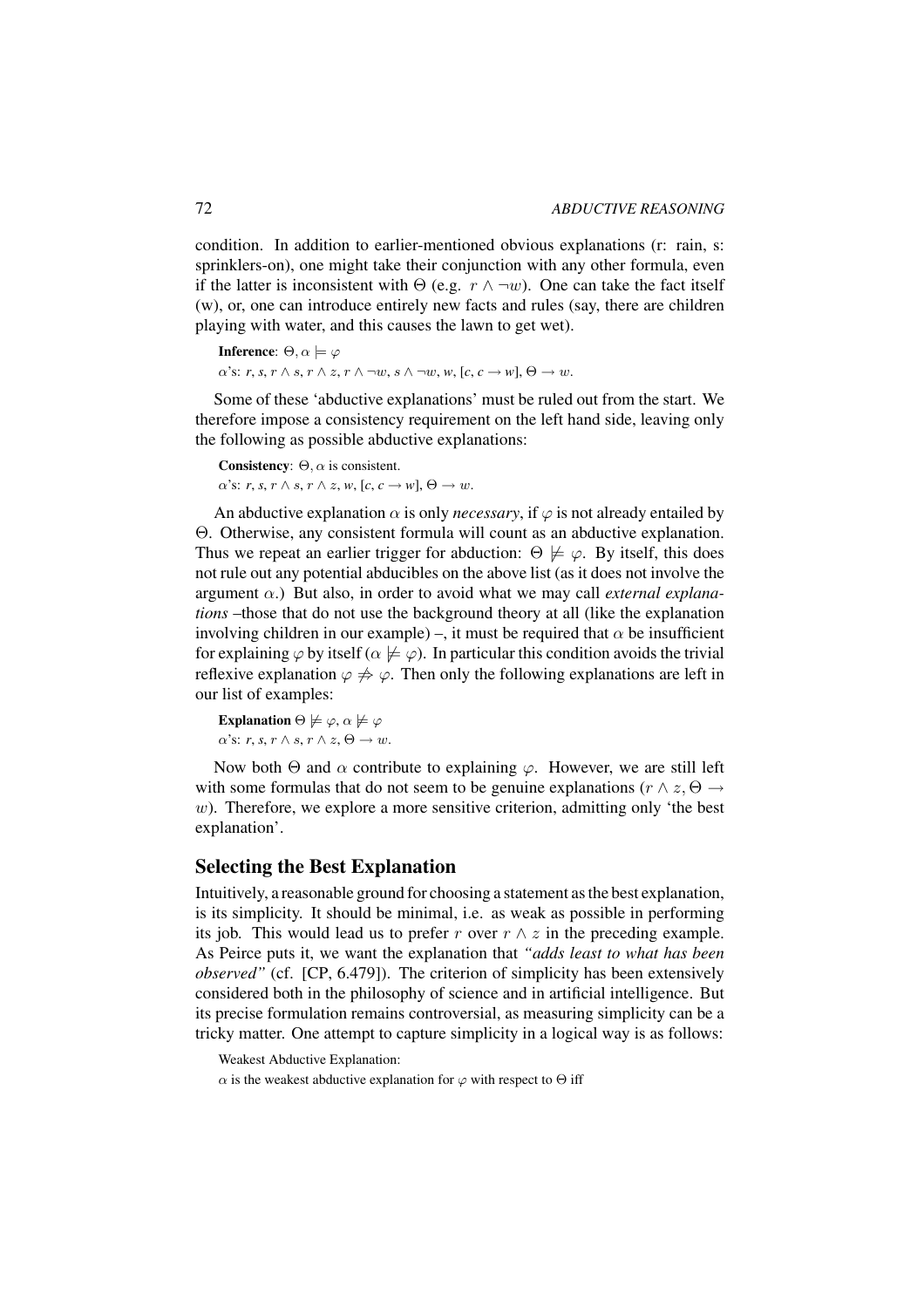### *Abduction as Logical Inference* 73

(i)  $\Theta$ ,  $\alpha \models \varphi$ 

(ii) For all other formulas  $\beta$  such that  $\Theta$ ,  $\beta \models \varphi$ ,  $\models \beta \rightarrow \alpha$ .

This definition makes the explanations  $r$  and  $s$  almost the weakest in the above example, just as we want. Almost, but not quite. For, the explanation  $\Theta \rightarrow w$ , a trivial solution, turns out to be the minimal one. The following is a folklore observation to this effect:

FACT 1 *Given any theory*  $\Theta$  *and observation*  $\varphi$  *to be explained from it,*  $\alpha = \Theta \rightarrow \varphi$ *is the weakest abductive explanation.*

*Proof.* Obviously, we have (i)  $\Theta$ ,  $\Theta \rightarrow \varphi \models \varphi$ . Moreover, let  $\alpha'$  be any other explanation. This says that  $\Theta, \alpha' \models \varphi$ . But then we also have (by conditionalizing) that  $\alpha' \models \Theta \rightarrow \varphi$ , and hence  $\models \alpha' \rightarrow (\Theta \rightarrow \varphi)$ 

That  $\Theta \rightarrow \varphi$  is a solution that will always count as an explanation in a deductive format was noticed by several philosophers of science ([Car55]). It has been used as an argument to show how the issue would impose restrictions on the syntactic form of abducibles. Surely, in this case, the explanation seems too complex to count. We will therefore reject this proposal, noting also that it fails to recognize (let alone compare) intuitively 'minimal' explanations like  $r$ and s in our running example.

Other criteria of minimality exist in the literature. One of them is based on preference orderings. The best explanation is the most preferred one, given an explicit ordering of available assertions. In our example, we could define an order in which inconsistent explanations are the least preferred, and the simplest the most. These preference approaches are quite flexible, and can accommodate various working intuitions. However, they may still depend on many factors, including the background theory. This seems to fall outside a logical framework, referring rather to further 'economic' decision criteria like utilities. A case in point is Peirce's 'economy of research' in selecting a most promising hypothesis. What makes a hypothesis good or best has no easy answer. One may appeal to criteria of simplicity, likelihood, or predictive power. To complicate matters even further, we often do not compare (locally) quality of explanations given a fixed theory, but rather (globally) whole packages of 'theory + explanation'. This perspective gives a much greater space of options. As we have not been able to shed a new light from logic upon these matters, we will ignore these dimensions here.

Further study would require more refined views of theory structure and reasoning practice, in line with some of the earlier references<sup>7</sup>, or even more ambitiously, following current approaches to 'verisimilitude' in the philosophy of science (cf. [Kui87]).

<sup>7</sup>Preferences over models (though not over statements) will be mentioned briefly as providing one possible inference mechanism for abduction.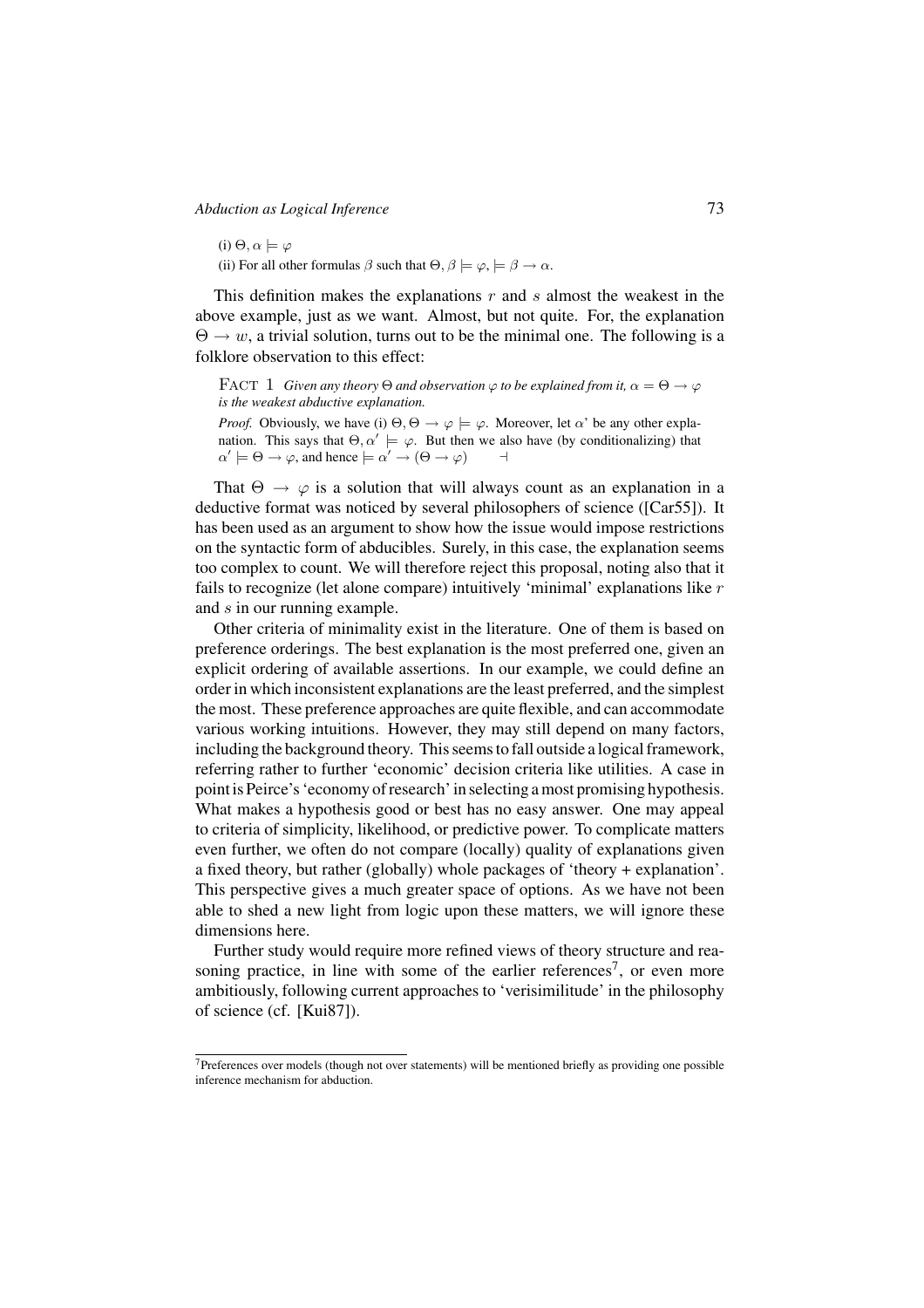We conclude with one final observation. perhaps one reason why the notion of 'minimality' has proved so elusive is again our earlier product-process distinction. Philosophers have tried to define minimality in terms of intrinsic properties of statements and inferences as products. But it may rather be a process-feature, having to do with computational effort in some particular procedure performing abduction. Thus, one and the same statement might be minimal in one abduction, and non-minimal in another.

# **Abductive Explanatory Characterization Styles**

Following our presentation of various requirements for an abductive explanation, we make things more concrete for further reference. We consider five versions of abductive explanations making up the following styles: plain, consistent, explanatory, minimal and preferential, defined as follows:

#### **Abductive Explanatory Styles**

Given  $\Theta$  (a set of formulae) and  $\varphi$  (a sentence),  $\alpha$  is an *abductive explanation* if:

#### **Plain** : (i)  $\Theta$ ,  $\alpha \models \varphi$ .

**Consistent** : (i)  $\Theta$ ,  $\alpha \models \varphi$ ,

(ii)  $\Theta$ ,  $\alpha$  consistent.

**Explanatory** :

### (i)  $\Theta$ ,  $\alpha \models \varphi$ , (ii)  $\Theta \not\models \varphi$ , (iii)  $\alpha \not\models \varphi$ .

#### **Minimal** :

```
(i) \Theta, \alpha \models \varphi,
```
(ii)  $\alpha$  is the weakest such abductive explanation (not equal to  $\Theta \rightarrow \varphi$ ).

#### **Preferential** :

```
(i) \Theta, \alpha \models \varphi,
(ii) \alpha is the best abductive explanation according to some given preferential order-
ing.
```
We can form other combinations, of course, but these will already exhibit many characteristic phenomena. Note that these requirements do not depend on classical consequence. For instance, in Chapter 5, the consistency and the explanatory requirements work just as well for statistical inference. The former then also concerns the explanandum  $\varphi$ . (For, in probabilistic reasoning it is possible to infer two contradictory conclusions even when the premisses are consistent.) The latter helps capture when an explanation helps raise the probability of the explanandum.

A full version of abduction would make the formula to be abduced part of the derivation, consistent, explanatory, and the best possible one. However, instead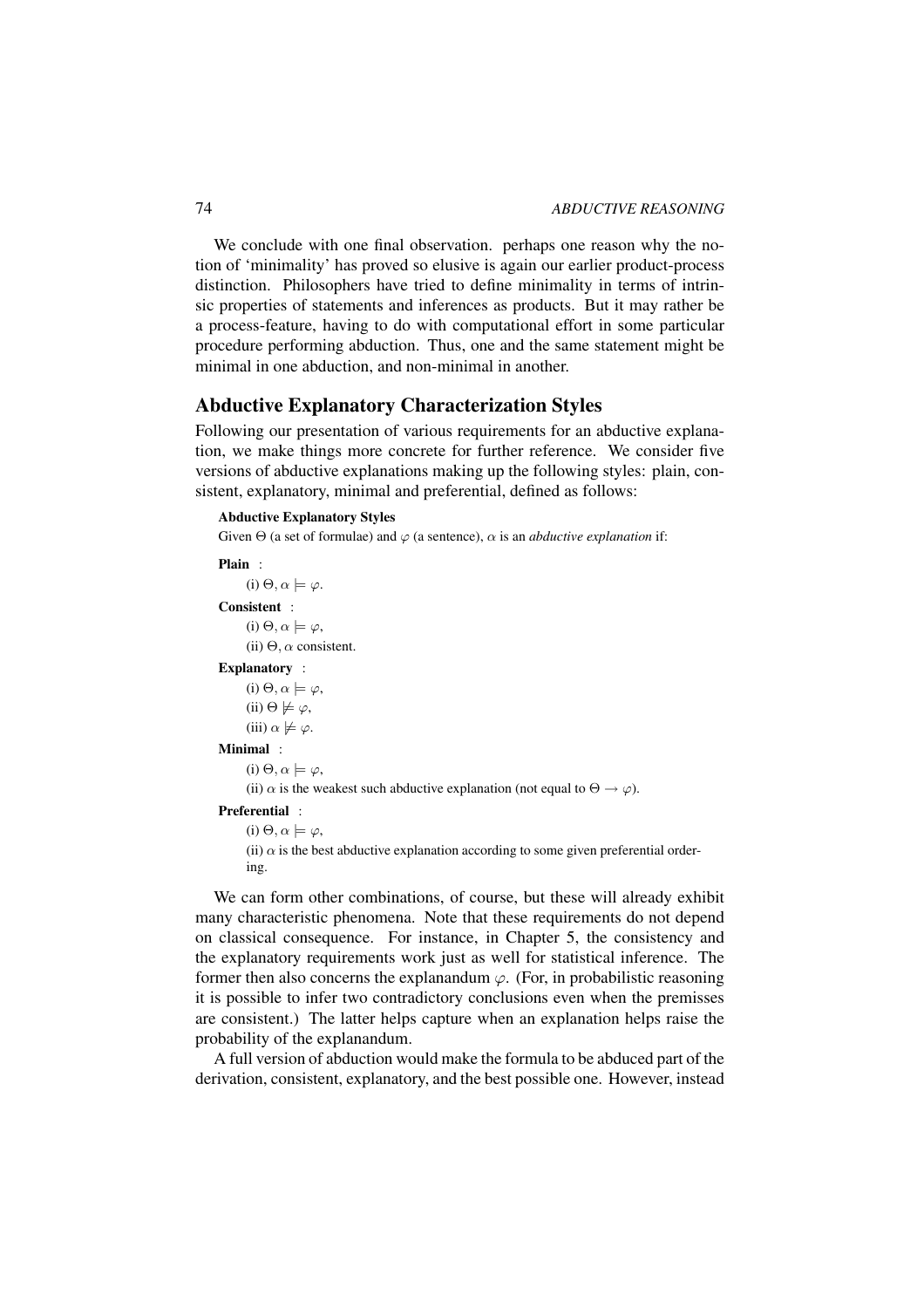of incorporating all these conditions at once, we shall consider them one by one. Doing so clarifies the kind of restriction each requirement adds to the notion of plain abduction. Our standard versions will base these requirements on classical consequence underneath. But we also look briefly toward the end at versions involving other notions of consequence. We will find that our various notions of abduction have advantages, but also drawbacks, such as an increase of complexity for explanatory reasoning as compared with classical inference.

Up to now, we can say that abductive inference may be characterized by reversed deduction plus additional conditions. However, is this all we can say about the logic of abduction? This definition does not really capture the rationality principles behind this type of reasoning, like its non-monotonic feature we have talked about.

In what follows, our aim is to present the characterization of abductive inference from the structural perspective we introduced earlier in this chapter. This approach has become popular across a range of non-standard logics. Our systematic analysis will explore different abductive styles from this perspective.

# **4. Abductive Explanatory Inference: Structural Characterization**

# **Consistent Abductive Explanatory Inference**

We recall the definition:

 $\Theta \mid \alpha \Rightarrow \varphi$  iff (i)  $\Theta$ ,  $\alpha \models \varphi$ (ii)  $\Theta$ ,  $\alpha$  are consistent

The first thing to notice is that the two items to the left behave *symmetrically*:

 $\Theta \mid \alpha \Rightarrow \varphi$  iff  $\alpha \mid \Theta \Rightarrow \varphi$ 

Indeed, in this case, we may technically simplify matters to a binary format after all:  $X \Rightarrow C$ , in which X stands for the conjunction of  $\Theta$  and  $\alpha$ , and C for  $\varphi$ . To bring these in line with the earlier-mentioned structural analysis of nonclassical logics, we view X as a finite sequence  $X_1 \ldots, X_k$  of formulas and C as a single conclusion.

# **Classical Structural Rules**

Of the structural rules for classical consequence, contraction and permutation hold for consistent abduction. But reflexivity, monotonicity and cut fail, witness by the following counterexamples:

- Reflexivity:  $p \land \neg p \nRightarrow p \land \neg p$
- Monotonicity:  $p \Rightarrow p$ , but  $p, \neg p \not\Rightarrow p$
- Cut:  $p, \neg q \Rightarrow p$ , and  $p, q \Rightarrow q$ , but  $p, \neg q, q \not\Rightarrow q$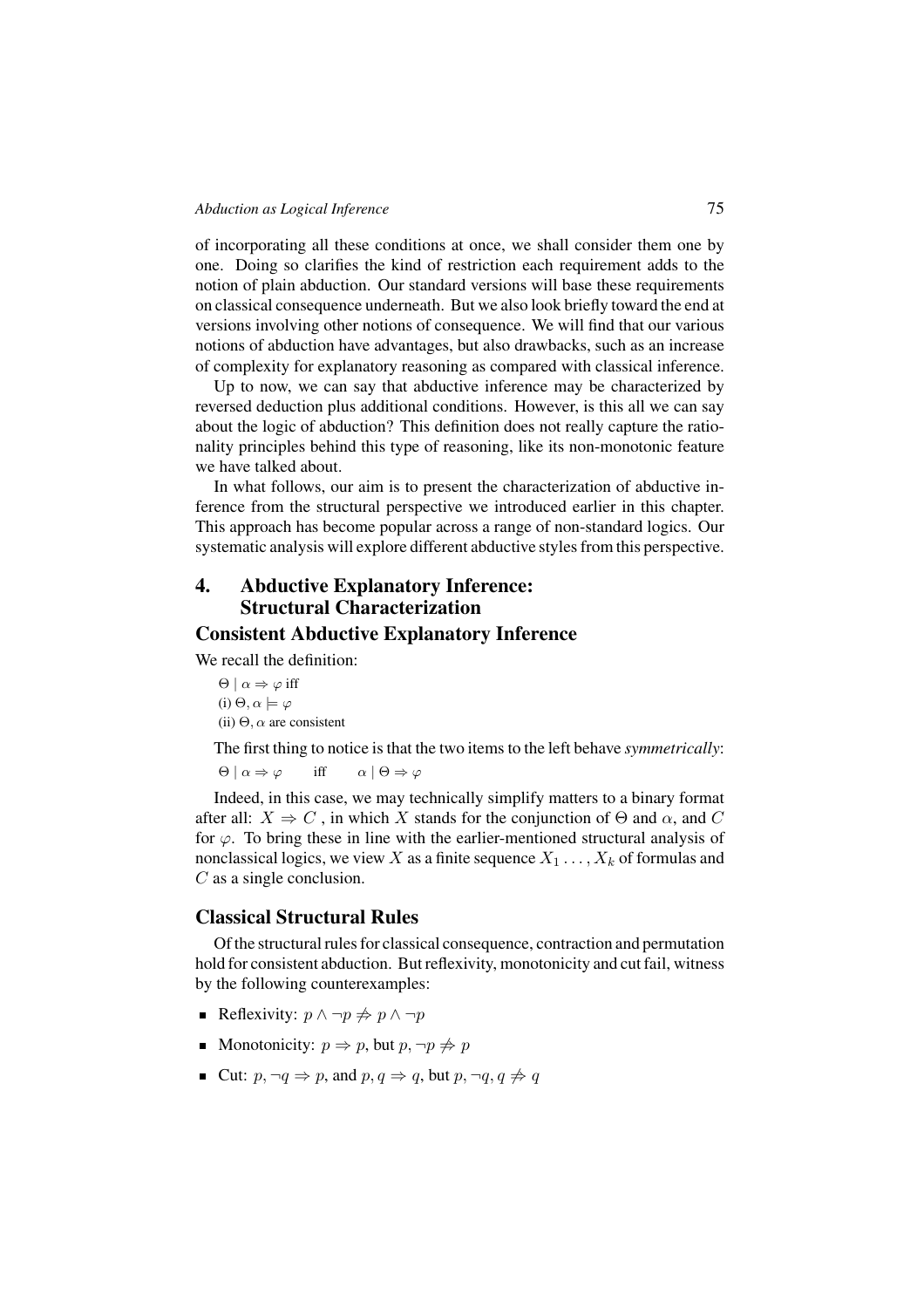#### **New Structural Rules**

Here are some restricted versions of the above failed rules, and some others that are valid for consistent abduction:

1 Conditional Reflexivity (**CR**)

$$
\frac{X \Rightarrow B}{X \Rightarrow X_i} \qquad 1 \le i \le k
$$

2 Simultaneous Cut (**SC**)

$$
\frac{U \Rightarrow A_1 \dots U \Rightarrow A_k \qquad A_1, \dots, A_k \Rightarrow B}{U \Rightarrow B}
$$

3 Conclusion Consistency (**CC**)

$$
\frac{U \Rightarrow A_1 \dots U \Rightarrow A_k}{A_1, \dots, A_k \Rightarrow A_i} \qquad 1 \le i \le k
$$

These rules state the following. Conditional Reflexivity requires that the sequence X derive something else ( $X \Rightarrow B$ ), as this ensures consistency. Simultaneous Cut is a combination of Cut and Contraction in which the sequent  $A_1, \ldots, A_k$  may be omitted in the conclusion when each of its elements  $A_i$ is consistently derived by  $U$  and this one in its turn consistently derives  $B$ . Conclusion Consistency says that a sequent  $A_1, \ldots, A_k$  implies its elements if each of these are implied consistently by something  $(U$  arbitrary), which is another form of reflexivity.

Proposition 2 *These rules are sound for consistent abduction.*

*Proof*. In each of these three cases, it is easy to check by simple set-theoretic reasoning that the corresponding classical consequence holds. Therefore, the only thing to be checked is that the premisses mentioned in the conclusions of these rules must be consistent. For Conditional Reflexivity, this is because X already consistently implied something. For Simultaneous Cut, this is because U already consistently implied something. Finally, for Conclusion Consistency, the reason is that U must be consistent, and it is contained in the intersection of all the  $A_i$ , which is therefore consistent, too.  $\Box$ 

#### **A Representation Theorem**

The given structural rules in fact characterize consistent abduction:

Proposition 3 *A consequence relation satisfies structural rules 1 (CR), 2 (SC), 3 (CC) iff it is representable in the form of consistent abduction.*

*Proof*. Soundness of the rules was proved above. Now consider the completeness direction. Let  $\Rightarrow$  be any abstract relation satisfying 1, 2, 3. Define for any proposition A,

$$
A^* = \{ X \mid X \Rightarrow A \}
$$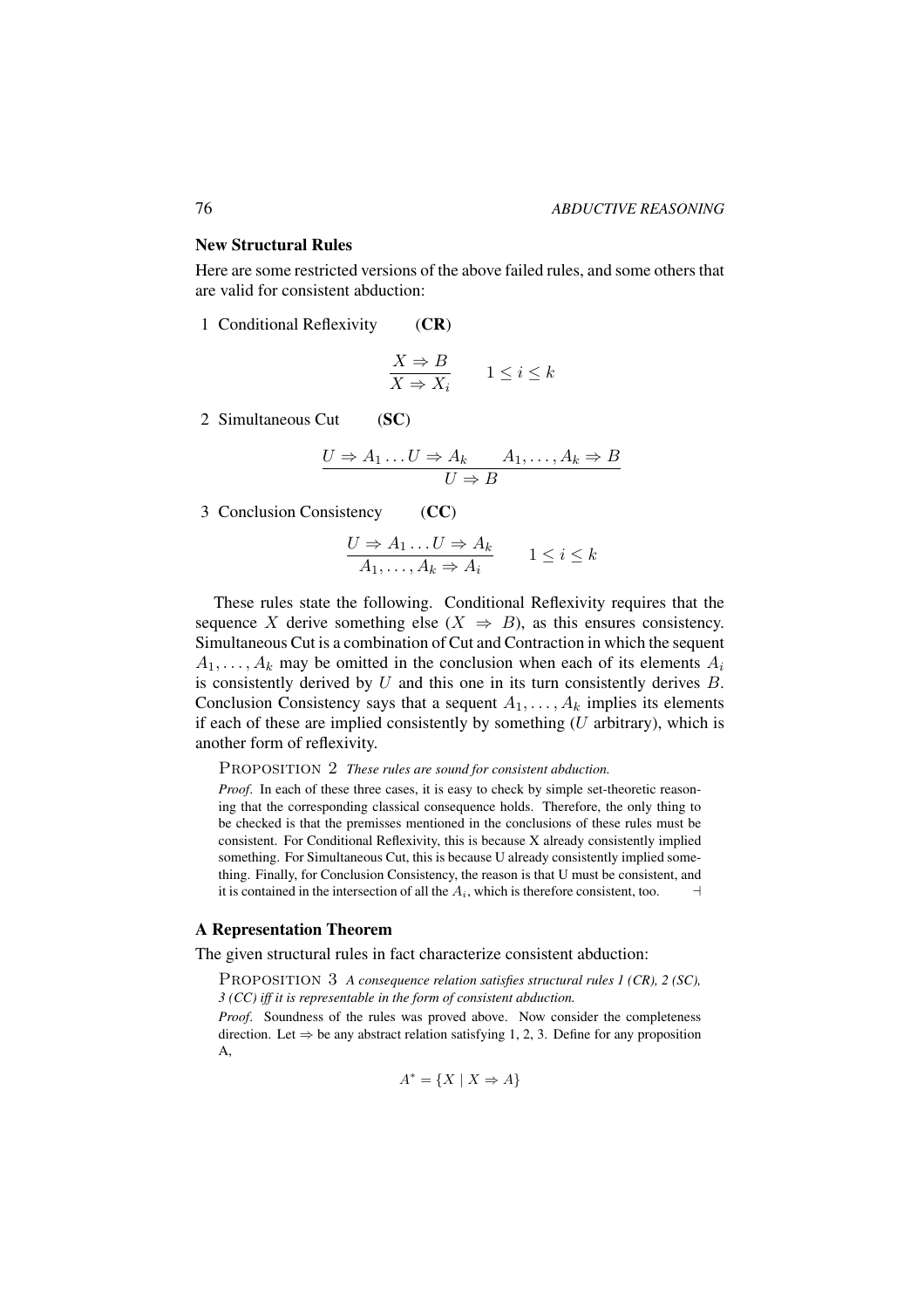We now show the following statement of adequacy for this representation:

**Claim.**  $A_1, \ldots, A_k \Rightarrow B$  iff  $i_1^* \cap \ldots \cap A_k^* \subseteq B^*.$ *Proof.* 'Only if'. Since  $A_1, \ldots, A_k \Rightarrow B$ , by Rule 1 (CR) we have  $A_1, \ldots, A_k \Rightarrow A_i$  $(1 \le i \le k)$ . Therefore,  $A_1, \ldots, A_k \in A_i^*$ , for each i with  $1 \le i \le k$ , which gives the proper inclusion. Next, let U be any sequence in the intersection of all  $A_i^*$ , for  $1, \ldots, k$ . That is,  $U \Rightarrow A_1, \ldots, U \Rightarrow A_k$ . By Rule 2 (SC),  $U \Rightarrow B$ , i.e.  $U \in B^*$ , and we have shown the second inclusion.

'If'. Using the assumption of non-emptiness, let, say,  $U \in \bigcap A_i^*$ , for  $1, \ldots, k$ . i.e.  $U \Rightarrow A_1, \ldots, U \Rightarrow A_k$ . By Rule 3 (CC),  $A_1, \ldots, A_k \Rightarrow A_i$  (1  $\leq i \leq k$ ). By the second inclusion then,  $A_1, \ldots, A_k \in B^*$ . By the definition of the function \*, this means that  $A_1 \rightarrow B_1 \rightarrow$ means that  $A_1, \ldots, A_k \Rightarrow B$ .

#### **More Familiar Structural Rules**

The above principles characterize consistent abduction. Even so, there are more familiar structural rules that are valid as well, including modified forms of Monotonicity and Cut. For instance, it is easy to see that  $\Rightarrow$  satisfies a form of modified monotonicity: B may be added as a premisse if this addition does not endanger consistency. And the latter may be shown by their 'implying' any conclusion:

 $\blacksquare$  Modified Monotonicity:

$$
\frac{X \Rightarrow A \qquad X, B \Rightarrow C}{X, B \Rightarrow A}
$$

As this was not part of the above list, we expect some derivation from the above principles. And indeed there exists one:

**Modified Monotonicity Derivation:** 

$$
\frac{X, B \Rightarrow C}{X, B \Rightarrow X'_i s} \xrightarrow{1} X \Rightarrow A
$$
  

$$
X, B \Rightarrow A
$$

These derivations also help in seeing how one can reason perfectly well with non-classical structural rules. Another example is the following valid form of Modified Cut:

**Modified Cut** 

$$
\frac{X \Rightarrow A \qquad U, A, V \Rightarrow B \qquad U, X, V \Rightarrow C}{U, X, V \Rightarrow B}
$$

This may be derived as follows: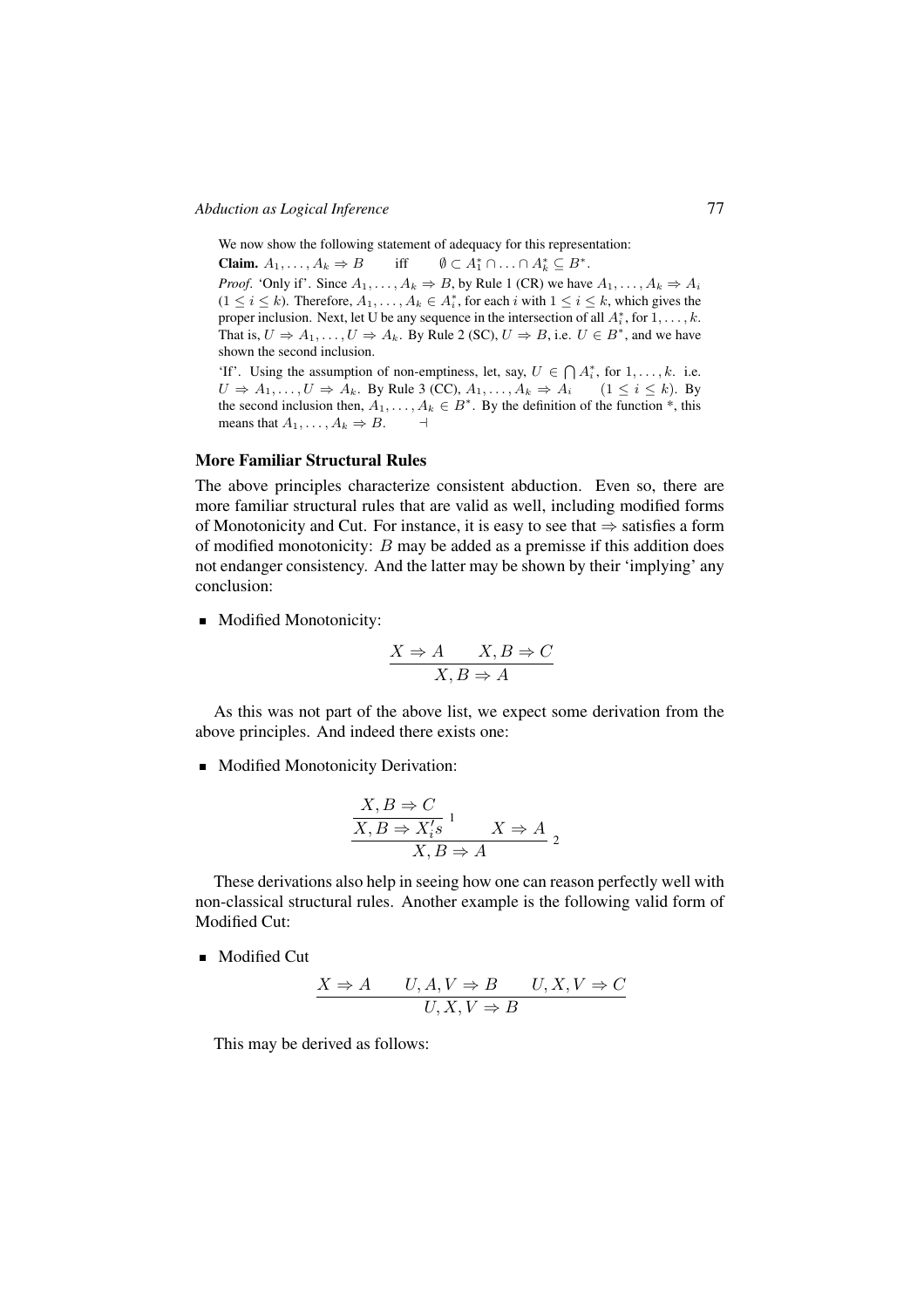■ Modified Cut Derivation

$$
\underbrace{\frac{U, X, V \Rightarrow C}{U, X, V \Rightarrow U's, V's}}_{U, X, V \Rightarrow U's, V's} \quad \frac{\frac{U, X, V \Rightarrow C}{U, X, V \Rightarrow X'_{i}s}}_{U, X, V \Rightarrow A} \quad \frac{X \Rightarrow A}{U, X, V \Rightarrow B} \quad \frac{U, A, V \Rightarrow B}{U, X, V \Rightarrow B}
$$

they stand, showing the power of Rule (3): Finally, we check some classically structural rules that do remain valid as

**Permutation** 

$$
\frac{X, A, B, Y \Rightarrow C}{X, A, B, Y \Rightarrow X \quad X, A, B, Y \Rightarrow A \quad X, A, B, Y \Rightarrow B \quad X, A, B, Y \Rightarrow Y} \cdot \frac{X, A, B, Y \Rightarrow A \quad X, A, B, Y \Rightarrow B \quad X, A, B, Y \Rightarrow Y} \cdot \frac{X, B, A, Y \Rightarrow X \quad X, B, A, Y \Rightarrow B \quad X, B, A, Y \Rightarrow A \quad X, B, A, Y \Rightarrow Y} \cdot \frac{X, A, B, Y \Rightarrow C}{X, B, A, Y \Rightarrow C} \cdot \frac{X, B, Y \Rightarrow Y} \cdot \frac{X, B, Y \Rightarrow Y}{X, B, A, Y \Rightarrow C} \cdot \frac{X, B, Y \Rightarrow Y} \cdot \frac{X, B, Y \Rightarrow Y}{X, B, A, Y \Rightarrow C} \cdot \frac{X, B, Y \Rightarrow Y}{X, B, A, Y \Rightarrow C} \cdot \frac{X, B, Y \Rightarrow Y}{X, B, A, Y \Rightarrow C} \cdot \frac{X, B, Y \Rightarrow Y}{X, B, A, Y \Rightarrow C} \cdot \frac{X, B, Y \Rightarrow Y}{X, B, Y \Rightarrow Y} \cdot \frac{X, B, Y \Rightarrow Y}{X, B, Y \Rightarrow Y} \cdot \frac{X, B, Y \Rightarrow Y}{X, B, Y \Rightarrow Y} \cdot \frac{X, B, Y \Rightarrow Y}{X, B, Y \Rightarrow Y} \cdot \frac{X, B, Y \Rightarrow Y}{X, Y \Rightarrow Y} \cdot \frac{X, B, Y \Rightarrow Y}{X, Y \Rightarrow Y} \cdot \frac{X, B, Y \Rightarrow Y}{X, Y \Rightarrow Y} \cdot \frac{X, B, Y \Rightarrow Y}{X, Y \Rightarrow Y} \cdot \frac{X, B, Y \Rightarrow Y}{X, Y \Rightarrow Y} \cdot \frac{X, B, Y \Rightarrow Y}{X, Y \Rightarrow Y} \cdot \frac{X, B, Y \Rightarrow Y}{X, Y \Rightarrow Y} \cdot \frac{X, B, Y \Rightarrow Y}{X, Y \Rightarrow Y} \cdot \frac{X, B, Y \Rightarrow Y}{X, Y \Rightarrow Y} \cdot \frac{X, B, Y \Rightarrow Y}{X, Y \Rightarrow Y} \cdot \frac{X, B, Y \Rightarrow Y}{X, Y \Rightarrow Y} \cdot \frac{X, Y \Rightarrow Y}{X, Y \Rightarrow Y} \cdot \frac{X, Y \Rightarrow Y}{X, Y \Rightarrow Y} \cdot \frac{X, Y \Rightarrow Y}{X, Y \Rightarrow Y} \cdot \frac{X, Y \Rightarrow Y}{X, Y \Rightarrow Y} \cdot \frac{X, Y \Rightarrow Y}{X, Y \Rightarrow Y} \cdot \frac{X, Y \
$$

■ Contraction (one sample case)

$$
\frac{X, A, A, Y \Rightarrow B}{X, A, A, Y \Rightarrow X'_i s, A, Y'_i s}
$$

$$
\frac{X, A, Y \Rightarrow X'_i s, A, Y'_i s}{X, A, Y \Rightarrow B}
$$

$$
X, A, Y \Rightarrow B
$$

Thus, consistent abductive inference defined as classical consequence plus the consistency requirement has appropriate forms of reflexivity, monotonicity, and cut for which it is assured that the premisses remain consistent. Permutation and contraction are not affected by the consistency requirement, therefore the classical forms remain valid. More generally, the preceding examples show simple ways of modifying all classical structural principles by putting in one extra premisse ensuring consistency.

Simple as it is, our characterization of this notion of inference does provide a complete structural description of Bolzano's notion of deducibility introduced earlier in this chapter (section 3.3).

# **Explanatory Abductive (Explanatory) Inference**

Explanatory abductive explanatory inference (explanatory abduction, for short)was defined as plain abduction ( $\Theta$ ,  $\alpha \models \varphi$ ) plus two conditions of necessity ( $\Theta \not\models \varphi$ ) and insufficiency ( $\alpha \not\models \varphi$ ). However, we will consider a weaker version (which only considers the former condition) and analyze its structural rules. This is actually somewhat easier from a technical viewpoint. The full version remains of general interest though, as it describes the 'necessary collaboration' of two premisses set to achieve a conclusion. It will be analyzed further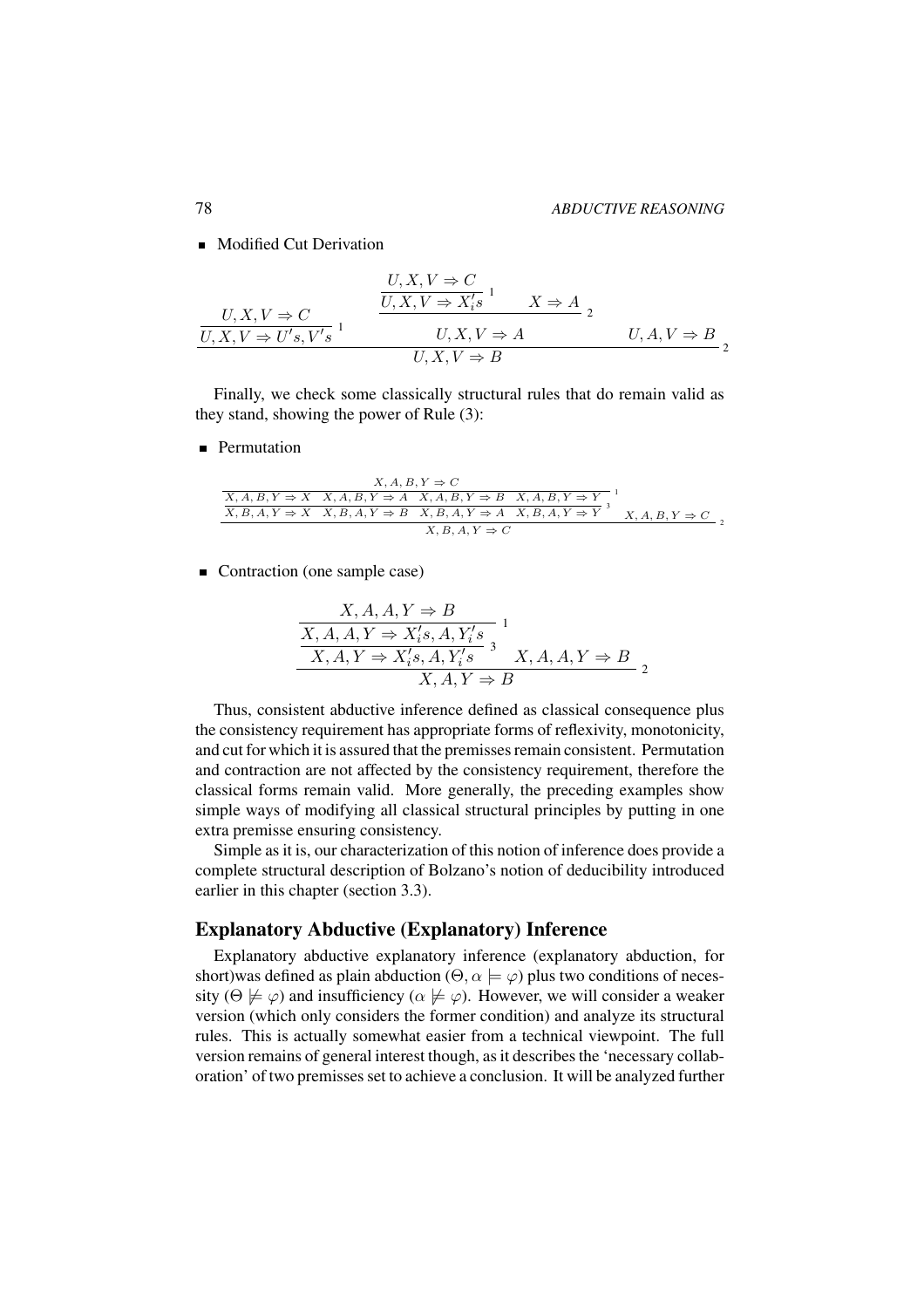in chapter 5 in connection with philosophical models of scientific explanation. We rephrase our notion as:

**Weak Explanatory Abduction:**  $\Theta \mid \alpha \Rightarrow \varphi$  iff (i)  $\Theta$ ,  $\alpha \models \varphi$ (ii)  $\Theta \not\models \varphi$ 

The first thing to notice is that we must leave the binary format of premisses and conclusion. This notion is non-symmetric, as  $\Theta$  and  $\alpha$  have different roles. Given such a ternary format, we need a more finely grained view of structural rules. For instance, there are now two kinds of monotonicity, one when a formula is added to the explanations and the other one when it is added to the theory:

**Monotonicity for Abductive Explanations:** 

$$
\frac{\Theta \mid \alpha \Rightarrow \varphi}{\Theta \mid \alpha, A \Rightarrow \varphi}
$$

**Monotonicity for Theories:** 

$$
\frac{\Theta \mid \alpha \Rightarrow \varphi}{\Theta, A \mid \alpha \Rightarrow \varphi}
$$

The former is valid, but the latter is not. (A counterexample is:  $p | q, r \Rightarrow q$ but  $p, q | q, r \neq q$ ). Monotonicity for explanations states that an explanation for a fact does not get invalidated when we strengthen it, as long as the theory is not modified.

Here are some valid principles for weak explanatory abduction.

■ Weak Explanatory Reflexivity

$$
\frac{\Theta \mid \alpha \Rightarrow \varphi}{\Theta \mid \varphi \Rightarrow \varphi}
$$

■ Weak Explanatory Cut

$$
\frac{\Theta \mid \alpha, \beta \Rightarrow \varphi \qquad \Theta \mid \alpha \Rightarrow \beta}{\Theta \mid \alpha \Rightarrow \varphi}
$$

In addition, the classical forms of contraction and permutation are valid on each side of the bar. Of course, one should not permute elements of the theory with those in the explanation slot, or vice versa. We conjecture that the given principles completely characterize the weak explanatory abduction notion, when used together with the above valid form of monotonicity.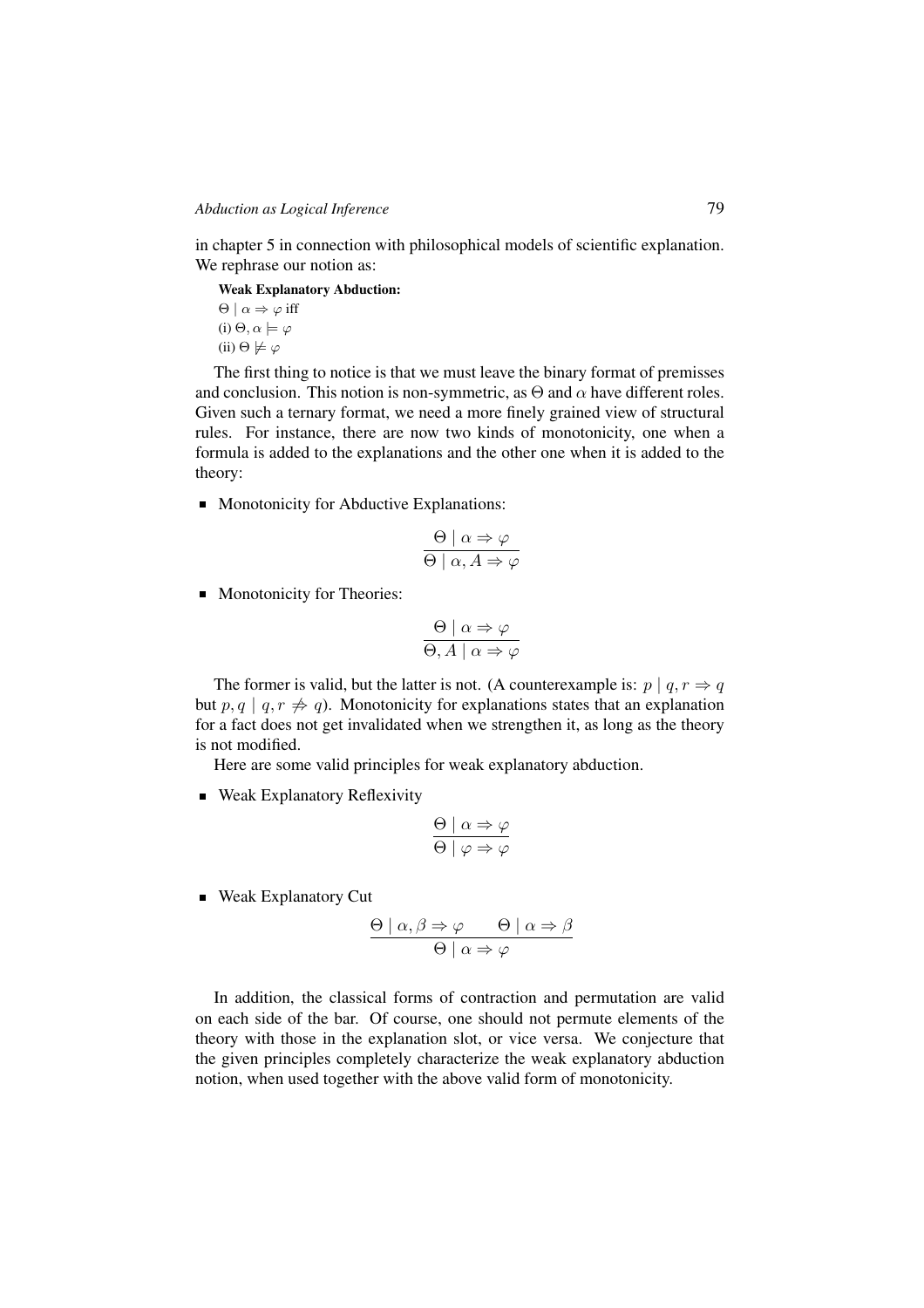# **Structural Rules with Connectives**

Pure structural rules involve no logical connectives. Nevertheless, there are natural connectives that may be used in the setting of abductive consequence. For instance, all Boolean operations can be used in their standard meaning. These, too, will give rise to valid principles of inference. In particular, the following well-known classical laws hold for all notions of abductive inference studied so far:

Disjunction of  $\Theta$ -antecedents:

$$
\frac{\Theta_1 \mid A \Rightarrow \varphi \qquad \Theta_2 \mid A \Rightarrow \varphi}{\Theta_1 \vee \Theta_2 \mid A \Rightarrow \varphi}
$$

■ Conjunction of Consequents

$$
\frac{\Theta \mid A \Rightarrow \varphi_1 \qquad \Theta \mid A \Rightarrow \varphi_2}{\Theta \mid A \Rightarrow \varphi_1 \land \varphi_2}
$$

These rules will play a role in our proposed calculus for abduction, as we will show later on.

Another way of expressing monotonicity with the aid of negation and classical derivability is as follows:

**Monotonicity:** 

$$
\frac{\Theta \mid \alpha \Rightarrow \varphi \qquad \Theta \mid \alpha \not\vdash \neg \beta}{\Theta \mid \alpha, \beta \Rightarrow \varphi}
$$

We conclude a few brief points on the other versions of abduction on our list. We have not undertaken to characterize these in any technical sense.

## **Minimal and Preferential Abductive Explanatory Inference**

Consider our versions of 'minimal' abduction. One said that  $\Theta$ ,  $\alpha \models \varphi$  and  $\alpha$  is the weakest such explanation. By contrast, preferential abduction said that  $\Theta$ ,  $\alpha \models \varphi$  and  $\alpha$  is the best explanation according to some given preferential ordering. For the former, with the exception of the above disjunction rule for antecedents, no other rule that we have seen is valid. But it does satisfy the following form of transitivity:

■ Transitivity for Minimal Abduction:

$$
\frac{\Theta \mid \alpha \Rightarrow \varphi \qquad \Theta \mid \beta \Rightarrow \alpha}{\Theta \mid \beta \Rightarrow \varphi}
$$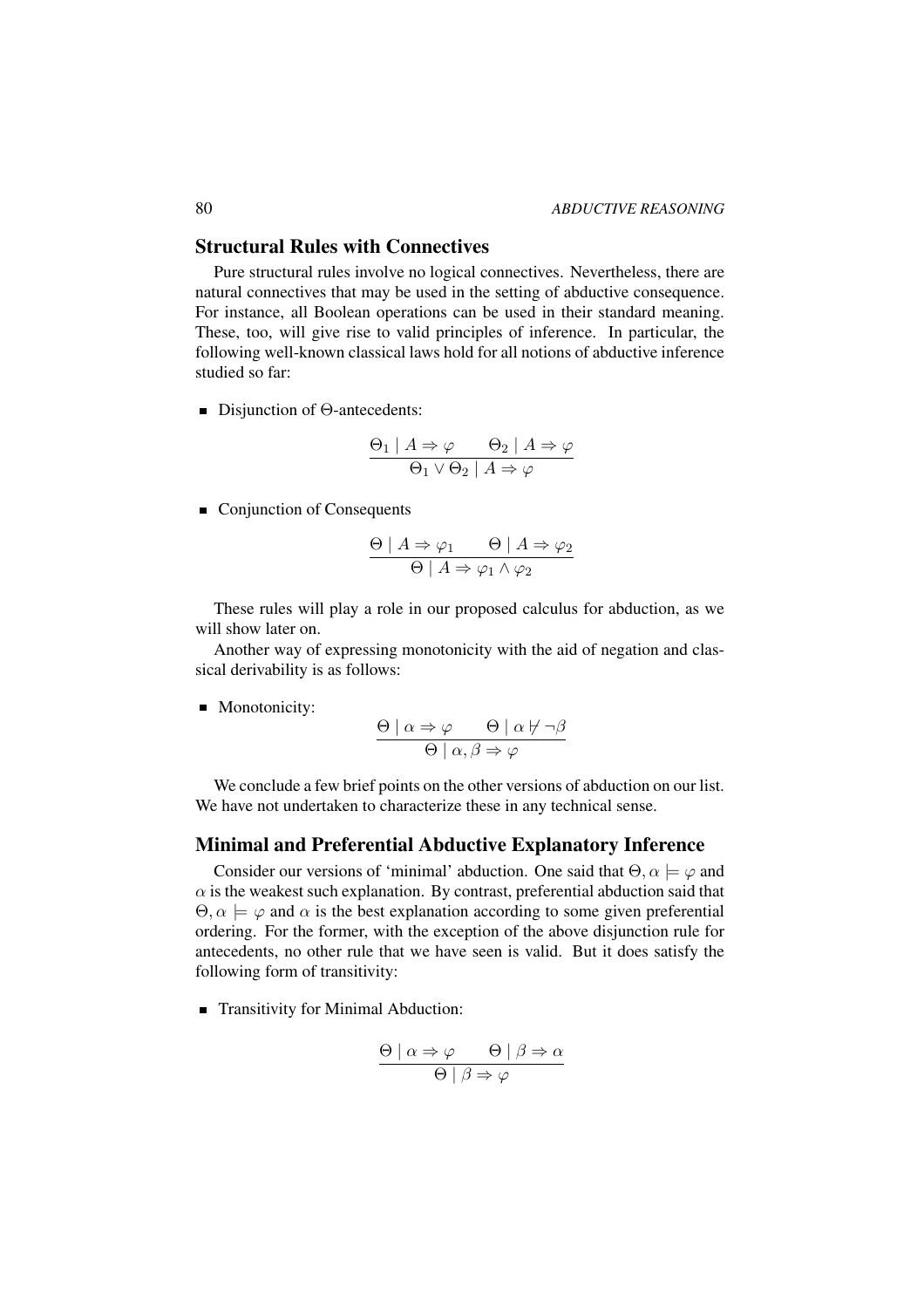For preferential abduction, on the other hand, no structural rule formulated so far is valid. The reason is that the relevant preference order amongst formulas, in itself needs to be captured in the formulation of our inference rules. A valid formulation of monotonicity would then be something along the following lines:

**Monotonicity for Preferential Abduction:** 

$$
\frac{\Theta \mid \alpha \Rightarrow \varphi \qquad \alpha, \beta < \alpha}{\Theta \mid \alpha, \beta \Rightarrow \varphi}
$$

In our opinion, this is no longer a structural rule, since it adds a mathematical relation (< for a preferential order) that cannot in general be expressed in terms of the consequence itself. This is a point of debate, however, and its solution depends on what each logic artisan is willing to represent in a logic. In any case, this format is beyond what we will study in this book.

# **Structural Rules for Nonstandard Inference**

All abductive versions so far had classical consequence underneath. In this section, we briefly explore structural behaviour when the underlying notion of inference is non standard, as in preferential entailment. Moreover, we throw in some words about structural rules for abduction in logic programming, and for induction.

#### **Preferential Reasoning**

Interpreting the inferential parameter as preferential entailment means that  $\Theta, \alpha \Rightarrow \varphi$  if (only) the most preferred models of  $\Theta \cup \alpha$  are included in the models of  $\varphi$ . This leads to a completely different set of structural rules. Here are some valid examples, transcribed into our ternary format from [KLM90]:

- Reflexivity:  $\Theta, \alpha \Rightarrow \alpha$
- Cautious Monotonicity:

$$
\frac{\Theta \mid \alpha \Rightarrow \beta \qquad \Theta \mid \alpha \Rightarrow \gamma}{\Theta \mid \alpha, \beta \Rightarrow \gamma}
$$

Cut:

$$
\frac{\Theta \mid \alpha, \beta \Rightarrow \gamma \qquad \alpha \Rightarrow \beta}{\Theta \mid \alpha \Rightarrow \gamma}
$$

Disjunction:

$$
\frac{\Theta \mid \alpha \Rightarrow \varphi \qquad \Theta \mid \beta \Rightarrow \varphi}{\Theta \mid \alpha \vee \beta \Rightarrow \varphi}
$$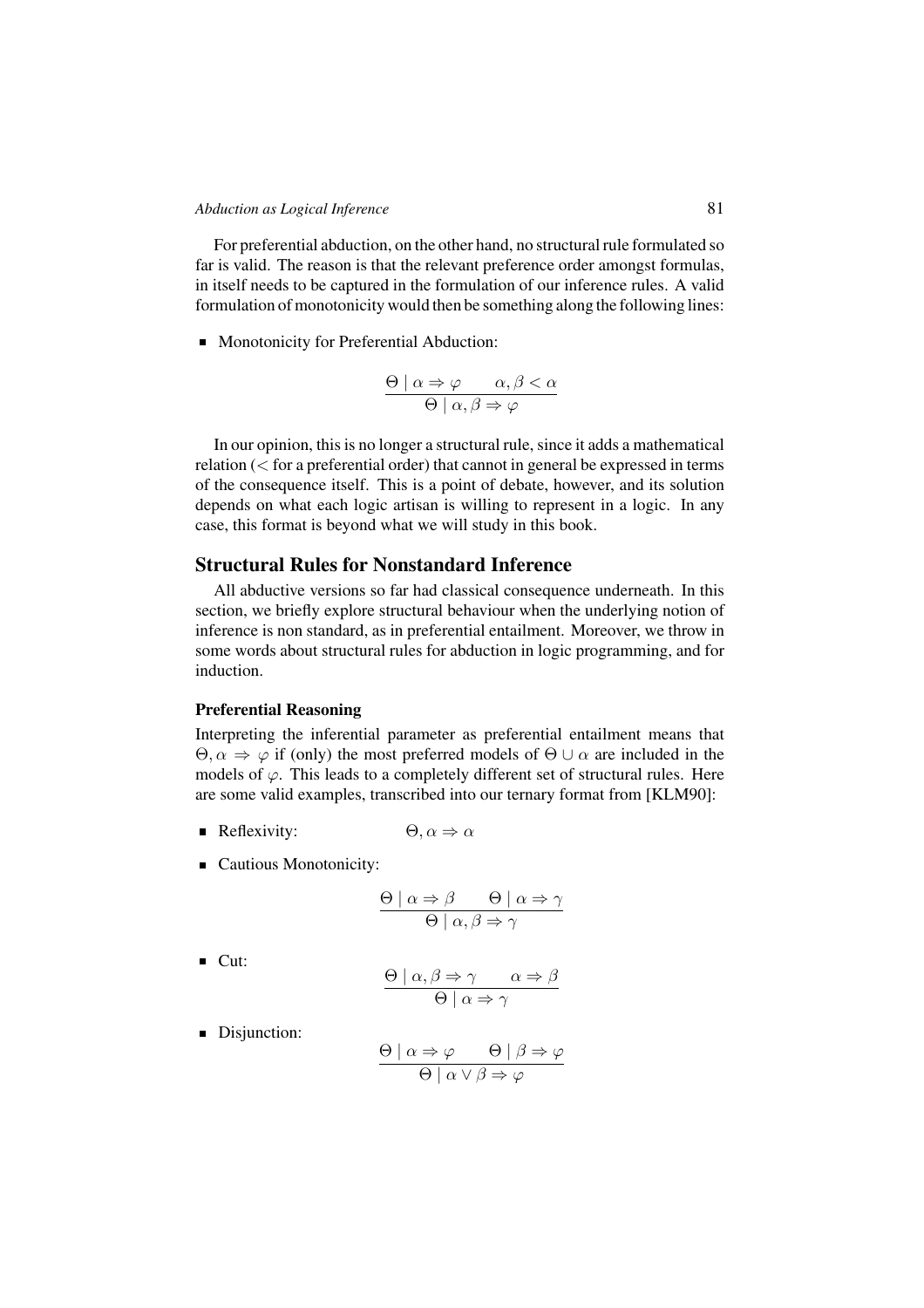It is interesting to see in greater detail what happens to these rules when we add our further conditions of 'consistency' and 'explanation'. In all, what happens is merely that we get structural modifications similar to those found earlier on for classical consequence. Thus, a choice for a preferential proof engine, rather than classical consequence, seems orthogonal to the behavior of abduction.

#### **Structural rules for Prolog Computation**

An analysis via structural rules may be also performed for notions of  $\Rightarrow$  with a more procedural flavor. In particular, the earlier-mentioned case of Prolog computation obeys clear structural rules (cf. [vBe92, Kal95, Min90]). Their format is somewhat different from classical ones, as one needs to represent more of the Prolog program structure for premisses, including information on rule heads. (Also, Kalsbeek [Kal95] gives a complete calculus of structural rules for logic programming including such control devices as the cut operator !). The characteristic expressions of a Gentzen style sequent calculus for these systems (in the reference above) are sequents of the form  $[P] \Rightarrow \varphi$ , where P is a (propositional, Horn clause) program and  $\varphi$  is an atom. A failure of a goal is expressed as  $[P] \Rightarrow \neg \varphi$  (meaning that  $\varphi$  finitely fails). In this case, valid monotonicity rules must take account of the place in which premisses are added, as Prolog is sensitive to the order of its program clauses. Thus, of the following rules, the first one is valid, but the second one is not:

■ Right Monotonicity

$$
\frac{[P] \Rightarrow \varphi}{[P;\beta] \Rightarrow \varphi}
$$

**Left Monotonicity** 

$$
\frac{[P] \Rightarrow \varphi}{[\beta; P] \Rightarrow \varphi}
$$

Counterexample:  $\beta = \varphi \leftarrow \varphi$ 

The question of complete structural calculi for abductive logic programming will not be addressed in this book, we will just mention that a natural rule for an 'abductive update' is as follows:

■ Atomic Abductive Update

$$
\frac{[P] \Rightarrow \neg \varphi}{[P; \varphi] \Rightarrow \varphi}
$$

We will briefly return to structural rules for abduction as a process in the next chapter.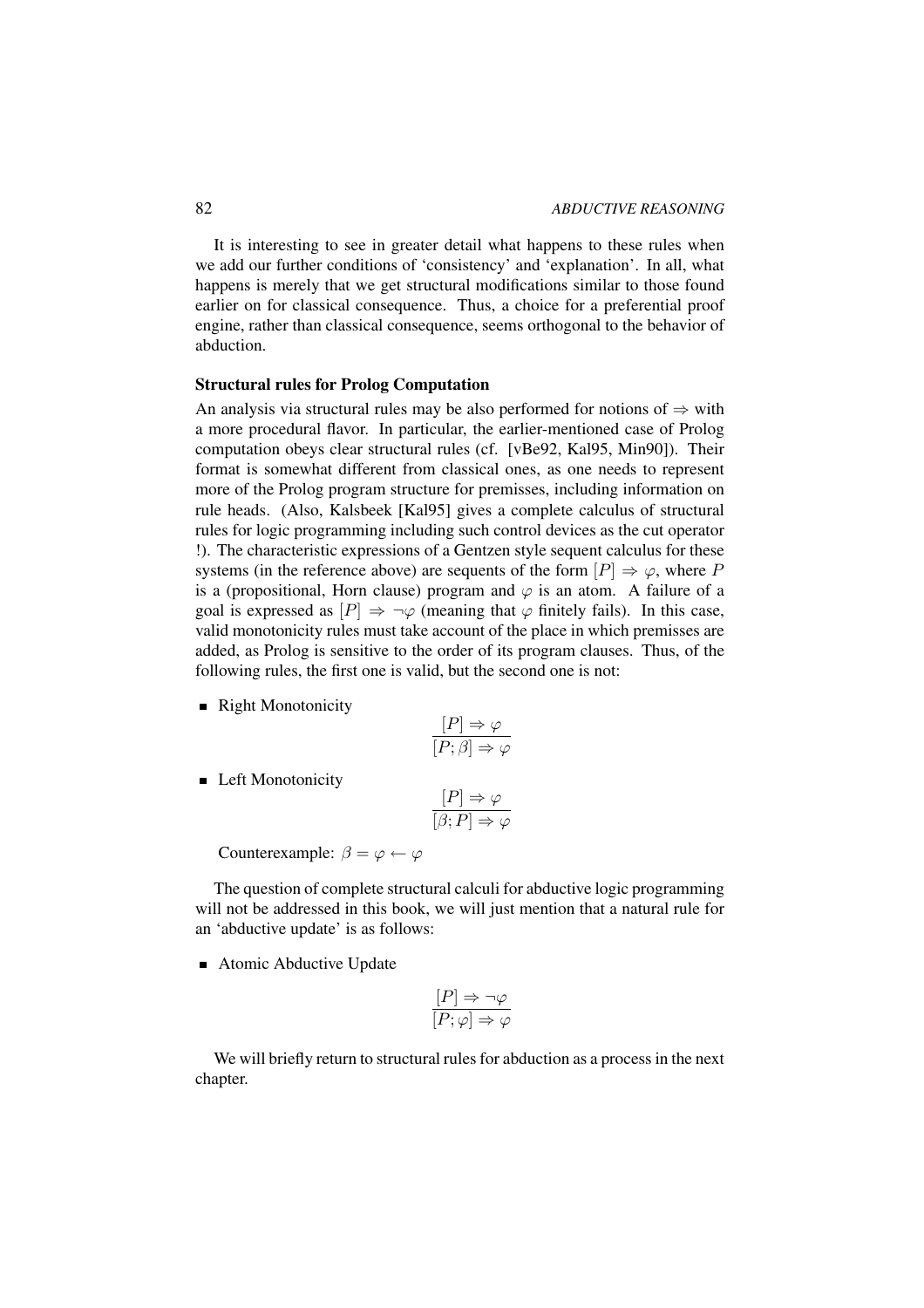### **Structural Rules For Induction**

Unlike abduction, enumerative induction is a type of inference that explains a set of observations, and makes a prediction for further ones (cf. our discussion in chapter 2). Our previous rule for conjunction of consequents already suggests how to give an account for further observations, provided that we interpret the commas below as conjunction amongst formulae (in the usual Gentzen calculus, commas to the right are interpreted rather as disjunctions):

$$
\frac{\alpha\Rightarrow \varphi_1\qquad \alpha\Rightarrow \varphi_2}{\alpha\Rightarrow \varphi_1,\varphi_2}
$$

That is, an inductive explanation  $\alpha$  for  $\varphi_1$  remains an explanation when a formula  $\varphi_2$  is added, provided that  $\alpha$  also accounts for it separately. Note that this rule is a kind of monotonicity, but this time the increase is on the conclusion set rather than on the premisse set. More generally, an inductive explanation  $\alpha$ for a set of formulae remains valid for more input data  $\psi$  when it explains it:

(Inductive) Monotonicity on Observations

$$
\frac{\Theta \mid \alpha \Rightarrow \varphi_1, \dots, \varphi_n \qquad \Theta \mid \alpha \Rightarrow \psi}{\Theta \mid \alpha \Rightarrow \varphi_1, \dots, \varphi_n, \psi}
$$

In order to put forward a set of rules characterizing inductive explanation, a further analysis of its properties should be made, and this falls beyond the scope of this thesis. What we anticipate however, is that a study of enumerative induction from a structural point of view will bring yet another twist to the standard structural analysis, that of giving an account of changes in conclusions.

# **Further Logical Issues**

Our analysis so far has only scratched the surface of a broader field. In this section we discuss a number of more technical logical aspects of abductive styles of inference. This identifies further issues that seem relevant to understanding the logical properties of abduction.

# **Completeness**

The usual completeness theorems have the following form:

$$
\Theta \models \varphi \quad \text{iff} \quad \Theta \vdash \varphi
$$

With our ternary format, we would expect some similar equivalence, with a possibly different treatment of premisses on different sides of the comma:

 $\Theta$ ,  $\alpha \models \varphi$  iff  $\Theta$ ,  $\alpha \vdash \varphi$ 

Can we get such completeness results for any of the abductive versions we have described so far? Here are two extremes.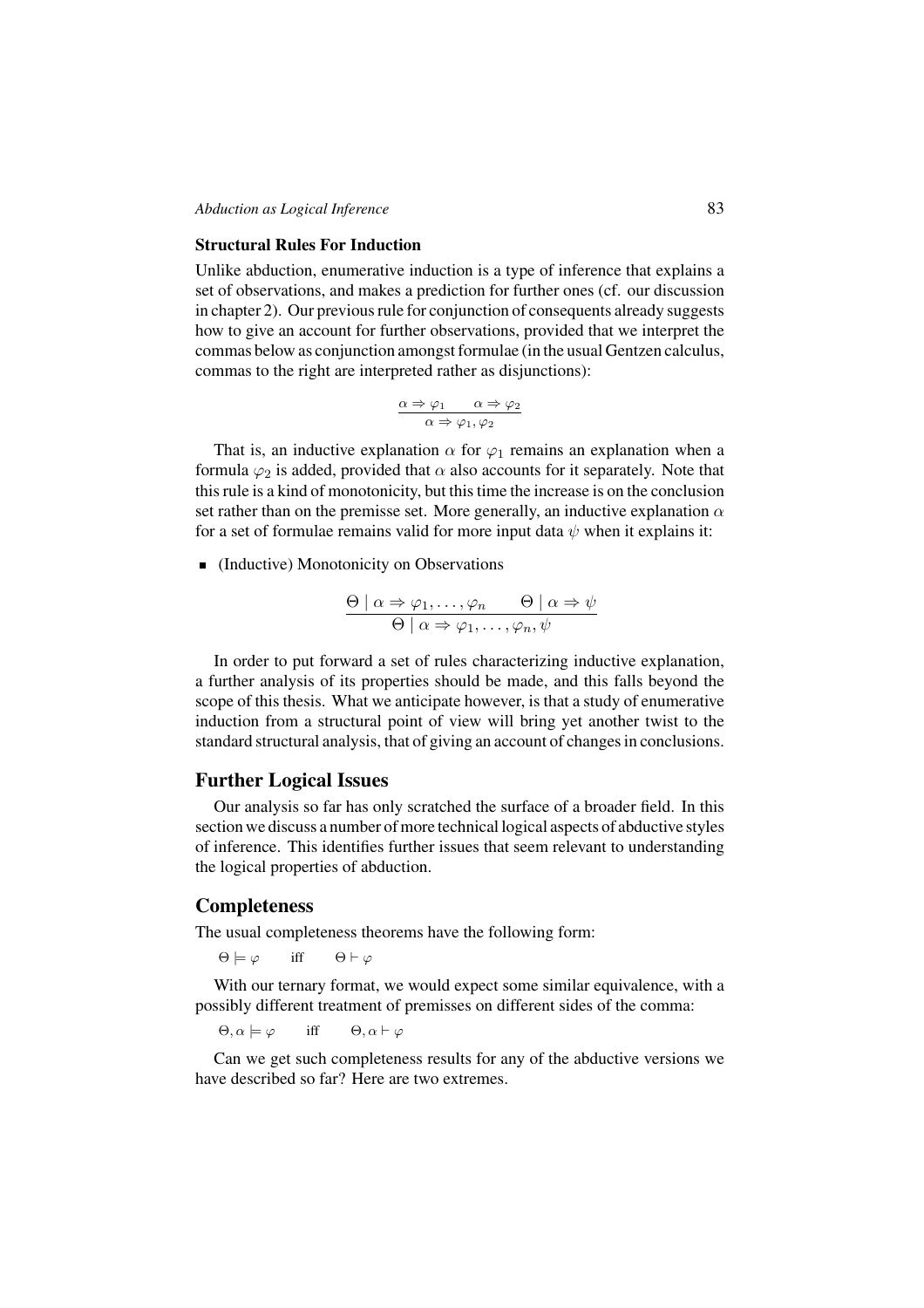The representation arguments for the above characterizations of abduction may be reworked into completeness theorems of a very simple kind. (This works just as in [vBe96a], chapter 7). In particular, for consistent abduction, our earlier argument essentially shows that  $\Theta$ ,  $\alpha \Rightarrow \varphi$  follows from a set of ternary sequents  $\Phi$  iff it can be derived from  $\Phi$  using only the derivation rules  $(CR)$ ,  $(SC)$ ,  $(CC)$  above.

These representation arguments may be viewed as'poor man's completeness proofs', for a language without logical operators. Richer languages arise by adding operators, and completeness arguments need corresponding 'upgrading' of the representations used. (Cf. [Kur95] for an elaborate analysis of this upward route for the case of categorial and relevance logics. [Gro95] considers the same issue in detail for dynamic styles of inference.) Atsome level, no more completeness theorems are to be expected. The complexity of the desired proof theoretical notion  $\vdash$  will usually be recursively enumerable ( $\Sigma_1^0$ ). But, our later analysis will show that, with a predicate-logical language, the complexity of semantic abduction  $\models$  will become higher than that. The reason is that it mixes derivability with non-derivability (because of the consistency condition).

So, our best chance for achieving significant completeness is with an intermediate language, like that of propositional logic. In that case, abduction is still decidable, and we may hope to find simple proof rules for it as well. (Cf. [Tam94] for the technically similar enterprise of completely axiomatizing simultaneous 'proofs' and 'fallacies' in propositional logic.) Can we convert our representation arguments into full-fledged completeness proofs when we add propositional operators  $\neg, \wedge, \vee$ ? We have already seen that we do get natural valid principles like disjunction of antecedents and conjunction of consequents. However, there is no general method that connects a representational result into more familiar propositional completeness arguments. A case of successful (though non-trivial) transfer is in [Kan93], but essential difficulties are identified in [Gro95].

Instead of solving the issue of completeness here, we merely propose the following axioms and rules for a sequent calculus for consistent abduction (which we label as  $\models_c$ ) in what follows:

- Axiom:  $p \models_c p$
- Rules for Conjunction:

$$
\wedge_1 \frac{\Theta \models_c \varphi_1, \qquad \Theta \models_c \varphi_2}{\Theta \models_c \varphi_1 \wedge \varphi_2}
$$

The following are valid provided that  $\alpha$ ,  $\psi$  are formulas with only positive propositional letters: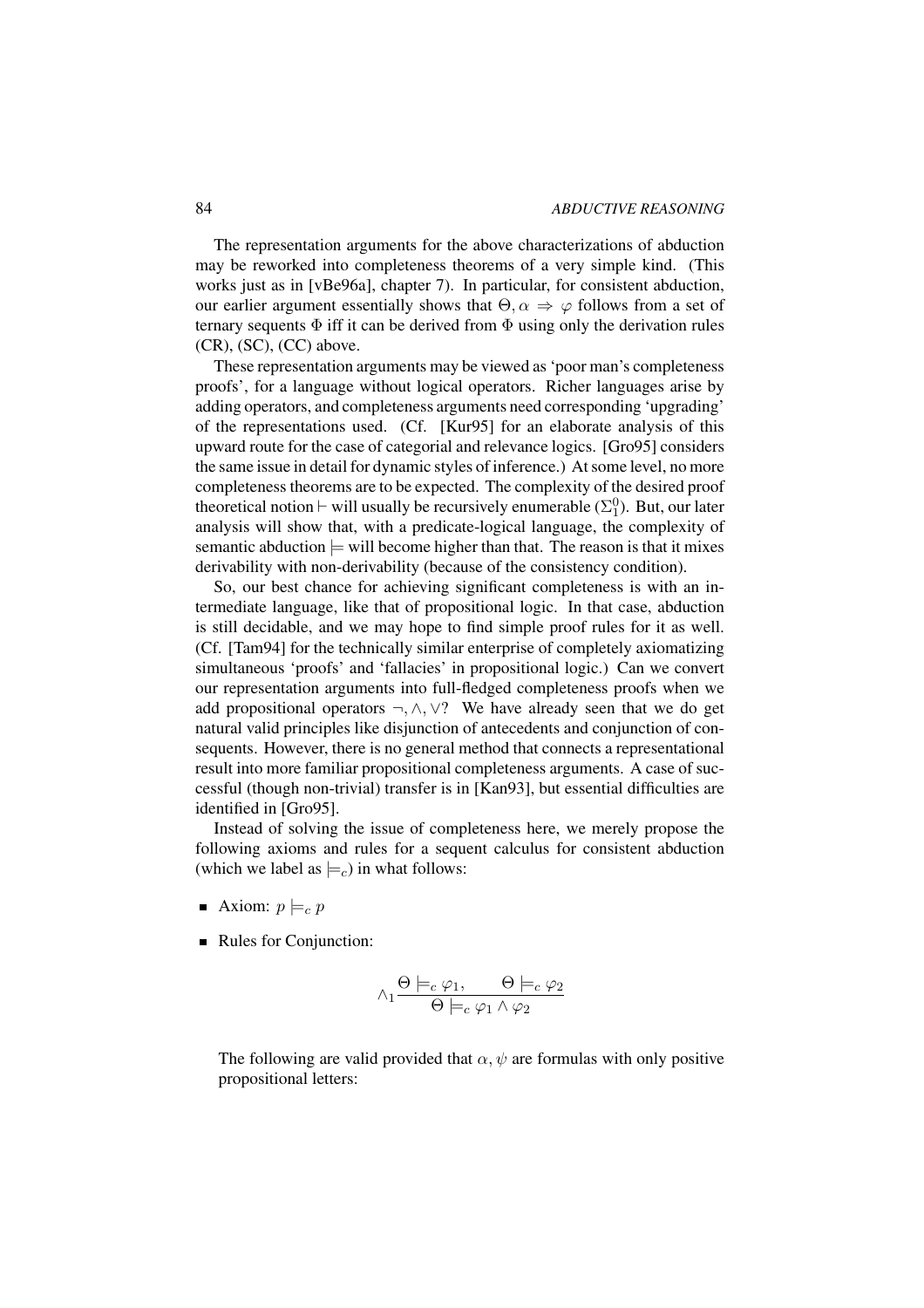*Abduction as Logical Inference* 85

$$
\wedge_2 \frac{\alpha \models_c \alpha \qquad \psi \models_c \psi}{\alpha, \psi \models_c \alpha}
$$

$$
\wedge_3 \frac{\alpha, \psi \models_c \varphi}{\alpha \wedge \psi \models_c \varphi}
$$

Rules For Disjunction:

$$
\begin{array}{r}\n\vee_1 \frac{\Theta_1 \models_c \varphi \qquad \Theta_2 \models_c \varphi}{\Theta_1 \vee \Theta_2 \models_c \varphi} \\
\vee_2 \frac{\Theta \models_c \varphi}{\Theta \models_c \varphi \vee \psi} \\
\vee_3 \frac{\Theta \models_c \varphi}{\Theta \models_c \psi \vee \varphi}\n\end{array}
$$

Rules for Negation:

$$
\neg_1 \frac{\Theta, A \models_c \varphi}{\Theta \models_c \varphi \lor \neg A}
$$

$$
\neg_2 \frac{\Theta \models_c \varphi \lor A \qquad \Theta \land \neg A \models_c \psi}{\Theta \land \neg A \models_c \varphi}
$$

It is easy to see that these rules are sound on the interpretation of  $\models$  as consistent abduction. This calculus is already unlike most usual logical systems, though. First of all there is no substitution rule, as  $p \models p$  is an axiom, whereas in general  $\psi \not\models \psi$  unless  $\psi$  has only positive propositional letters, in which case it is proved to be consistent. By itself, this is not dramatic (for instance, several modal logics exist without a valid substitution rule), but it is certainly uncommon. Moreover, note that the rules which "move things to the left"  $(\neg_2)$ are different from their classical counterparts, and others  $(\wedge_3)$  are familiar but here a condition to ensure consistency is added. Even so, one can certainly do practical work with a calculus like this.

For instance, all valid principles of classical propositional logic that do not involve negations are derivable here. Semantically, this makes sense, as positive formulas are always consistent without special precautions. On the other hand, it is easy to check that the calculus provides no proof for a typically invalid sequent like  $p \land \neg p \models p \land \neg p^8$ .

<sup>&</sup>lt;sup>8</sup>The reason is that their cut-free classical proofs (satisfying the subformula property) involve only conjunction and disjunction - for which we have the standard rules.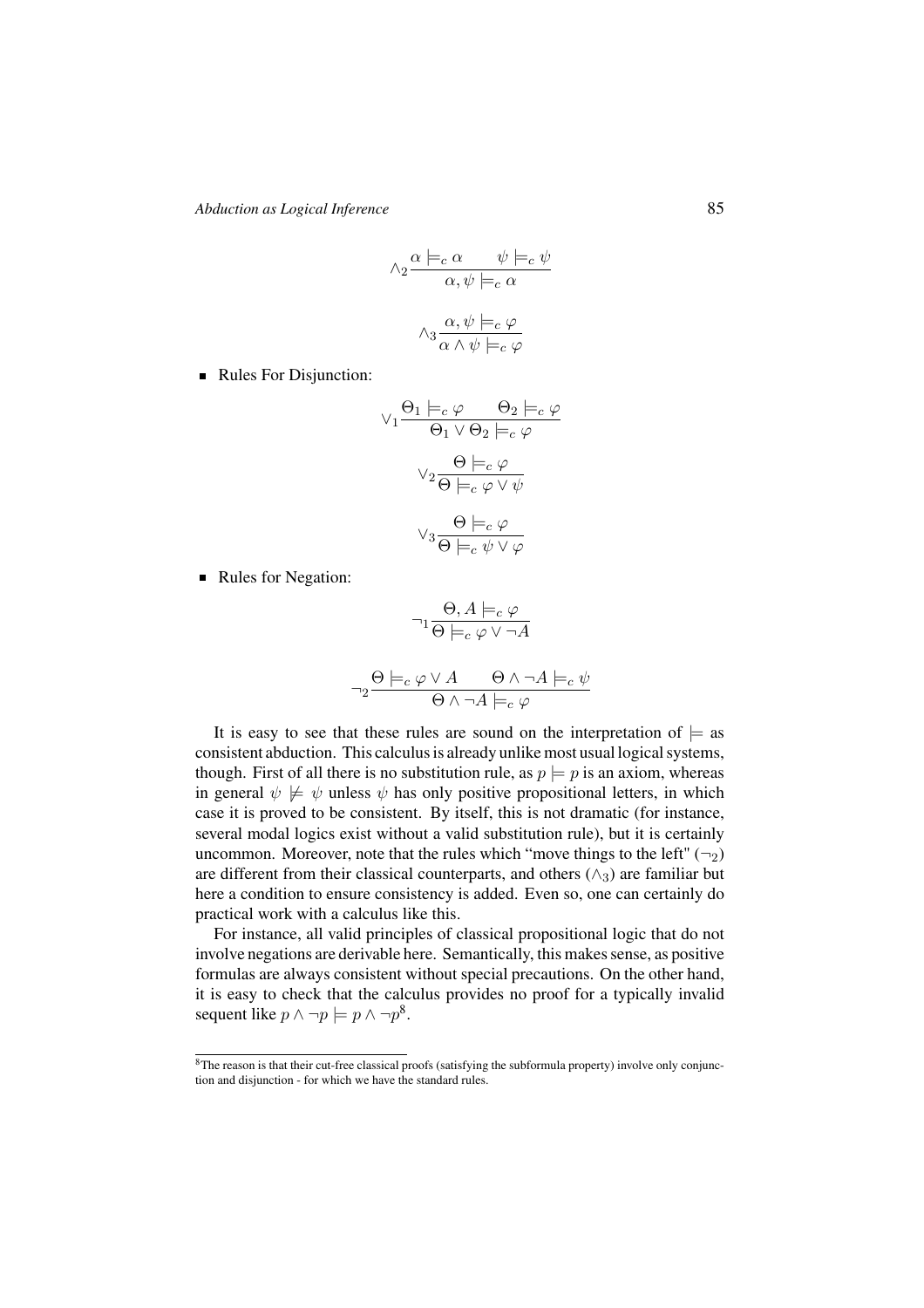#### **Digression:**

#### **A general semantic view of abductive explanatory consequence**

Speaking generally, we can view a ternary inference relation  $\Theta | \alpha \Rightarrow \varphi$  as a ternary relation C (T, A, F) between sets of models for, respectively,  $\Theta$ ,  $\alpha$ , and  $\varphi$ . What structural rules do is constrain these relations to just a subclass of all possibilities. (Thistype of analysis has analogies with the theory of generalized quantifiers in natural language semantics. It may be found in [vBe84a] on the model theory of verisimilitude, or in [vBe96b] on general consequence relations in the philosophy of science.) When enough rules are imposed we may represent a consequence relation by means of simpler notions, involving only part of the a priori relevant  $2^3 = 8$  "regions" of models induced by our three argument sets.

In this light, the earlier representation arguments might even be enhanced by including logical operators. We merely provide an indication. It can be seen easily that, in the presence of disjunction, our explanatory abduction satisfies full Boolean 'Distributivity' for its abducible argument  $\alpha_i$ :

 $\Theta \mid V$ iff for some i,  $\Theta | \alpha_i \Rightarrow \varphi$ .

Principles like this can be used to reduce the complexity of a consequence relation. For instance, the predicate argument A may now be reduced to a point wise one, as any set A is the union of all singletons  $\{a\}$  with  $a \in A$ .

# **Complexity**

Our next question addresses the complexity of different versions of abduction. Non-monotonic logics may be better than classical onesfor modelling common sense reasoning and scientific inquiry. But their gain in expressive power usually comes at the price of higher complexity, and abduction is no exception. Our interest isthen to briefly compare the complexity of abduction to that of classical logic. We have no definite results here, but we do have some conjectures. In particular, we look at consistent abduction, beginning with predicate logic.

Predicate-logical validity is undecidable by Church's Theorem. Its exact complexity is  $\Sigma_1^0$  (the validities are recursively enumerable, but not recursive). (To understand this outcome, think of the equivalent assertion of derivability: "there exists a P: P is a proof for  $\varphi$ ".) More generally,  $\Sigma$  (or  $\Pi$ ) notation refers to the usual prenex forms for definability of notions in the Arithmetical Hierarchy. Complexity is measured here by looking at the quantifier prenex, followed by a decidable matrix predicate. A subscript  $n$  indicates  $n$  quantifier changes in the prenex. (If a notion is both  $\Sigma_n$  and  $\Pi_n$ , it is called  $\Delta_n$ .) The complementary notion of satisfiability is also undecidable, being definable in the form  $\Pi^0_1$ . Now, abductive consequence moves further up in this hierarchy.

In order to show that consistent abduction is not  $\Delta_2^0$ -complete we have the following. The statement that " $\Theta$ ,  $\alpha$  is consistent" is  $\Pi^0_1$ , while the statement that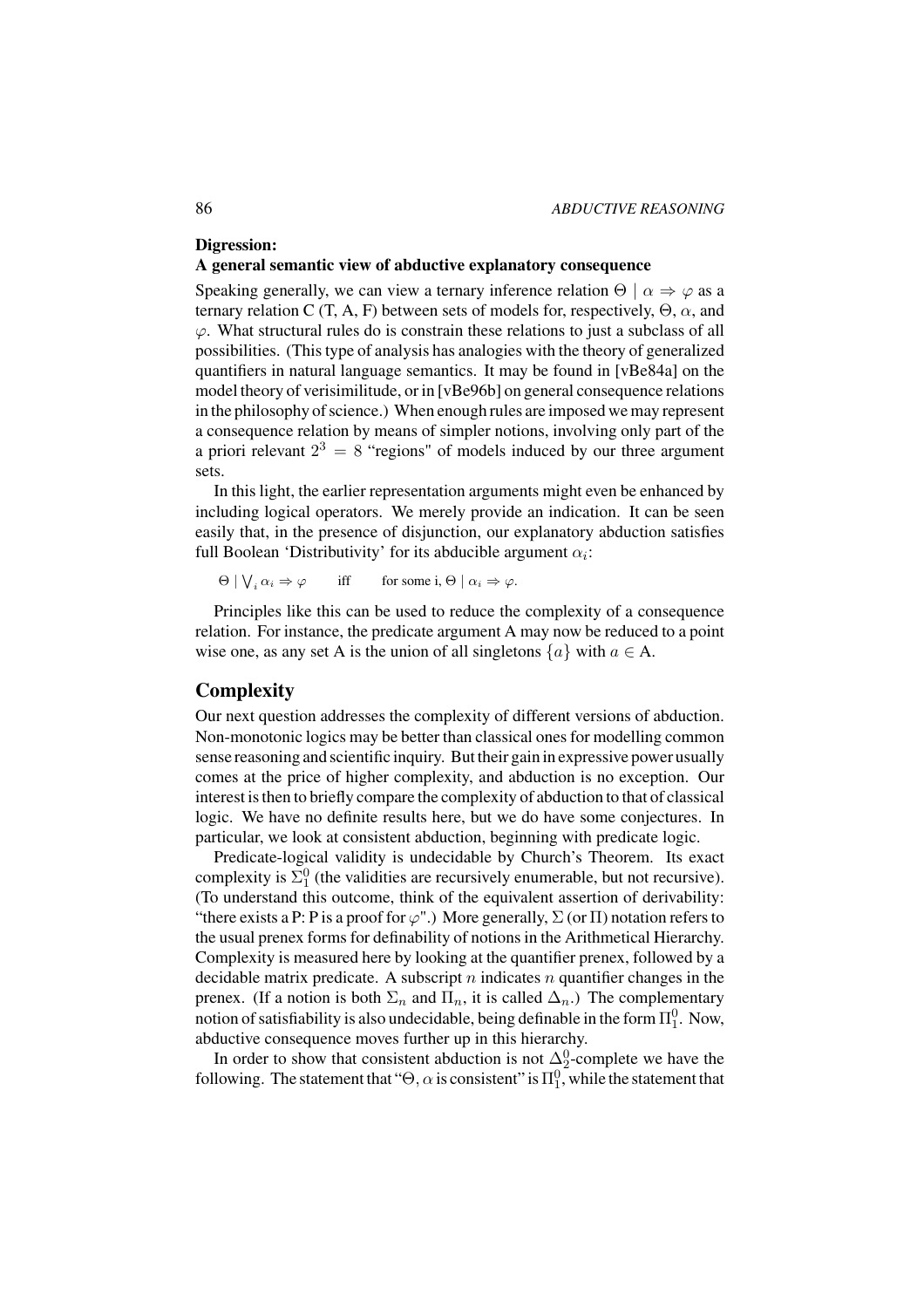" $\Theta$ ,  $\alpha \models \varphi$ " is  $\Sigma_1^0$  (cf. the above observations). Therefore, their conjunction may be written, using well-known prenex operations, in either of the following forms:

$$
\exists \forall DEC \qquad \text{or} \qquad \forall \exists DEC.
$$

Hence consistent abduction is in  $\Delta_2^0$ . This analysis gives an upper bound only. But we cannot do better than this. So it is also a lower bound. For the sake of reductio, suppose that consistent abduction were  $\Sigma_1^0$ . Then we could reduce satisfiability of any formula  $B$  effectively to the abductive consequence  $B, B \Rightarrow B$ , and hence we would have that satisfiability is also  $\Sigma_1^0$ . But then, Post's Theorem says that a notion which is both  $\Sigma_1^0$  and  $\Pi_1^0$  must be decidable. This is a contradiction, and hence  $\Theta$ ,  $\alpha \Rightarrow \varphi$  is not  $\Sigma_1^0$ . Likewise, consistent abduction cannot be  $\Pi_1^0$ , because of another reduction: this time from the validity of any formula B to True, True  $\Rightarrow$  B.

Consistent abduction is not  $\Delta_2^0$ -complete. Although it is in  $\Delta_2^0$  and is not  $\Pi_1^0$ , the latter is not sufficient to prove its hardness and thereby completeness, for that we would have to show that every  $\Delta_2^0$  predicate may be reduced to consistent abduction, and we can only prove that it can be written as a conjunction of  $\Sigma_1^0$ and  $\Pi_1^0$ , showing that it belongs to a relatively simple part of  $\Delta_2^0$ .

By similar arguments we can show that the earlier weak explanatory abduction is in  $\Delta_2^0$  – and the same holds for other variants that we considered. Therefore, our strategy in this chapter of adding amendments to classical consequence is costly, as it increases its complexity. On the other hand, we seem to pay the price just once. It makes no difference with respect to complexity whether we add one or all of the abductive requirements at once. We do not have similar results about the cases with minimality and preference, as their complexity will depend on the complexity of our (unspecified) preference order.

Complexity may be lower in a number of practically important cases. First, consider poorer languages. In particular, for *propositional* logic, all our notions of abduction remain obviously decidable. Nevertheless, their fine-structure will be different. Propositional satisfiability is NP-complete, while validity is Co-NP-complete.

Another direction would restrict attention to useful fragments of predicate logic. For example, universal clauses without function symbols have a decidable consequence problem. Therefore we have the following:

Proposition 4 *All our notions of abductive explanatory inference are decidable over universal clauses.*

Finally, complexity as measured in the above sense may miss out on some good features of abductive reasoning, such as possible natural bounds on search space for abducibles. A very detailed study on the complexity of logic-based abduction which takes into account different kinds of theories (propositional, clausal, Horn) as well as several minimality measures are found in [EG95].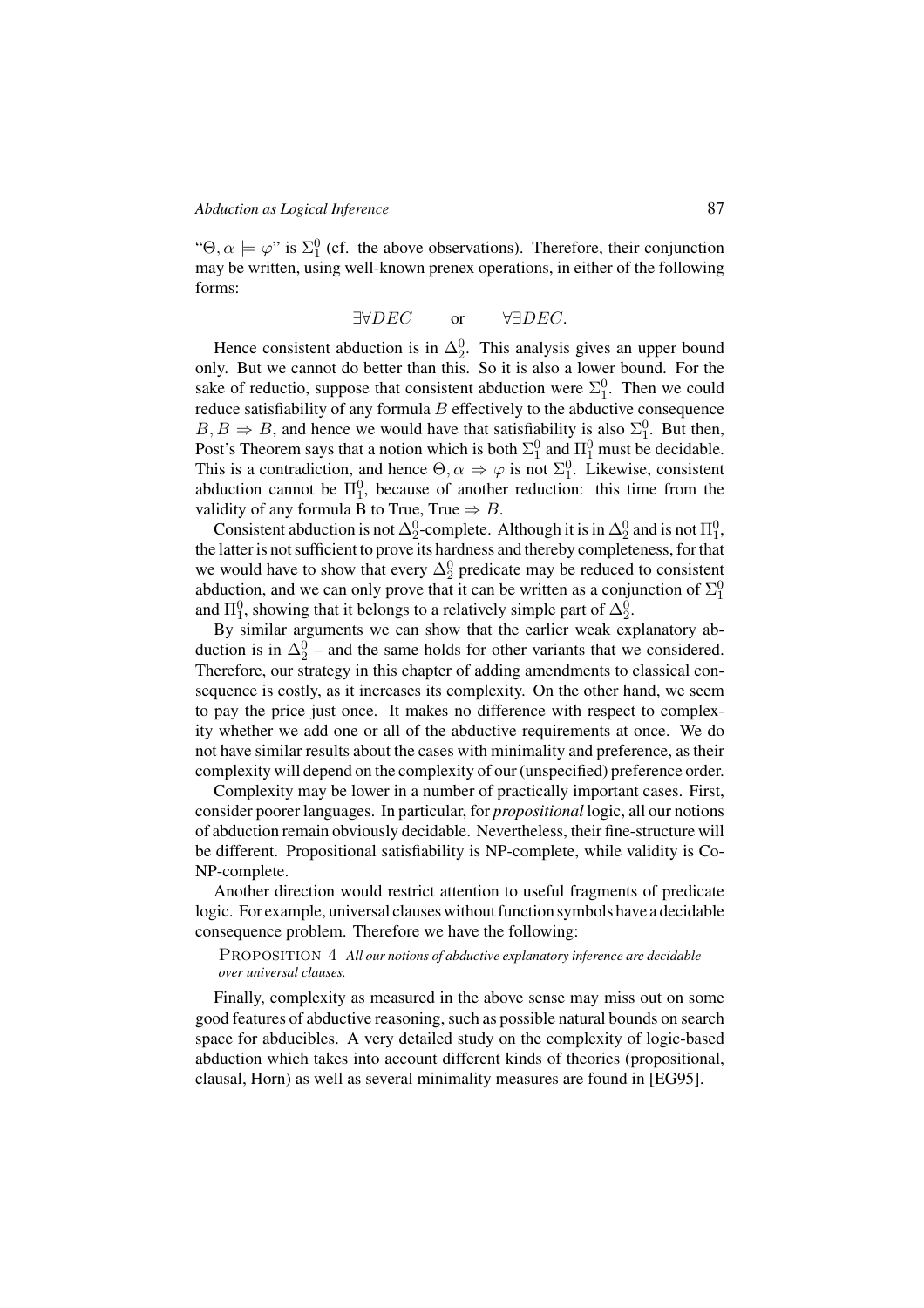# **The Role of Language**

Our notions of abduction all work for arbitrary formulas, and hence they have no bias toward any special formal language. But in practice, we can often do with simpler forms. E.g., observations  $\varphi$  will often be atoms, and the same holds for explanations  $\alpha$ . Here are a few observations showing what may happen.

Syntactic restrictions may make for 'special effects'. For instance, our discussion of minimal abduction contained 'Carnap's trick', which shows that the choice of  $\alpha = \Theta \rightarrow \varphi$  will always do for a minimal solution. But notice that this trivialization no longer works when only atomic explanations are allowed.

Here is another example. Let  $\Theta$  consist of propositional Horn clauses only. In that case, we can determine the minimal abduction for an atomic conclusion directly. A simple example will demonstrate the general method:

Let 
$$
\Theta = \{q \land r \to s, p \land s \to q, p \land t \to q\}
$$
 and  $\varphi = \{q\}$   

$$
q \land r \to s, p \land s \to q, p \land t \to q, \alpha? \Rightarrow q
$$
  
(i)  $\Theta, \alpha \models ((p \land s \to q) \land (p \land t \to q)) \to q$   
(ii)  $\Theta, \alpha \models (p \land s) \lor (p \land t) \lor q$ 

That is, first make the conjunction of all formulas in  $\Theta$  having q for head and construct the implication to  $q$  (i), obtaining a formula which is already an abductive solution (a slightly simpler form than  $\Theta \rightarrow \varphi$ ). Then construct an equivalent simpler formula (ii) of which each disjunct is also an abductive solution. (Note that one of them is the trivial one). Thus, it is relatively easier to perform this process over a simple theory rather than having to engage in a complicated reasoning process to produce abductive explanations.

Finally, we mention another partly linguistic, partly ontological issue that comes up naturally in abduction. As philosophers of science have observed, there seems to be a natural distinction between 'individual facts' and 'general laws' in explanation. Roughly speaking, the latter belong to the theory Θ, while the former occur as explananda and explanantia. But intuitively, the logical basis for this distinction does not seem to lie in syntax, but rather in the nature of things. How could we make such a distinction? ([Fla95] mentions this issue as one of the major open questions in understanding abduction, and even its implementations.) Here is what we think has to be the way to go. Explanations are sought in some specific situation, where we can check specific facts. Moreover, we adduce general laws, not tied to this situation, which involve general reasoning about the kind of situation that we are in. The latter picture is not what is given to us by classical logic. We would rather have to think of a mixed situation (as in, say, the computer program Tarski's World, cf. [BE93]), where we have two sources of information. One is direct querying of the current situation, the other general deduction (provided that it is sound with respect to this situation.) The proper format for abduction then becomes a mixture of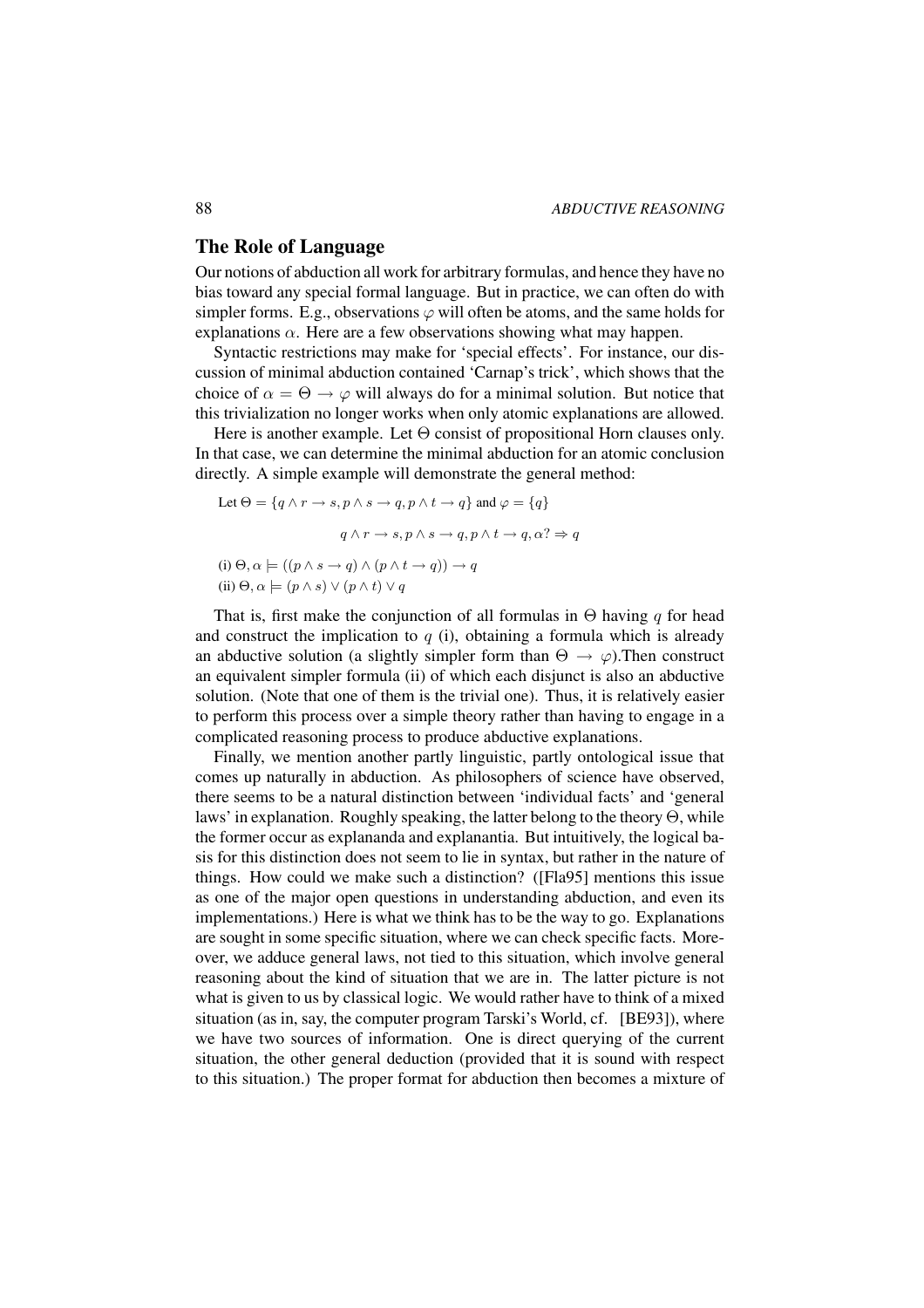'theorem proving' and 'model checking' (cf. [SUM96]). Unfortunately, this would go far beyond the bounds of this book.

# **5. Discussion and Conclusions**

# **Is Abductive Explanatory Inference a Logical System?**

The notion of abduction as a logical inference goes back to Peirce's distinction into kinds of logical reasoning, in which abduction plays the role of hypothetical inference. Therefore, its certainty is low and its non-monotonicity high. Though these aspects make it difficult to be handled, it is certainly a logical system of its own kind, which may be classified of the inductive type within Haack's approach<sup>9</sup>. It shares the language with classical logic and abductive conclusions are not valid by only means of the classical consequence (but abduction may have the underlying consequence relation of the deductive type). It can even be somewhat identified with the second characterization of induction, namely in which it is improbable 'supposing'/given that the 'hypotheses'/premisses are true that the conclusion is false, and therefore we can assert that the conclusion is true in a tentative way. But abduction may also be classified as a deviant system, such as in the explanatory abductive version, in which the premisses really contribute for asserting the conclusion, they are relevant in a way to the conclusion. In other words, the language is the same, but the consequence relation is more demanding to the conclusion.

The various types of abductive explanatory styles in a larger universe of other deductive and inductive systems of logic naturally commits us to a pluralistic and a global view of logic, such as Haack's own position, in which there is a variety of logical systems which rather than competing and being rival to each other, they are complementary in that each of them has a specific notion of validity corresponding to an extra-systematic one and a rigorous way for validating arguments, for it makes sense to speak of a logical system as correct or incorrect, having several of them. And finally, the global view states for abduction that it must aspire to global application, irrespective of subject-matter, and thus found in scientific reasoning and in common sense reasoning alike.

# **Abductive Explanatory Inference as a Structured Logical Inference**

Studying abduction as a kind of logical inference has provided much more detail to the broad schema in the previous chapters. Different conditions for a formula to count as a genuine explanation, gave rise to different abductive styles of inference. Moreover, the latter can be used over different underlying

<sup>9</sup>Although Haack does not include explicitly abduction in her classification, she admits her existence [Haa78, page 12n].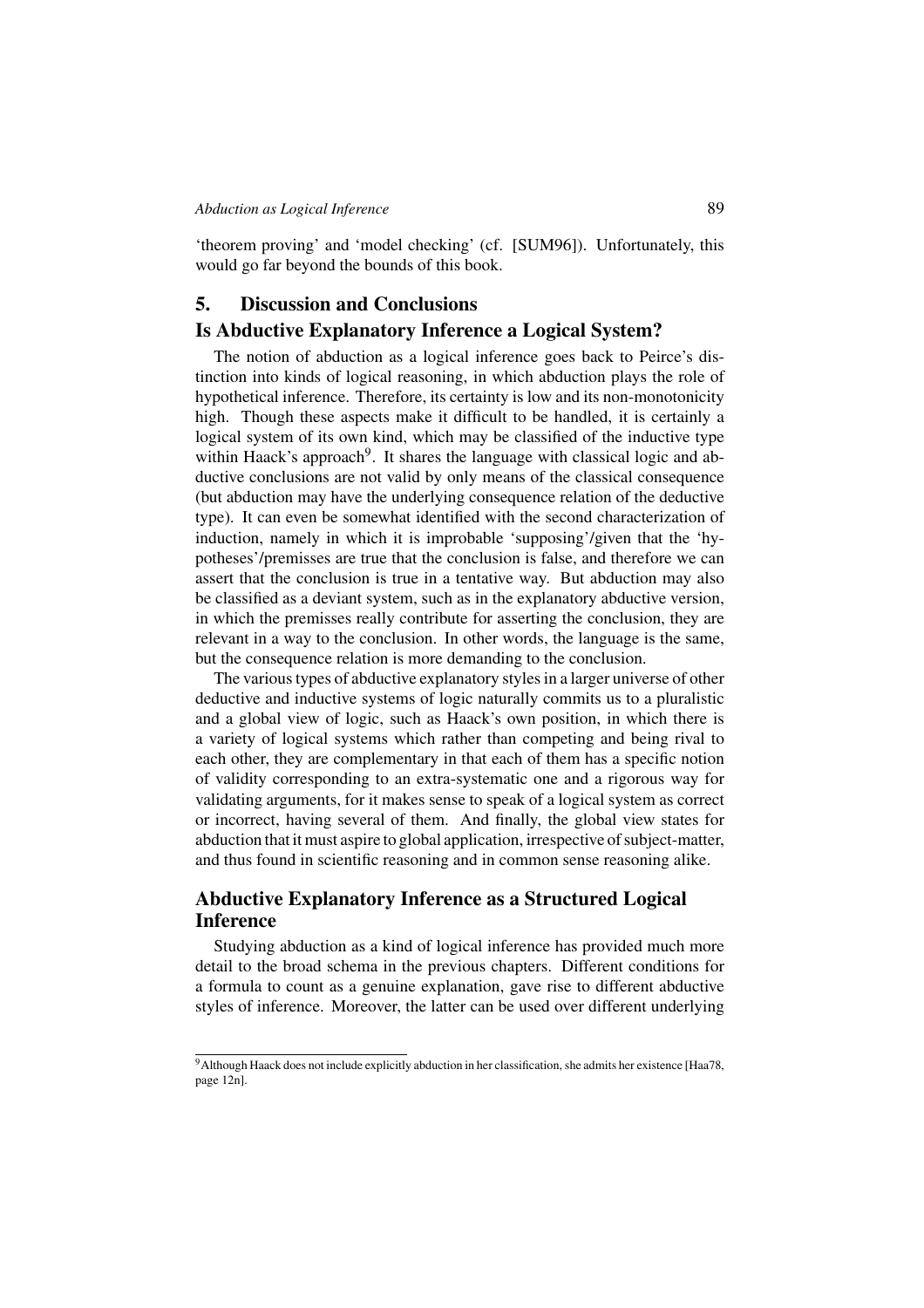notions of consequence (classical, preferential, statistical). The resulting abductive explanatory logics have links with existing proposals in the philosophy of science, and even further back in time, with Bolzano's notion of deducibility. They tend to be non-monotonic in nature. Further logical analysis of some key examples revealed many further structural rules. In particular, consistent abduction was completely characterized. Finally, we have discussed possible complete systems for special kinds of abduction, as well as the complexity of abduction in general.

The analysis of abductive explanatory inference at such an abstract metalogical level, has allowed for an outlook from a purely structural perspective. We have taken its bare bones and study its consequence type with respect to itself (reflexivity), to the ability to handle new information (monotonicity), to the loss of repeated information (contraction), to the order in which premisses appear (permutation) and to the ability of handling chains of arguments (cut). In short, we tested abductive inference with respect to its ability to react to a changing world. As it turned out, none of the above properties were really an issue for plain abduction, for it is ruled by classical consequence, and therefore observes the same behaviour as that of classical reasoning. It easily allows reflexivity and new information does not invalidate in any way previous one. Moreover, in plain abduction premisse order does not affect the outcome of reasoning. Finally, cut is an easy rule to follow. In contrast, consistent abduction is not even classically reflexive, Still, every formula that in turn explains consistently (or it is explained consistently by something else) is reflexive, and thus ensuring that consistency is preserved. Consistent abduction is also very sensitive to the growth of information, as inconsistent information cannot come in at all. But if the new data explains something else together with the theory, then it is possible to add it as new information. Finally, consistent abduction also handles a somewhat sophisticated kind of cut, giving thus a way to chain the arguments. The only rules, which these two types of abductive reasoning share, are contraction of repeated formulae and permutation.

Here is what we consider the main outcomes of our analysis. We can see abductive explanatory inference as a more structured form of consequence, whose behavior is different from classical logic, but which still has clear inferential structure. The modifications of classical structural rules, which arise in this process, may even be of interest by themselves – and we see this whole area as a new challenge to logicians. Note that we did not locate the 'logical' character of abduction in any specific set of (modified) structural rules. If pressed, we would say that some modified versions of Reflexivity, Monotonicity and Cut seem essential – but we have not been able to find a single formulation that would stand once and for all. (Cf. [Gab94a] and [Gab94b] for a fuller discussion of the latter point.) Another noteworthy point was our ternary format of inference, which gives different roles to the theory and explanation on the one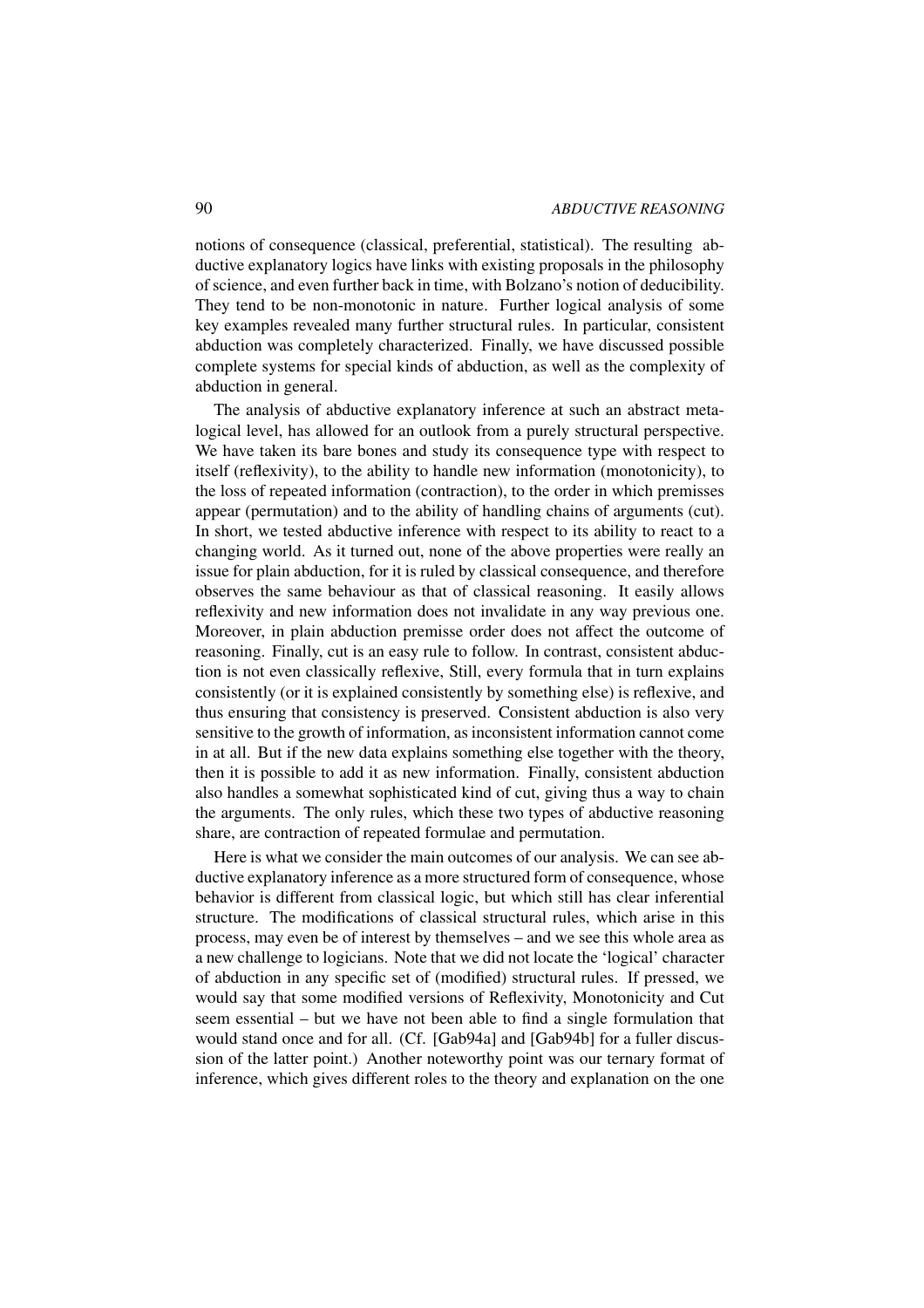hand, and to the conclusion on the other. This leads to finer-grained views of inference rules, whose interest has been demonstrated.

# **Abductive Explanatory Inference and Geometries**

Nevertheless, the structural characterization we have proposed still leaves a question unanswered, namely, in what sense an structural characterization leads to a logic, to a full syntactic or semantic characterization. Even more, despite the technical results presented, some readers may still doubt whether abductive reasoning can be considered really *logical*, perhaps it is more appropriate to render it as a special type of reasoning. After all, by accepting abductive reasoning as logical we are accepting a system that only produces tentative conclusions and not certainties as it is the case for classical reasoning. Let me precise these questions as follows:

- 1 In what sense the structural characterization of consistent abduction does lead to its logic?
- 2 Are non-classical inferences, such as abduction, really *logical*?

Regarding the first of these questions, its answer concerns a mathematical technical problem. That is, it implies a reformulation of the representation theorem into a completeness theorem, for a logical language without operators (recall that structural rules are pure, they have no connectives). Furthermore, a syntactic characterization of abduction requires the extension of the logical language, to include axioms and operators in order to formulate rules with connectives and so construct an adequate logical abductive calculi. This way to proceed, which is to obtain a syntax out of an structural characterization, has been explored with success for other logics, such as dynamic, relevance and categorial. Regarding a semantics for abduction, there is also some exploratory work in this direction, using an extended version of semantic tableaux (cf. next chapter). However, I conjecture that an abductive version such as the one allowing all conditions at once does produce a logic that is incomplete.

Regarding the second question, its answer concerns a terminological question of what we want to denote by the term *logic*. Although structural analysis of consequence has proved very fruitful and has even been proposed as a distinguished enterprise of *Descriptive Logic* in [Fla95], many logicians remain doubtful, and withhold the status of bona fide 'logical inference' to the products of non-standard styles.

This situation is somewhat reminiscent of the emergence of non-euclidean geometries in the nineteenth century. Euclidean geometry was thought of as the one and only geometry until the fifth postulate (the parallel axiom) wasrejected, giving rise to new geometries. Most prominently, the one by Lobachevsky , which admits of more than one parallel, and the one by Riemann admitting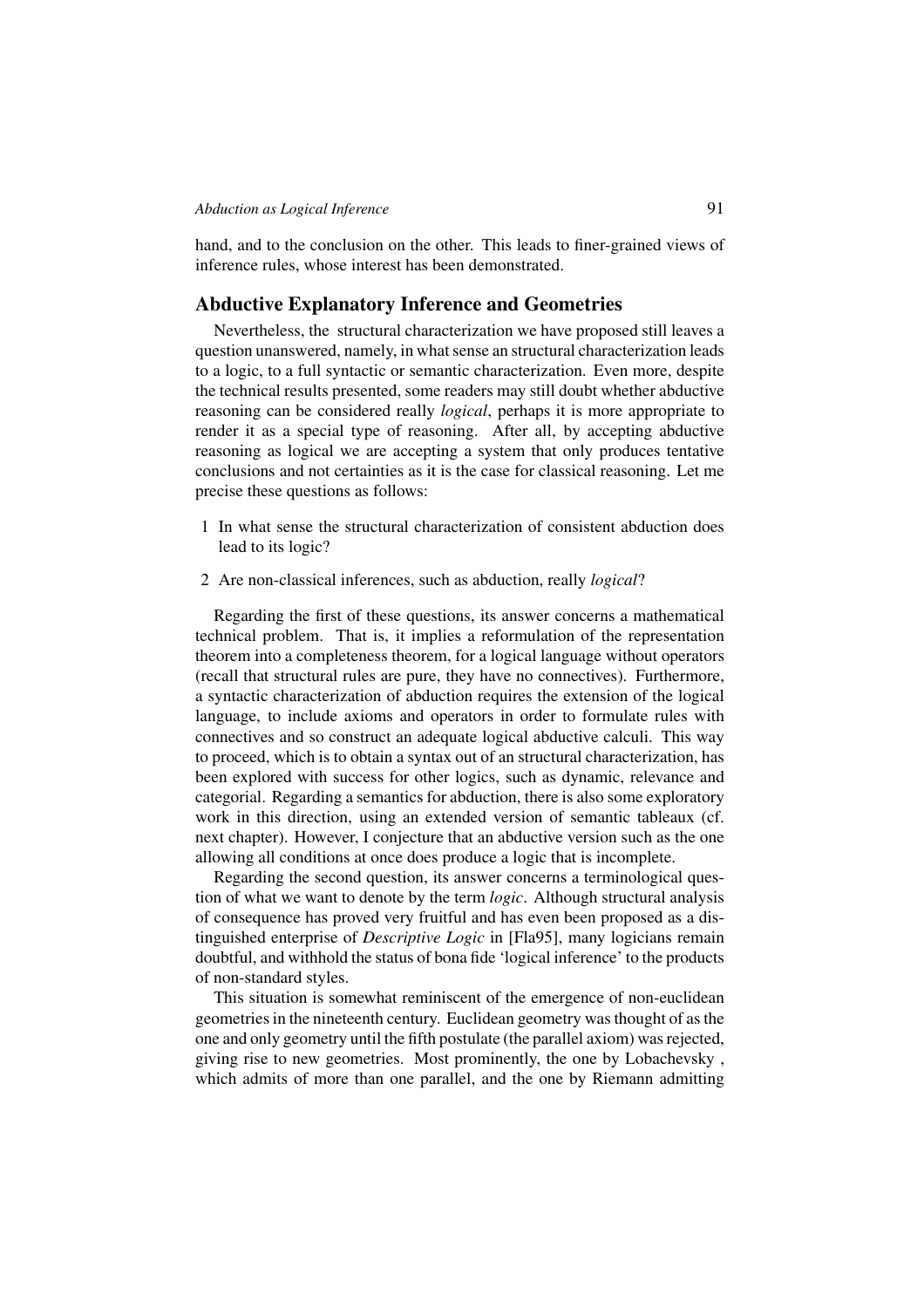none. The legitimacy of these geometries was initially doubted but their impact  $gradually emerged<sup>10</sup>$ . In our context, it is not geometry but styles of reasoning that occupy the space, and there is not one postulate under critical scrutiny, but several. Rejecting monotonicity gives rise to the family of non-monotonic logics, and rejecting permutation leads to styles of dynamic inference. Linear logics on the other hand, are created by rejecting contraction. All these alternative logics might get their empirical vindication, too – as reflecting different *modes* of human reasoning.

Whether non-classical modes of reasoning are really logical is like asking if non-euclidean geometries are really geometries. The issue is largely terminological, and we might decide – as Quine did on another occasion (cf.[Qui61]) – to *just* give conservatives the word 'logic' for the more narrowly described variety, using the word 'reasoning' or some other suitable substitute for the wider brands. In any case, an analysis in terms of structural rules does help us to bring to light interesting features of abduction, logical or not.

#### **Conclusions**

Summarizing, we have shown that abduction can be studied with profit as a purely logical notion of inference. Of course, we have not exhausted this viewpoint here – but we must leave its full exploration to other logicians. Also, we do not claim that this analysis exhausts all essential features of abduction, as discussed in chapter 2. To the contrary, there are clear limitations to what our present perspective can achieve. While we were successful in characterizing what an explanation is, and even show how it should behave inferentially under addition or deletion of information, the generation of abductive explanations was not discussed at all. The latter procedural enterprise is the topic of our next chapter. Another clear limitation is our restriction to the case of 'novelty', where there is no conflict between the theory and the observation. For the case of 'anomaly', we need to go into theory revision, as will happen in chapter 8. That chapter will also resume some threads from the present one, including a full version of abduction, in which all our cumulative conditions are incorporated. The latter will be needed for our discussion of Hempel's deductive-nomological model of explanation.

# **Related Work**

Abduction has been recognized as a non-monotonic logic but with few exceptions, no study has been made to characterize it as a logical inference. In [Kon90] a general theory of abduction is defined as classical inference with

<sup>&</sup>lt;sup>10</sup>The analogy with logic can be carried even further, as these new geometries were sometimes labeled 'meta-geometries'.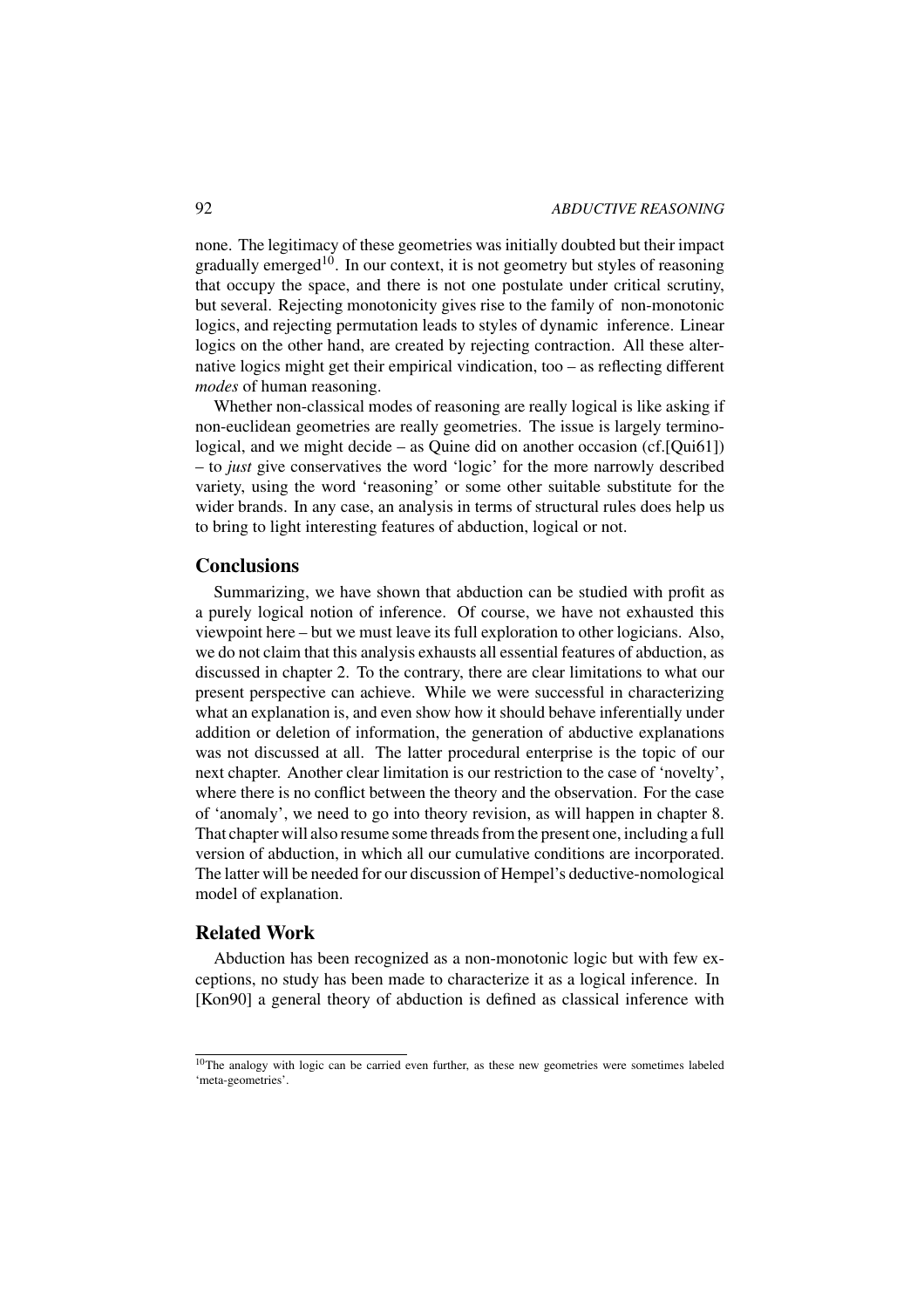the additional conditions of consistency and minimality, and it is proved to be implied by Reiter's causal theories [Rei87], in which a diagnosis is a minimal set of abnormalities that is consistent with the observed behaviour of a system. Abduction is also proposed as a procedural mechanism in which the input Q is an abductive stimulus (goal), and we are interested in  $\Delta'$  such that  $\Delta + \Delta'$ explains Q (with some suitable underlying inference) [Gab94b, p. 199].

Another approach, closer to our own, though developed independently, is found in Peter Flach's PhD dissertation "Conjectures: an inquiry concerning the logic of induction" [Fla95], which we will now briefly describe and compare to our work (some of what follows is based on a more recent version of his proposal [Fla96a].)

#### **Flach's logic of induction**

Flach's thesis is concerned with a logical study of conjectural reasoning, complemented with an application to relational databases. An inductive consequence relation  $\prec$  ( $\prec \subseteq LxL$ , L a propositional language) is a set of formulae;  $\alpha \prec \beta$  interpreted as " $\beta$  is a possible inductive hypothesis that *explains*  $\alpha$ ", or as: "β is a possible inductive hypothesis *confirmed by* α". The main reason for this distinction is to dissolve the paradoxical situation posed by Hempel's adequacy conditions for confirmatory reasoning [Hem43, Hem45], namely that in which a piece of evidence E could confirm any hypothesis whatsoever<sup>11</sup>. Therefore, two systems are proposed: one for the logic of confirmation and the other for the logic of explanation, each one provided with an appropriate representation theorem for its characterization. These two systems share a set of inductive principles and differ mainly in that explanations may be strengthened without ceasing to be explanations (H5), and confirmed hypotheses may be weakened without being disconfirmed (H2). To give an idea of the kind of principlesthese systemsshare, we show two of them, the well-known principles of verification and falsification in Philosophy of Science:

**I1** If  $\alpha \prec \beta$  and  $\models \alpha \land \beta \rightarrow \gamma$ , then  $\alpha \land \gamma \prec \beta$ .

**I2** If  $\alpha \prec \beta$  and  $\models \alpha \land \beta \rightarrow \gamma$ , then  $\alpha \land \neg \gamma \not\prec \beta$ .

They state that when a hypothesis  $\beta$  is tentatively concluded on the basis of evidence  $\alpha$ , and a prediction  $\gamma$  drawn from  $\alpha$  and  $\beta$  is observed, then  $\beta$  counts as a hypothesis for both  $\alpha$  and  $\gamma$  (I1), and not for  $\alpha$  and  $\neg \gamma$  (I2) (a consequence of the latter is that reflexivity is only valid for consistent formulae).

<sup>&</sup>lt;sup>11</sup>This situation arises from accepting reflexivity (H1: any observation report is confirmed by itself) and stating on the one hand that if an observation report confirms a hypothesis, then it also confirms every consequence of it (H2), and on the other that if an observation report confirms a hypothesis, then it also confirms every formula logically entailing it (H5).